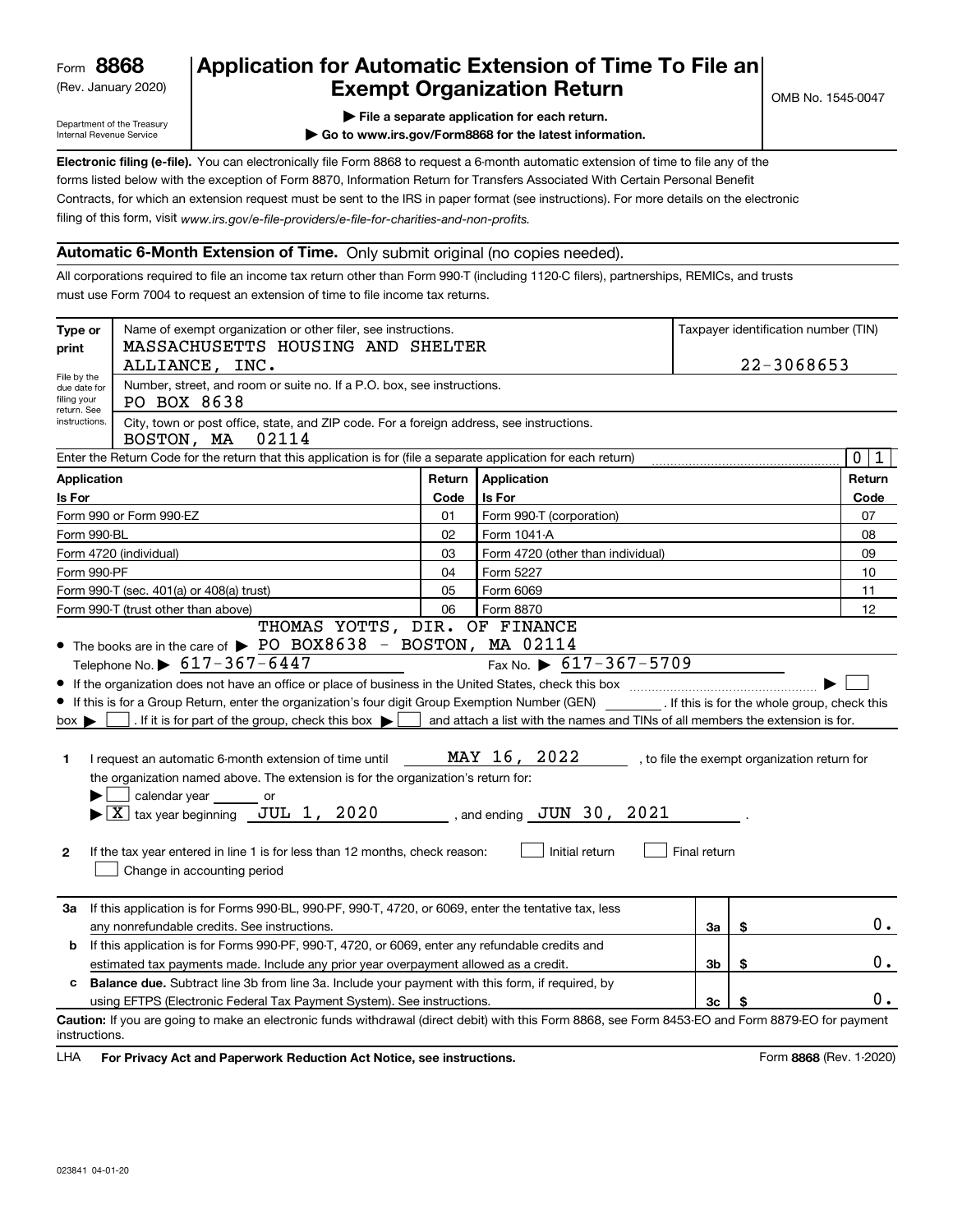|                                                       |                            | EXTENDED TO MAY 16, 2022<br><b>Return of Organization Exempt From Income Tax</b>                                                                    |                                                                        | OMB No. 1545-0047                        |
|-------------------------------------------------------|----------------------------|-----------------------------------------------------------------------------------------------------------------------------------------------------|------------------------------------------------------------------------|------------------------------------------|
| Form 990                                              |                            | Under section 501(c), 527, or 4947(a)(1) of the Internal Revenue Code (except private foundations)                                                  |                                                                        |                                          |
|                                                       | Department of the Treasury | Do not enter social security numbers on this form as it may be made public.                                                                         |                                                                        | <b>Open to Public</b>                    |
| Internal Revenue Service                              |                            | Go to www.irs.gov/Form990 for instructions and the latest information.                                                                              |                                                                        | Inspection                               |
|                                                       |                            | JUL 1, 2020<br>A For the 2020 calendar year, or tax year beginning                                                                                  | and ending $JUN$ 30, $2021$                                            |                                          |
| <b>B</b> Check if<br>applicable:                      |                            | <b>C</b> Name of organization                                                                                                                       | D Employer identification number                                       |                                          |
| Address                                               |                            | MASSACHUSETTS HOUSING AND SHELTER                                                                                                                   |                                                                        |                                          |
| change<br>Name                                        |                            | ALLIANCE, INC.                                                                                                                                      |                                                                        |                                          |
| change<br>Initial                                     |                            | Doing business as                                                                                                                                   | 22-3068653                                                             |                                          |
| return                                                |                            | Number and street (or P.O. box if mail is not delivered to street address)<br>Room/suite                                                            | E Telephone number                                                     |                                          |
| Final<br>return/<br>termin-                           |                            | PO BOX 8638                                                                                                                                         | $617 - 367 - 6447$                                                     |                                          |
| ated<br> Amended                                      |                            | City or town, state or province, country, and ZIP or foreign postal code                                                                            | G Gross receipts \$                                                    | 19,588,078.                              |
| return                                                |                            | BOSTON, MA<br>02114                                                                                                                                 | H(a) Is this a group return                                            |                                          |
| Applica-<br>tion<br>pending                           |                            | F Name and address of principal officer: JOSEPH G. FINN                                                                                             | for subordinates?                                                      | $\sqrt{}$ Yes $\sqrt{}$ X $\sqrt{}$ No   |
|                                                       |                            | PO BOX 8638, BOSTON, MA<br>02114                                                                                                                    | $H(b)$ Are all subordinates included? $\Box$ Yes                       | ∣No                                      |
|                                                       |                            | Tax-exempt status: $\boxed{\mathbf{X}}$ 501(c)(3)<br>$501(c)$ (<br>$\mathcal{A}$ (insert no.)<br>$4947(a)(1)$ or                                    | 527                                                                    | If "No," attach a list. See instructions |
|                                                       |                            | J Website: WWW.MHSA.NET                                                                                                                             | $H(c)$ Group exemption number $\blacktriangleright$                    |                                          |
|                                                       |                            | K Form of organization: X Corporation<br>Other $\blacktriangleright$<br>Trust<br>Association                                                        | L Year of formation: $1990 \vert \text{M}$ State of legal domicile: MA |                                          |
| Part I                                                | Summary                    |                                                                                                                                                     |                                                                        |                                          |
| 1.                                                    |                            | Briefly describe the organization's mission or most significant activities: PROVIDE SOCIAL WORK, SOCIAL                                             |                                                                        |                                          |
|                                                       |                            | SERVICES, EDUCATION & PUBLIC SERVICE FUNCTIONS.                                                                                                     |                                                                        |                                          |
| 2                                                     |                            | Check this box $\blacktriangleright$ $\blacksquare$ if the organization discontinued its operations or disposed of more than 25% of its net assets. |                                                                        |                                          |
| з                                                     |                            | Number of voting members of the governing body (Part VI, line 1a)                                                                                   | 3                                                                      |                                          |
| 4                                                     |                            |                                                                                                                                                     | $\overline{\mathbf{4}}$                                                |                                          |
| 5                                                     |                            |                                                                                                                                                     | 5                                                                      |                                          |
|                                                       |                            |                                                                                                                                                     | 6                                                                      |                                          |
| Activities & Governance                               |                            |                                                                                                                                                     | 7a                                                                     |                                          |
|                                                       |                            |                                                                                                                                                     | 7b                                                                     |                                          |
|                                                       |                            |                                                                                                                                                     | <b>Prior Year</b>                                                      | <b>Current Year</b>                      |
| 8                                                     |                            | Contributions and grants (Part VIII, line 1h)                                                                                                       | 816,948.                                                               | 785, 279.                                |
| Revenue<br>9                                          |                            | Program service revenue (Part VIII, line 2g)                                                                                                        | 14, 768, 406.                                                          | 18,479,271.                              |
| 10                                                    |                            |                                                                                                                                                     | 50, 248.                                                               | $\overline{115,778}$ .                   |
| 11                                                    |                            | Other revenue (Part VIII, column (A), lines 5, 6d, 8c, 9c, 10c, and 11e)                                                                            | $0$ .                                                                  |                                          |
| 12                                                    |                            | Total revenue - add lines 8 through 11 (must equal Part VIII, column (A), line 12)                                                                  | 15,635,602.                                                            | 19,380,328.                              |
| 13                                                    |                            | Grants and similar amounts paid (Part IX, column (A), lines 1-3)                                                                                    | 0.                                                                     |                                          |
| 14                                                    |                            |                                                                                                                                                     | 0.                                                                     |                                          |
|                                                       |                            | 15 Salaries, other compensation, employee benefits (Part IX, column (A), lines 5-10)                                                                | 1,420,697.                                                             | 1,489,788.                               |
|                                                       |                            |                                                                                                                                                     | 0.                                                                     |                                          |
| Expenses                                              |                            | 211,719.<br><b>b</b> Total fundraising expenses (Part IX, column (D), line 25)                                                                      |                                                                        |                                          |
| 17                                                    |                            |                                                                                                                                                     | 13,622,254.                                                            | 18,301,686.                              |
| 18                                                    |                            | Total expenses. Add lines 13-17 (must equal Part IX, column (A), line 25)                                                                           | 15,042,951.                                                            | 19,791,474.                              |
|                                                       |                            | Revenue less expenses. Subtract line 18 from line 12                                                                                                | 592,651.                                                               | $-411, 146.$                             |
| 19                                                    |                            |                                                                                                                                                     |                                                                        |                                          |
|                                                       |                            |                                                                                                                                                     | <b>Beginning of Current Year</b>                                       | <b>End of Year</b>                       |
| 20                                                    |                            | Total assets (Part X, line 16)                                                                                                                      | 8,349,776.                                                             | 14,798,705.                              |
| t Assets or<br>d Balances<br>21<br>-Met<br>Fund<br>22 |                            | Total liabilities (Part X, line 26)                                                                                                                 | 6,419,661.<br>1,930,115.                                               | 13,160,073.<br>1,638,632.                |

| Sign     |                                                                                                              | Signature of officer          |  |  |     |  |                      |  |                                                  |  |                          | Date |                                        |                          |  |                  |
|----------|--------------------------------------------------------------------------------------------------------------|-------------------------------|--|--|-----|--|----------------------|--|--------------------------------------------------|--|--------------------------|------|----------------------------------------|--------------------------|--|------------------|
| Here     |                                                                                                              |                               |  |  |     |  |                      |  | JOSEPH G. FINN, PRESIDENT AND EXECUTIVE DIRECTOR |  |                          |      |                                        |                          |  |                  |
|          |                                                                                                              | Type or print name and title  |  |  |     |  |                      |  |                                                  |  |                          |      |                                        |                          |  |                  |
|          |                                                                                                              | Print/Type preparer's name    |  |  |     |  | Preparer's signature |  |                                                  |  | Date                     |      | Check                                  | <b>PTIN</b>              |  |                  |
| Paid     |                                                                                                              | <b>GIUSEPPE FEMIA</b>         |  |  | CPA |  |                      |  |                                                  |  | $05/03/22$ self-employed |      |                                        | P01438848                |  |                  |
| Preparer |                                                                                                              | Firm's name G.T. REILLY & CO. |  |  |     |  |                      |  |                                                  |  |                          |      | Firm's EIN $\triangleright$ 04-2513210 |                          |  |                  |
| Use Only |                                                                                                              | Firm's address 124 ADAMS ST.  |  |  |     |  |                      |  |                                                  |  |                          |      |                                        |                          |  |                  |
|          | Phone no. $617 - 696 - 8900$<br>MILTON, MA 02186                                                             |                               |  |  |     |  |                      |  |                                                  |  |                          |      |                                        |                          |  |                  |
|          | $\mathbf{X}$<br>Yes<br>No<br>May the IRS discuss this return with the preparer shown above? See instructions |                               |  |  |     |  |                      |  |                                                  |  |                          |      |                                        |                          |  |                  |
|          |                                                                                                              |                               |  |  |     |  |                      |  |                                                  |  |                          |      |                                        | $\overline{\phantom{0}}$ |  | $000$ ( $0.00$ ) |

032001 12-23-20 LHA **For Paperwork Reduction Act Notice, see the separate instructions.** Form 990 (2020)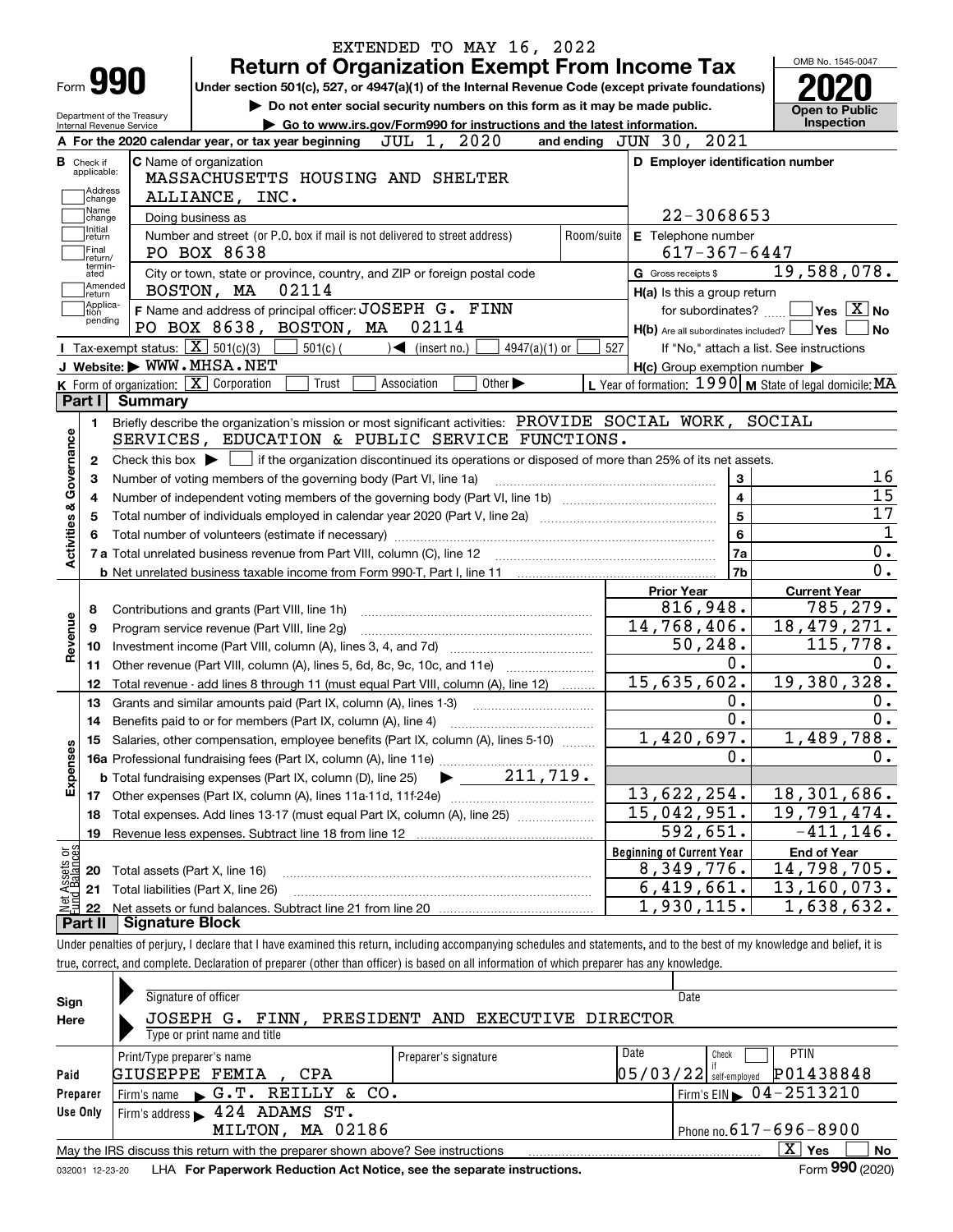|              | MASSACHUSETTS HOUSING AND SHELTER                                                                                                            |
|--------------|----------------------------------------------------------------------------------------------------------------------------------------------|
|              | 22-3068653<br>ALLIANCE, INC.<br>Page 2<br>Form 990 (2020)                                                                                    |
|              | <b>Statement of Program Service Accomplishments</b><br>  Part III                                                                            |
|              | $\boxed{\text{X}}$<br>Check if Schedule O contains a response or note to any line in this Part III                                           |
| 1            | Briefly describe the organization's mission:                                                                                                 |
|              | PROVIDE A FORUM IN MASSACHUSETTS FOR PLANNING, COORDINATION,                                                                                 |
|              | COMMUNICATION, ADVOCACY, DEVELOPMENT AND IMPLEMENTATION OF PROGRAMS                                                                          |
|              | FOR UNACCOMPANIED HOMELESS ADULT PERSONS.                                                                                                    |
|              |                                                                                                                                              |
| $\mathbf{2}$ | Did the organization undertake any significant program services during the year which were not listed on the                                 |
|              | $\sqrt{}$ Yes $\sqrt{X}$ No<br>prior Form 990 or 990-EZ?                                                                                     |
|              |                                                                                                                                              |
|              | If "Yes," describe these new services on Schedule O.<br>$\sqrt{}$ Yes $\sqrt{}$ X $\sqrt{}$ No                                               |
| 3            | Did the organization cease conducting, or make significant changes in how it conducts, any program services?                                 |
|              | If "Yes," describe these changes on Schedule O.                                                                                              |
| 4            | Describe the organization's program service accomplishments for each of its three largest program services, as measured by expenses.         |
|              | Section 501(c)(3) and 501(c)(4) organizations are required to report the amount of grants and allocations to others, the total expenses, and |
|              | revenue, if any, for each program service reported                                                                                           |
| 4a           | 494,794.<br>450, 200.<br>including grants of \$<br>(Code:<br>) (Revenue \$<br>) (Expenses \$                                                 |
|              | EMERGENCY SHELTER AND TRANSITIONAL PROGRAMS<br>- DURING FISCAL YEAR 2021                                                                     |
|              | THE PROGRAM PROVIDED, IN PARTNERSHIP WITH COMMUNITY-BASED SERVICE                                                                            |
|              | ORGANIZATIONS AND LANDLORDS, 211 SHELTER AND TRANSITIONAL HOUSING BEDS                                                                       |
|              | EACH NIGHT. THE PROGRAMS PROVIDE CLIENTS WITH SAFE LIVING                                                                                    |
|              | ACCOMMODATIONS, MEALS, TRANSPORTATION, CASE MANAGEMENT,<br>INCOME-RELATED                                                                    |
|              | REFERRALS AND PUBLIC BENEFITS ACCESS, REFERRAL SERVICES, HOUSING SEARCH                                                                      |
|              | AND OTHER SERVICES FOCUSED PRIMARILY ON HELPING INDIVIDUALS TO ACCESS                                                                        |
|              | PERMANENT HOUSING. THE PROGRAM HAS SOME COMPONENTS THAT FOCUS ON                                                                             |
|              | SPECIFIC SUBPOPULATIONS OF HOMELESS INDIVIDUALS, SUCH AS VETERANS,                                                                           |
|              | CHRONICALLY HOMELESS ADULTS, WOMEN AND INDIVIDUALS WITH VARYING DEGREES                                                                      |
|              | OF DISABILITIES. THE PROGRAM INCLUDES A STATE-HISTORIC SHELTER                                                                               |
|              | CONTRACT, A SAFE HAVEN GRANT THAT SERVES VETERANS AND A GRANT FROM THE                                                                       |
|              | 17,413,957.<br>16,804,029.                                                                                                                   |
| 4b           | including grants of \$<br>(Expenses \$<br>) (Revenue \$<br>(Code:<br>THE PROGRAM<br>PERMANENT HOUSING AND RELATED SERVICES                   |
|              | - FISCAL YEAR 2021,                                                                                                                          |
|              | IN PARTNERSHIP WITH COMMUNITY-BASED SERVICE ORGANIZATIONS<br>HELPED FUND,                                                                    |
|              | AND LANDLORDS, 1,621 UNITS OF PERMANENT SUPPORTIVE HOUSING FOR FORMERLY                                                                      |
|              | HOMELESS INDIVIDUALS ACROSS THE STATE.<br>THESE SERVICES ARE DELIVERED IN                                                                    |
|              | EVERY REGION OF THE STATE AND ARE THE PROGRAMMATIC BASIS FOR THE                                                                             |
|              | ORGANIZATION'S COST-BENEFIT ANALYSIS AND INCREASINGLY RECOGNIZED                                                                             |
|              | OUTCOME-FOCUSED DATA STUDIES. THE PROGRAM INCLUDES HOME & HEALTHY FOR                                                                        |
|              | GOOD STATE, HOME & HEALTHY FOR GOOD BOSTON, JOURNEY TO SUCCESS, POST                                                                         |
|              | DETOX/PRE-RECOVERY, HOME FRONT, NORTH STAR HOUSING, RAPID TRANSITION                                                                         |
|              | FOR HOMELESS INDIVIDUALS, AND PERMANENT HOUSING & STABILIZATION.                                                                             |
|              |                                                                                                                                              |
|              |                                                                                                                                              |
|              | ) (Expenses \$ $1$ , $219$ , $631$ $\cdot$ including grants of \$<br>1,186,689.<br>$\sqrt{$ (Revenue \$<br>$4c$ (Code:                       |
|              | RAPID REHOUSING & PREVENTION - MHSA ASSISTED 204 HOUSEHOLDS DURING                                                                           |
|              | FISCAL YEAR 2021 IN GAINING PERMANENT HOUSING THROUGH RAPID REHOUSING                                                                        |
|              | PROGRAMS, WHICH ALLOWS INDIVIDUALS AND FAMILIES TO ACCESS START UP,                                                                          |
|              | MOVING, UTILITIES AND SHORT TO MEDIUM-TERM SHALLOW RENT SUBSIDY FUNDS                                                                        |
|              | WHEN ENTERING INTO HOUSING. THE ORGANIZATION HAS DEVELOPED BEST                                                                              |
|              | PRACTICES FROM THE IMPLEMENTATION OF THESE PROGRAMS TO BE USED ON                                                                            |
|              | CONTINUED RAPID REHOUSING INITIATIVES MOVING FORWARD. MHSA ALSO                                                                              |
|              | PREVENTED 680 HOUSEHOLDS FROM BECOMING HOMELESS THROUGH THE ALLOCATION                                                                       |
|              | OF PREVENTION FUNDS TO THEM. THE PROGRAM INCLUDES THE EMERGENCY                                                                              |
|              | SOLUTIONS GRANT, AND RAPID TRANSITION FOR HOMELESS INDIVIDUALS, AND                                                                          |
|              | RAPID REHOUSING FOR FAMILIES.                                                                                                                |
|              |                                                                                                                                              |
|              |                                                                                                                                              |
|              | 4d Other program services (Describe on Schedule O.)                                                                                          |
|              | $135$ , $725$ . including grants of \$<br>151,622.<br>(Expenses \$<br>) (Revenue \$                                                          |
|              | 4e Total program service expenses > 19, 264, 107.                                                                                            |

Form (2020) **990**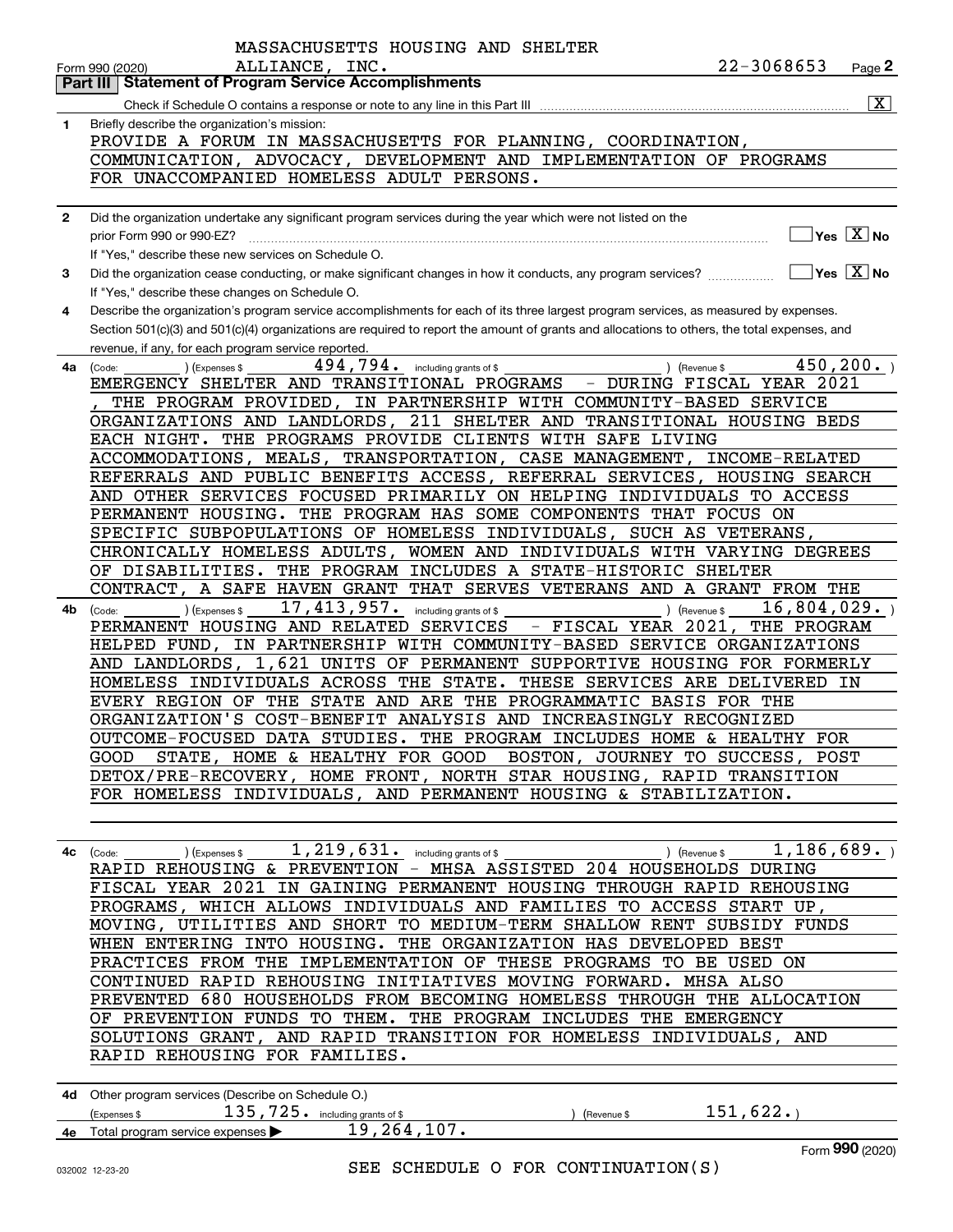|     |                                                                                                                                  |                 | Yes         | No |
|-----|----------------------------------------------------------------------------------------------------------------------------------|-----------------|-------------|----|
| 1   | Is the organization described in section $501(c)(3)$ or $4947(a)(1)$ (other than a private foundation)?                          |                 |             |    |
|     |                                                                                                                                  | 1.              | х           |    |
| 2   |                                                                                                                                  | $\mathbf{2}$    | $\mathbf X$ |    |
| 3   | Did the organization engage in direct or indirect political campaign activities on behalf of or in opposition to candidates for  |                 |             |    |
|     |                                                                                                                                  | 3               |             | X. |
| 4   | Section 501(c)(3) organizations. Did the organization engage in lobbying activities, or have a section 501(h) election in effect |                 |             |    |
|     |                                                                                                                                  | 4               | X           |    |
| 5   | Is the organization a section 501(c)(4), 501(c)(5), or 501(c)(6) organization that receives membership dues, assessments, or     |                 |             |    |
|     |                                                                                                                                  | 5               |             | x  |
| 6   | Did the organization maintain any donor advised funds or any similar funds or accounts for which donors have the right to        |                 |             |    |
|     | provide advice on the distribution or investment of amounts in such funds or accounts? If "Yes," complete Schedule D, Part I     | 6               |             | x  |
| 7   | Did the organization receive or hold a conservation easement, including easements to preserve open space,                        |                 |             |    |
|     |                                                                                                                                  | $\overline{7}$  |             | x  |
| 8   | Did the organization maintain collections of works of art, historical treasures, or other similar assets? If "Yes," complete     |                 |             |    |
|     |                                                                                                                                  | 8               |             | x  |
| 9   | Did the organization report an amount in Part X, line 21, for escrow or custodial account liability, serve as a custodian for    |                 |             |    |
|     | amounts not listed in Part X; or provide credit counseling, debt management, credit repair, or debt negotiation services?        |                 |             |    |
|     |                                                                                                                                  | 9               |             | x  |
| 10  | Did the organization, directly or through a related organization, hold assets in donor-restricted endowments                     |                 |             |    |
|     |                                                                                                                                  | 10              |             | x  |
| 11  | If the organization's answer to any of the following questions is "Yes," then complete Schedule D, Parts VI, VII, VIII, IX, or X |                 |             |    |
|     | as applicable.                                                                                                                   |                 |             |    |
|     | a Did the organization report an amount for land, buildings, and equipment in Part X, line 10? If "Yes." complete Schedule D.    |                 | Х           |    |
|     | Did the organization report an amount for investments - other securities in Part X, line 12, that is 5% or more of its total     | 11a             |             |    |
|     |                                                                                                                                  | 11 <sub>b</sub> |             | x  |
|     | c Did the organization report an amount for investments - program related in Part X, line 13, that is 5% or more of its total    |                 |             |    |
|     |                                                                                                                                  | 11c             |             | x  |
|     | d Did the organization report an amount for other assets in Part X, line 15, that is 5% or more of its total assets reported in  |                 |             |    |
|     |                                                                                                                                  | 11d             |             | x  |
|     |                                                                                                                                  | 11e             | X           |    |
| f   | Did the organization's separate or consolidated financial statements for the tax year include a footnote that addresses          |                 |             |    |
|     | the organization's liability for uncertain tax positions under FIN 48 (ASC 740)? If "Yes," complete Schedule D, Part X           | 11f             |             | x  |
|     | 12a Did the organization obtain separate, independent audited financial statements for the tax year? If "Yes," complete          |                 |             |    |
|     |                                                                                                                                  | 12a             |             | x  |
|     | <b>b</b> Was the organization included in consolidated, independent audited financial statements for the tax year?               |                 |             |    |
|     | If "Yes," and if the organization answered "No" to line 12a, then completing Schedule D, Parts XI and XII is optional            | 12 <sub>b</sub> | X           |    |
| 13  |                                                                                                                                  | 13              |             | X  |
| 14a | Did the organization maintain an office, employees, or agents outside of the United States?                                      | 14a             |             | X  |
| b   | Did the organization have aggregate revenues or expenses of more than \$10,000 from grantmaking, fundraising, business,          |                 |             |    |
|     | investment, and program service activities outside the United States, or aggregate foreign investments valued at \$100,000       |                 |             |    |
|     |                                                                                                                                  | 14b             |             | x  |
| 15  | Did the organization report on Part IX, column (A), line 3, more than \$5,000 of grants or other assistance to or for any        |                 |             |    |
|     |                                                                                                                                  | 15              |             | x  |
| 16  | Did the organization report on Part IX, column (A), line 3, more than \$5,000 of aggregate grants or other assistance to         |                 |             | x  |
| 17  | Did the organization report a total of more than \$15,000 of expenses for professional fundraising services on Part IX,          | 16              |             |    |
|     |                                                                                                                                  | 17              |             | x  |
| 18  | Did the organization report more than \$15,000 total of fundraising event gross income and contributions on Part VIII, lines     |                 |             |    |
|     |                                                                                                                                  | 18              |             | x  |
| 19  | Did the organization report more than \$15,000 of gross income from gaming activities on Part VIII, line 9a? If "Yes."           |                 |             |    |
|     |                                                                                                                                  | 19              |             | X  |
| 20a |                                                                                                                                  | 20a             |             | X  |
|     | b If "Yes" to line 20a, did the organization attach a copy of its audited financial statements to this return?                   | 20b             |             |    |
| 21  | Did the organization report more than \$5,000 of grants or other assistance to any domestic organization or                      |                 |             |    |
|     |                                                                                                                                  | 21              |             | x  |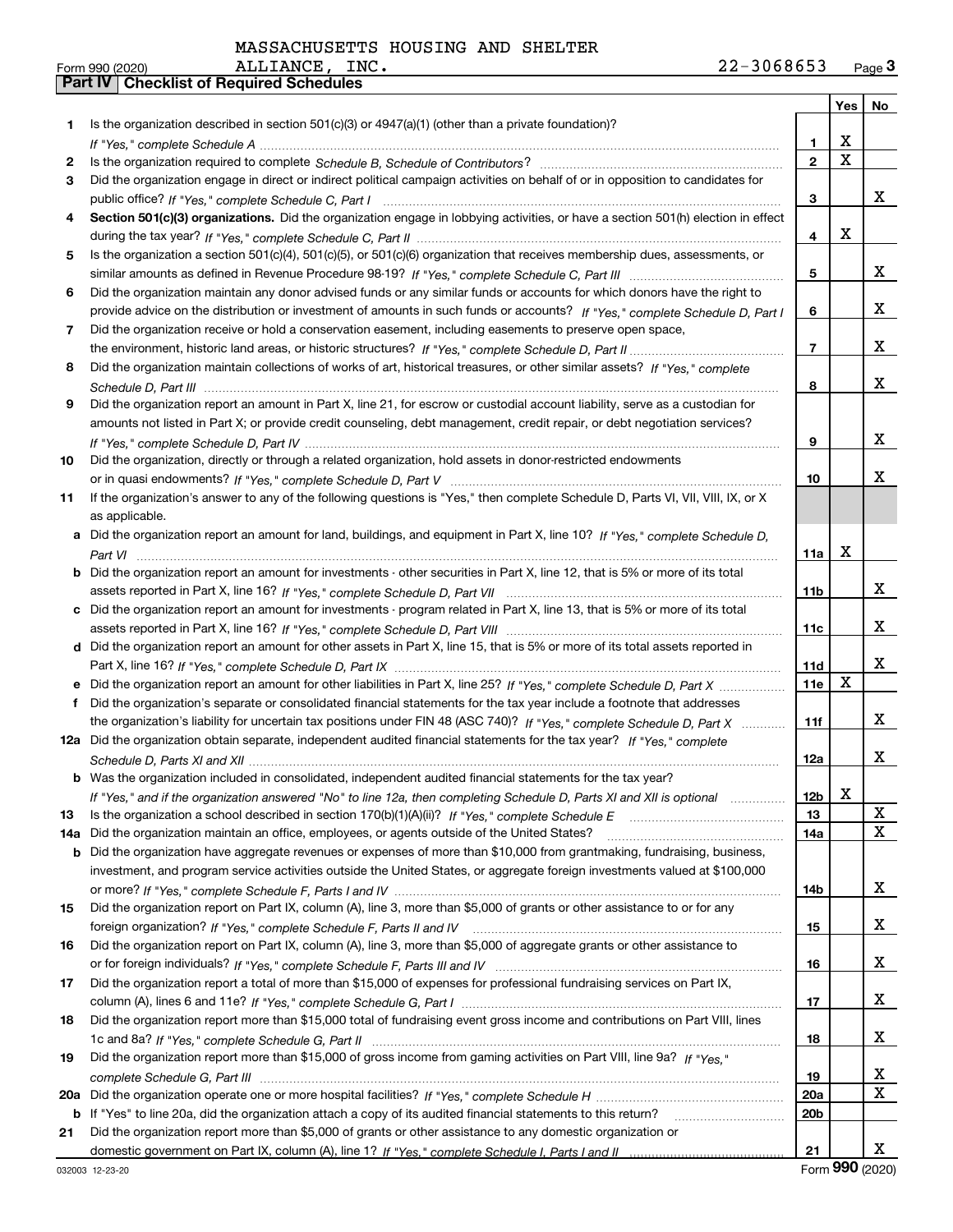|    | <b>Part IV</b>   GNECKIISTOI REQUITED SCREDUIES $_{(continued)}$                                                             |                 |     |     |
|----|------------------------------------------------------------------------------------------------------------------------------|-----------------|-----|-----|
|    |                                                                                                                              |                 | Yes | No. |
| 22 | Did the organization report more than \$5,000 of grants or other assistance to or for domestic individuals on                |                 |     |     |
|    |                                                                                                                              | 22              |     | х   |
| 23 | Did the organization answer "Yes" to Part VII, Section A, line 3, 4, or 5 about compensation of the organization's current   |                 |     |     |
|    | and former officers, directors, trustees, key employees, and highest compensated employees? If "Yes," complete               |                 |     |     |
|    |                                                                                                                              | 23              | X   |     |
|    | 24a Did the organization have a tax-exempt bond issue with an outstanding principal amount of more than \$100,000 as of the  |                 |     |     |
|    | last day of the year, that was issued after December 31, 2002? If "Yes," answer lines 24b through 24d and complete           |                 |     |     |
|    |                                                                                                                              | 24a             |     | x   |
|    | <b>b</b> Did the organization invest any proceeds of tax-exempt bonds beyond a temporary period exception?                   | 24 <sub>b</sub> |     |     |
|    | c Did the organization maintain an escrow account other than a refunding escrow at any time during the year to defease       |                 |     |     |
|    | any tax-exempt bonds?                                                                                                        | 24c             |     |     |
|    | d Did the organization act as an "on behalf of" issuer for bonds outstanding at any time during the year?                    | 24d             |     |     |
|    | 25a Section 501(c)(3), 501(c)(4), and 501(c)(29) organizations. Did the organization engage in an excess benefit             |                 |     |     |
|    |                                                                                                                              | 25a             |     | x   |
|    | b Is the organization aware that it engaged in an excess benefit transaction with a disqualified person in a prior year, and |                 |     |     |
|    | that the transaction has not been reported on any of the organization's prior Forms 990 or 990-EZ? If "Yes," complete        |                 |     |     |
|    | Schedule L. Part I                                                                                                           | 25b             |     | x   |
| 26 | Did the organization report any amount on Part X, line 5 or 22, for receivables from or payables to any current              |                 |     |     |
|    | or former officer, director, trustee, key employee, creator or founder, substantial contributor, or 35%                      |                 |     |     |
|    |                                                                                                                              | 26              |     | x   |
| 27 | Did the organization provide a grant or other assistance to any current or former officer, director, trustee, key employee,  |                 |     |     |
|    | creator or founder, substantial contributor or employee thereof, a grant selection committee member, or to a 35% controlled  |                 |     |     |
|    | entity (including an employee thereof) or family member of any of these persons? If "Yes," complete Schedule L, Part III     | 27              |     | x   |
| 28 | Was the organization a party to a business transaction with one of the following parties (see Schedule L, Part IV            |                 |     |     |
|    | instructions, for applicable filing thresholds, conditions, and exceptions):                                                 |                 |     |     |
|    | a A current or former officer, director, trustee, key employee, creator or founder, or substantial contributor? If           |                 |     |     |
|    |                                                                                                                              | <b>28a</b>      | X   |     |
|    |                                                                                                                              | 28b             |     | X   |
|    | c A 35% controlled entity of one or more individuals and/or organizations described in lines 28a or 28b? If                  |                 |     |     |
|    |                                                                                                                              | 28c             | х   |     |
| 29 |                                                                                                                              | 29              | Χ   |     |
| 30 | Did the organization receive contributions of art, historical treasures, or other similar assets, or qualified conservation  |                 |     |     |
|    |                                                                                                                              | 30              |     | х   |
| 31 | Did the organization liquidate, terminate, or dissolve and cease operations? If "Yes," complete Schedule N, Part I           | 31              |     | X   |
| 32 | Did the organization sell, exchange, dispose of, or transfer more than 25% of its net assets? If "Yes," complete             |                 |     |     |
|    |                                                                                                                              | 32              |     | х   |
| 33 | Did the organization own 100% of an entity disregarded as separate from the organization under Regulations                   |                 |     |     |
|    |                                                                                                                              | 33              | х   |     |
| 34 | Was the organization related to any tax-exempt or taxable entity? If "Yes," complete Schedule R, Part II, III, or IV, and    |                 |     |     |
|    |                                                                                                                              | 34              |     | х   |
|    | 35a Did the organization have a controlled entity within the meaning of section 512(b)(13)?                                  | 35a             |     | х   |
|    | b If "Yes" to line 35a, did the organization receive any payment from or engage in any transaction with a controlled entity  |                 |     |     |
|    |                                                                                                                              | 35b             |     |     |
| 36 | Section 501(c)(3) organizations. Did the organization make any transfers to an exempt non-charitable related organization?   |                 |     |     |
|    |                                                                                                                              | 36              |     | x   |
| 37 | Did the organization conduct more than 5% of its activities through an entity that is not a related organization             |                 |     |     |
|    | and that is treated as a partnership for federal income tax purposes? If "Yes," complete Schedule R, Part VI                 | 37              |     | x   |
| 38 | Did the organization complete Schedule O and provide explanations in Schedule O for Part VI, lines 11b and 19?               |                 |     |     |
|    | Note: All Form 990 filers are required to complete Schedule O                                                                | 38              | X   |     |
|    | Part V<br><b>Statements Regarding Other IRS Filings and Tax Compliance</b>                                                   |                 |     |     |
|    | Check if Schedule O contains a response or note to any line in this Part V                                                   |                 |     |     |
|    |                                                                                                                              |                 | Yes | No  |
|    | 168<br>1a                                                                                                                    |                 |     |     |
|    | 0<br><b>b</b> Enter the number of Forms W-2G included in line 1a. Enter -0- if not applicable <i>manumumumum</i><br>1b       |                 |     |     |
| c  | Did the organization comply with backup withholding rules for reportable payments to vendors and reportable gaming           |                 |     |     |
|    | (gambling) winnings to prize winners?                                                                                        | 1c              | X   |     |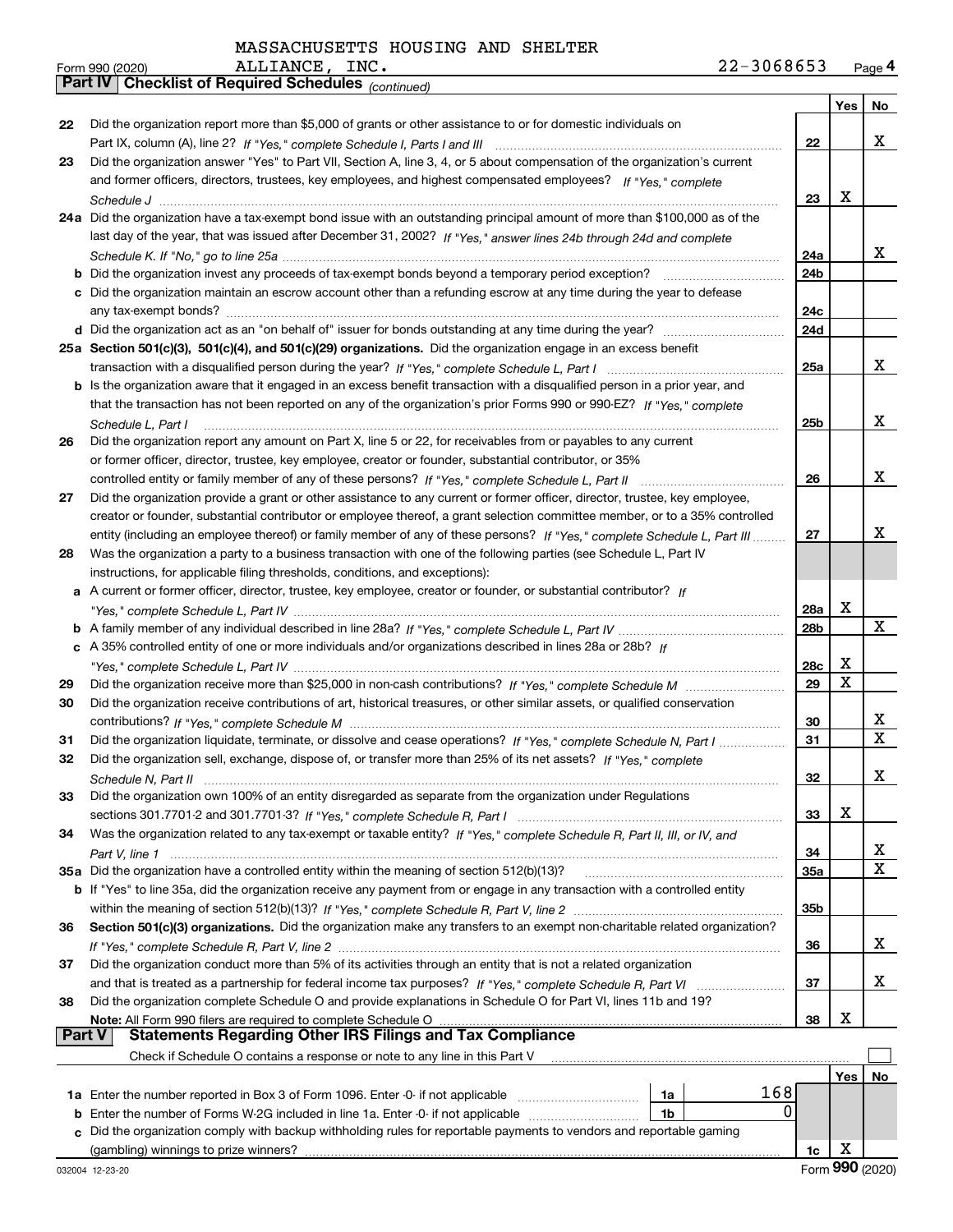|  | MASSACHUSETTS HOUSING AND SHELTER |  |  |  |
|--|-----------------------------------|--|--|--|
|--|-----------------------------------|--|--|--|

|        | ALLIANCE, INC.<br>Form 990 (2020)                                                                                                               | 22-3068653     |     | $_{\text{Page}}$ 5 |  |  |  |  |  |  |  |
|--------|-------------------------------------------------------------------------------------------------------------------------------------------------|----------------|-----|--------------------|--|--|--|--|--|--|--|
|        | Statements Regarding Other IRS Filings and Tax Compliance (continued)<br><b>Part V</b>                                                          |                |     |                    |  |  |  |  |  |  |  |
|        |                                                                                                                                                 |                | Yes | No                 |  |  |  |  |  |  |  |
|        | 2a Enter the number of employees reported on Form W-3, Transmittal of Wage and Tax Statements,                                                  |                |     |                    |  |  |  |  |  |  |  |
|        | filed for the calendar year ending with or within the year covered by this return<br>2a                                                         | 17             | х   |                    |  |  |  |  |  |  |  |
|        |                                                                                                                                                 |                |     |                    |  |  |  |  |  |  |  |
|        |                                                                                                                                                 |                |     |                    |  |  |  |  |  |  |  |
| За     | Did the organization have unrelated business gross income of \$1,000 or more during the year?                                                   | 3a             |     | x                  |  |  |  |  |  |  |  |
| b      |                                                                                                                                                 | 3 <sub>b</sub> |     |                    |  |  |  |  |  |  |  |
|        | 4a At any time during the calendar year, did the organization have an interest in, or a signature or other authority over, a                    |                |     |                    |  |  |  |  |  |  |  |
|        |                                                                                                                                                 | 4a             |     | х                  |  |  |  |  |  |  |  |
|        | <b>b</b> If "Yes," enter the name of the foreign country $\blacktriangleright$                                                                  |                |     |                    |  |  |  |  |  |  |  |
|        | See instructions for filing requirements for FinCEN Form 114, Report of Foreign Bank and Financial Accounts (FBAR).                             |                |     |                    |  |  |  |  |  |  |  |
| 5a     | Was the organization a party to a prohibited tax shelter transaction at any time during the tax year?                                           | 5a             |     | х                  |  |  |  |  |  |  |  |
| b      |                                                                                                                                                 | 5b             |     | X                  |  |  |  |  |  |  |  |
| с      |                                                                                                                                                 | 5c             |     |                    |  |  |  |  |  |  |  |
|        | 6a Does the organization have annual gross receipts that are normally greater than \$100,000, and did the organization solicit                  |                |     |                    |  |  |  |  |  |  |  |
|        | any contributions that were not tax deductible as charitable contributions?                                                                     | 6a             |     | x                  |  |  |  |  |  |  |  |
|        | <b>b</b> If "Yes," did the organization include with every solicitation an express statement that such contributions or gifts                   |                |     |                    |  |  |  |  |  |  |  |
|        | were not tax deductible?                                                                                                                        | 6b             |     |                    |  |  |  |  |  |  |  |
| 7      | Organizations that may receive deductible contributions under section 170(c).                                                                   |                |     | х                  |  |  |  |  |  |  |  |
| а      | Did the organization receive a payment in excess of \$75 made partly as a contribution and partly for goods and services provided to the payor? | 7a             |     |                    |  |  |  |  |  |  |  |
| b      | If "Yes," did the organization notify the donor of the value of the goods or services provided?                                                 | 7b             |     |                    |  |  |  |  |  |  |  |
|        | Did the organization sell, exchange, or otherwise dispose of tangible personal property for which it was required                               | 7c             |     | x                  |  |  |  |  |  |  |  |
|        | 7d                                                                                                                                              |                |     |                    |  |  |  |  |  |  |  |
| d<br>е |                                                                                                                                                 | 7e             |     |                    |  |  |  |  |  |  |  |
| f      | Did the organization, during the year, pay premiums, directly or indirectly, on a personal benefit contract?                                    | 7f             |     |                    |  |  |  |  |  |  |  |
| g      | If the organization received a contribution of qualified intellectual property, did the organization file Form 8899 as required?                | 7g             |     |                    |  |  |  |  |  |  |  |
| h      | If the organization received a contribution of cars, boats, airplanes, or other vehicles, did the organization file a Form 1098-C?              | 7h             |     |                    |  |  |  |  |  |  |  |
| 8      | Sponsoring organizations maintaining donor advised funds. Did a donor advised fund maintained by the                                            |                |     |                    |  |  |  |  |  |  |  |
|        | sponsoring organization have excess business holdings at any time during the year?                                                              | 8              |     |                    |  |  |  |  |  |  |  |
| 9      | Sponsoring organizations maintaining donor advised funds.                                                                                       |                |     |                    |  |  |  |  |  |  |  |
| а      | Did the sponsoring organization make any taxable distributions under section 4966?                                                              | 9а             |     |                    |  |  |  |  |  |  |  |
| b      | Did the sponsoring organization make a distribution to a donor, donor advisor, or related person?                                               | 9b             |     |                    |  |  |  |  |  |  |  |
| 10     | Section 501(c)(7) organizations. Enter:                                                                                                         |                |     |                    |  |  |  |  |  |  |  |
| а      | 10a<br>Initiation fees and capital contributions included on Part VIII, line 12 [111] [11] [12] [11] [12] [11] [12] [                           |                |     |                    |  |  |  |  |  |  |  |
|        | 10b <br>Gross receipts, included on Form 990, Part VIII, line 12, for public use of club facilities                                             |                |     |                    |  |  |  |  |  |  |  |
| 11     | Section 501(c)(12) organizations. Enter:                                                                                                        |                |     |                    |  |  |  |  |  |  |  |
| а      | Gross income from members or shareholders<br>11a                                                                                                |                |     |                    |  |  |  |  |  |  |  |
| b      | Gross income from other sources (Do not net amounts due or paid to other sources against                                                        |                |     |                    |  |  |  |  |  |  |  |
|        | 11 <sub>b</sub><br>amounts due or received from them.)                                                                                          |                |     |                    |  |  |  |  |  |  |  |
|        | 12a Section 4947(a)(1) non-exempt charitable trusts. Is the organization filing Form 990 in lieu of Form 1041?                                  | <b>12a</b>     |     |                    |  |  |  |  |  |  |  |
|        | 12b<br><b>b</b> If "Yes," enter the amount of tax-exempt interest received or accrued during the year <i>manument</i>                           |                |     |                    |  |  |  |  |  |  |  |
| 13     | Section 501(c)(29) qualified nonprofit health insurance issuers.                                                                                |                |     |                    |  |  |  |  |  |  |  |
| a      | Is the organization licensed to issue qualified health plans in more than one state?                                                            | <b>13a</b>     |     |                    |  |  |  |  |  |  |  |
|        | Note: See the instructions for additional information the organization must report on Schedule O.                                               |                |     |                    |  |  |  |  |  |  |  |
| b      | Enter the amount of reserves the organization is required to maintain by the states in which the                                                |                |     |                    |  |  |  |  |  |  |  |
|        | 13 <sub>b</sub>                                                                                                                                 |                |     |                    |  |  |  |  |  |  |  |
| с      | 13 <sub>c</sub>                                                                                                                                 |                |     | X                  |  |  |  |  |  |  |  |
| 14a    | Did the organization receive any payments for indoor tanning services during the tax year?                                                      | 14a            |     |                    |  |  |  |  |  |  |  |
|        | <b>b</b> If "Yes," has it filed a Form 720 to report these payments? If "No," provide an explanation on Schedule O                              | 14b            |     |                    |  |  |  |  |  |  |  |
| 15     | Is the organization subject to the section 4960 tax on payment(s) of more than \$1,000,000 in remuneration or                                   |                |     | х                  |  |  |  |  |  |  |  |
|        | If "Yes," see instructions and file Form 4720, Schedule N.                                                                                      | 15             |     |                    |  |  |  |  |  |  |  |
| 16     | Is the organization an educational institution subject to the section 4968 excise tax on net investment income?                                 | 16             |     | х                  |  |  |  |  |  |  |  |
|        | If "Yes," complete Form 4720, Schedule O.                                                                                                       |                |     |                    |  |  |  |  |  |  |  |
|        |                                                                                                                                                 |                |     |                    |  |  |  |  |  |  |  |

Form (2020) **990**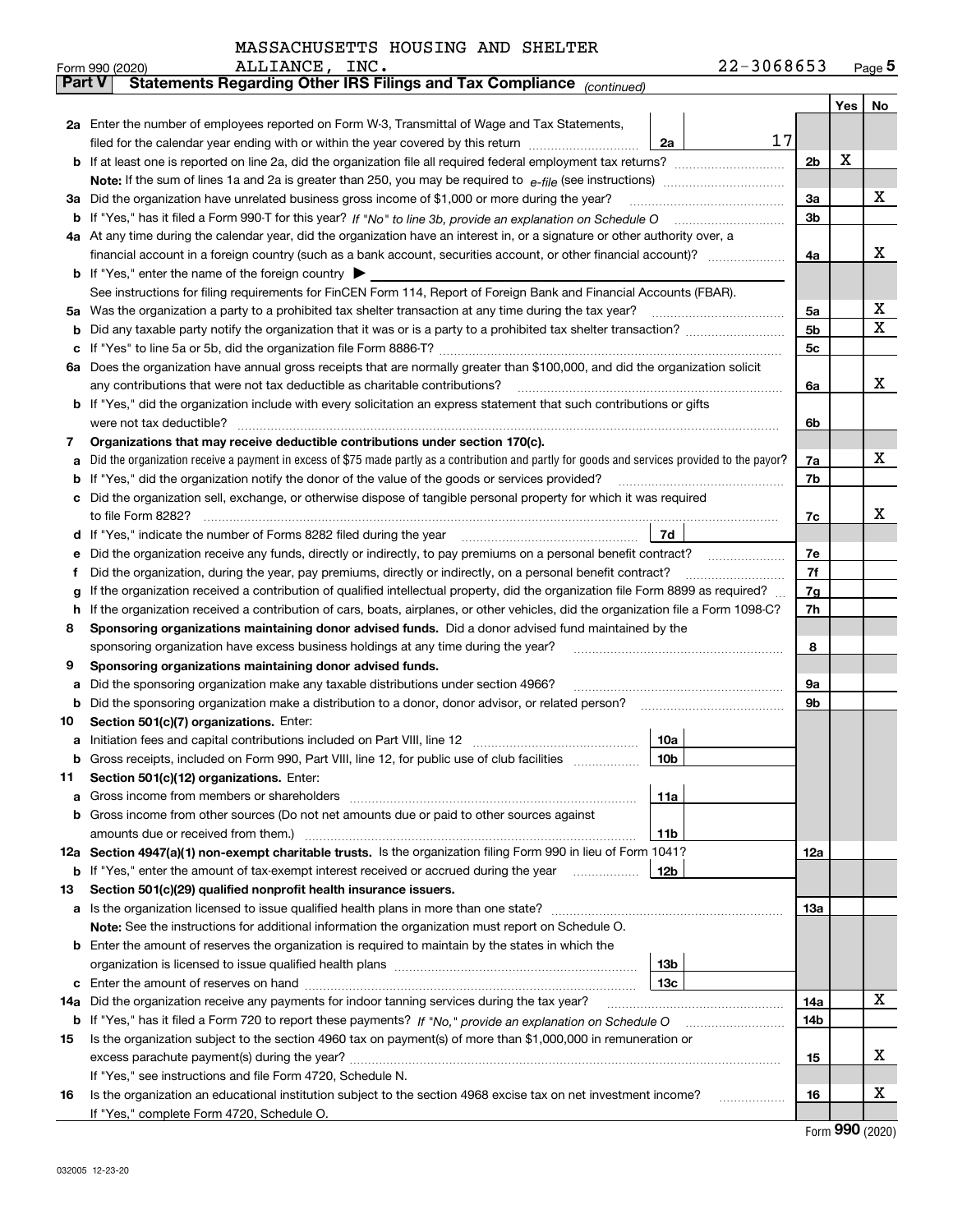*For each "Yes" response to lines 2 through 7b below, and for a "No" response to line 8a, 8b, or 10b below, describe the circumstances, processes, or changes on Schedule O. See instructions.* Form 990 (2020) **Page 6**<br>**Part VI Governance, Management, and Disclosure** For each "Yes" response to lines 2 through 7b below, and for a "No" response

|    | Check if Schedule O contains a response or note to any line in this Part VI                                                                                           |    |    |                 |     | $\boxed{\text{X}}$ |  |  |  |  |
|----|-----------------------------------------------------------------------------------------------------------------------------------------------------------------------|----|----|-----------------|-----|--------------------|--|--|--|--|
|    | Section A. Governing Body and Management                                                                                                                              |    |    |                 |     |                    |  |  |  |  |
|    |                                                                                                                                                                       |    |    |                 | Yes | No                 |  |  |  |  |
|    | 1a Enter the number of voting members of the governing body at the end of the tax year                                                                                | 1a | 16 |                 |     |                    |  |  |  |  |
|    | If there are material differences in voting rights among members of the governing body, or if the governing                                                           |    |    |                 |     |                    |  |  |  |  |
|    | body delegated broad authority to an executive committee or similar committee, explain on Schedule O.                                                                 |    |    |                 |     |                    |  |  |  |  |
| b  | 15<br>Enter the number of voting members included on line 1a, above, who are independent<br>1b                                                                        |    |    |                 |     |                    |  |  |  |  |
| 2  | Did any officer, director, trustee, or key employee have a family relationship or a business relationship with any other                                              |    |    |                 |     |                    |  |  |  |  |
|    | officer, director, trustee, or key employee?                                                                                                                          |    |    | 2               |     | х                  |  |  |  |  |
| 3  | Did the organization delegate control over management duties customarily performed by or under the direct supervision                                                 |    |    |                 |     |                    |  |  |  |  |
|    | of officers, directors, trustees, or key employees to a management company or other person?                                                                           |    |    | 3               |     | x                  |  |  |  |  |
| 4  | Did the organization make any significant changes to its governing documents since the prior Form 990 was filed?                                                      |    |    | 4               |     | $\mathbf X$        |  |  |  |  |
| 5  |                                                                                                                                                                       |    |    | 5               |     | $\mathbf X$        |  |  |  |  |
| 6  | Did the organization have members or stockholders?                                                                                                                    |    |    | 6               |     | $\mathbf X$        |  |  |  |  |
| 7a | Did the organization have members, stockholders, or other persons who had the power to elect or appoint one or                                                        |    |    |                 |     |                    |  |  |  |  |
|    | more members of the governing body?                                                                                                                                   |    |    | 7a              |     | х                  |  |  |  |  |
|    | <b>b</b> Are any governance decisions of the organization reserved to (or subject to approval by) members, stockholders, or                                           |    |    |                 |     |                    |  |  |  |  |
|    | persons other than the governing body?                                                                                                                                |    |    | 7b              |     | х                  |  |  |  |  |
| 8  | Did the organization contemporaneously document the meetings held or written actions undertaken during the year by the following:                                     |    |    |                 |     |                    |  |  |  |  |
| a  |                                                                                                                                                                       |    |    | 8a              | Х   |                    |  |  |  |  |
| b  |                                                                                                                                                                       |    |    | 8b              | X   |                    |  |  |  |  |
| 9  | Is there any officer, director, trustee, or key employee listed in Part VII, Section A, who cannot be reached at the                                                  |    |    |                 |     |                    |  |  |  |  |
|    |                                                                                                                                                                       |    |    | 9               |     | x                  |  |  |  |  |
|    | <b>Section B. Policies</b> (This Section B requests information about policies not required by the Internal Revenue Code.)                                            |    |    |                 |     |                    |  |  |  |  |
|    |                                                                                                                                                                       |    |    |                 | Yes | No                 |  |  |  |  |
|    |                                                                                                                                                                       |    |    | 10a             |     | x                  |  |  |  |  |
|    | <b>b</b> If "Yes," did the organization have written policies and procedures governing the activities of such chapters, affiliates,                                   |    |    |                 |     |                    |  |  |  |  |
|    | and branches to ensure their operations are consistent with the organization's exempt purposes?                                                                       |    |    | 10 <sub>b</sub> |     |                    |  |  |  |  |
|    | 11a Has the organization provided a complete copy of this Form 990 to all members of its governing body before filing the form?                                       |    |    | 11a             | X   |                    |  |  |  |  |
| b  | Describe in Schedule O the process, if any, used by the organization to review this Form 990.                                                                         |    |    |                 |     |                    |  |  |  |  |
|    |                                                                                                                                                                       |    |    | 12a             | х   |                    |  |  |  |  |
| b  |                                                                                                                                                                       |    |    | 12 <sub>b</sub> | X   |                    |  |  |  |  |
| c  | Did the organization regularly and consistently monitor and enforce compliance with the policy? If "Yes." describe                                                    |    |    |                 |     |                    |  |  |  |  |
|    | in Schedule O how this was done www.communication.com/www.communications.com/www.communications.com/                                                                  |    |    | 12c             | х   |                    |  |  |  |  |
| 13 | Did the organization have a written whistleblower policy?                                                                                                             |    |    | 13              | X   |                    |  |  |  |  |
| 14 | Did the organization have a written document retention and destruction policy?                                                                                        |    |    | 14              | X   |                    |  |  |  |  |
| 15 | Did the process for determining compensation of the following persons include a review and approval by independent                                                    |    |    |                 |     |                    |  |  |  |  |
|    | persons, comparability data, and contemporaneous substantiation of the deliberation and decision?                                                                     |    |    |                 |     |                    |  |  |  |  |
| a  | The organization's CEO, Executive Director, or top management official manufactured content of the organization's CEO, Executive Director, or top management official |    |    | 15a             | х   |                    |  |  |  |  |
|    | <b>b</b> Other officers or key employees of the organization                                                                                                          |    |    | 15b             |     | х                  |  |  |  |  |
|    | If "Yes" to line 15a or 15b, describe the process in Schedule O (see instructions).                                                                                   |    |    |                 |     |                    |  |  |  |  |
|    | 16a Did the organization invest in, contribute assets to, or participate in a joint venture or similar arrangement with a                                             |    |    |                 |     |                    |  |  |  |  |
|    | taxable entity during the year?                                                                                                                                       |    |    | 16a             |     | х                  |  |  |  |  |
|    | b If "Yes," did the organization follow a written policy or procedure requiring the organization to evaluate its participation                                        |    |    |                 |     |                    |  |  |  |  |
|    | in joint venture arrangements under applicable federal tax law, and take steps to safequard the organization's                                                        |    |    |                 |     |                    |  |  |  |  |
|    | exempt status with respect to such arrangements?                                                                                                                      |    |    | 16b             |     |                    |  |  |  |  |
|    | <b>Section C. Disclosure</b>                                                                                                                                          |    |    |                 |     |                    |  |  |  |  |
| 17 | List the states with which a copy of this Form 990 is required to be filed $\blacktriangleright$ MA                                                                   |    |    |                 |     |                    |  |  |  |  |
| 18 | Section 6104 requires an organization to make its Forms 1023 (1024 or 1024-A, if applicable), 990, and 990-T (Section 501(c)(3)s only) available                      |    |    |                 |     |                    |  |  |  |  |
|    | for public inspection. Indicate how you made these available. Check all that apply.                                                                                   |    |    |                 |     |                    |  |  |  |  |
|    | $X$ Own website<br>$X$ Another's website<br>$X$ Upon request<br>Other (explain on Schedule O)                                                                         |    |    |                 |     |                    |  |  |  |  |
| 19 | Describe on Schedule O whether (and if so, how) the organization made its governing documents, conflict of interest policy, and financial                             |    |    |                 |     |                    |  |  |  |  |
|    | statements available to the public during the tax year.                                                                                                               |    |    |                 |     |                    |  |  |  |  |
| 20 | State the name, address, and telephone number of the person who possesses the organization's books and records                                                        |    |    |                 |     |                    |  |  |  |  |
|    | THOMAS YOTTS, DIR. OF FINANCE - 617-367-6447                                                                                                                          |    |    |                 |     |                    |  |  |  |  |
|    | PO BOX8638, BOSTON, MA<br>02114                                                                                                                                       |    |    |                 |     |                    |  |  |  |  |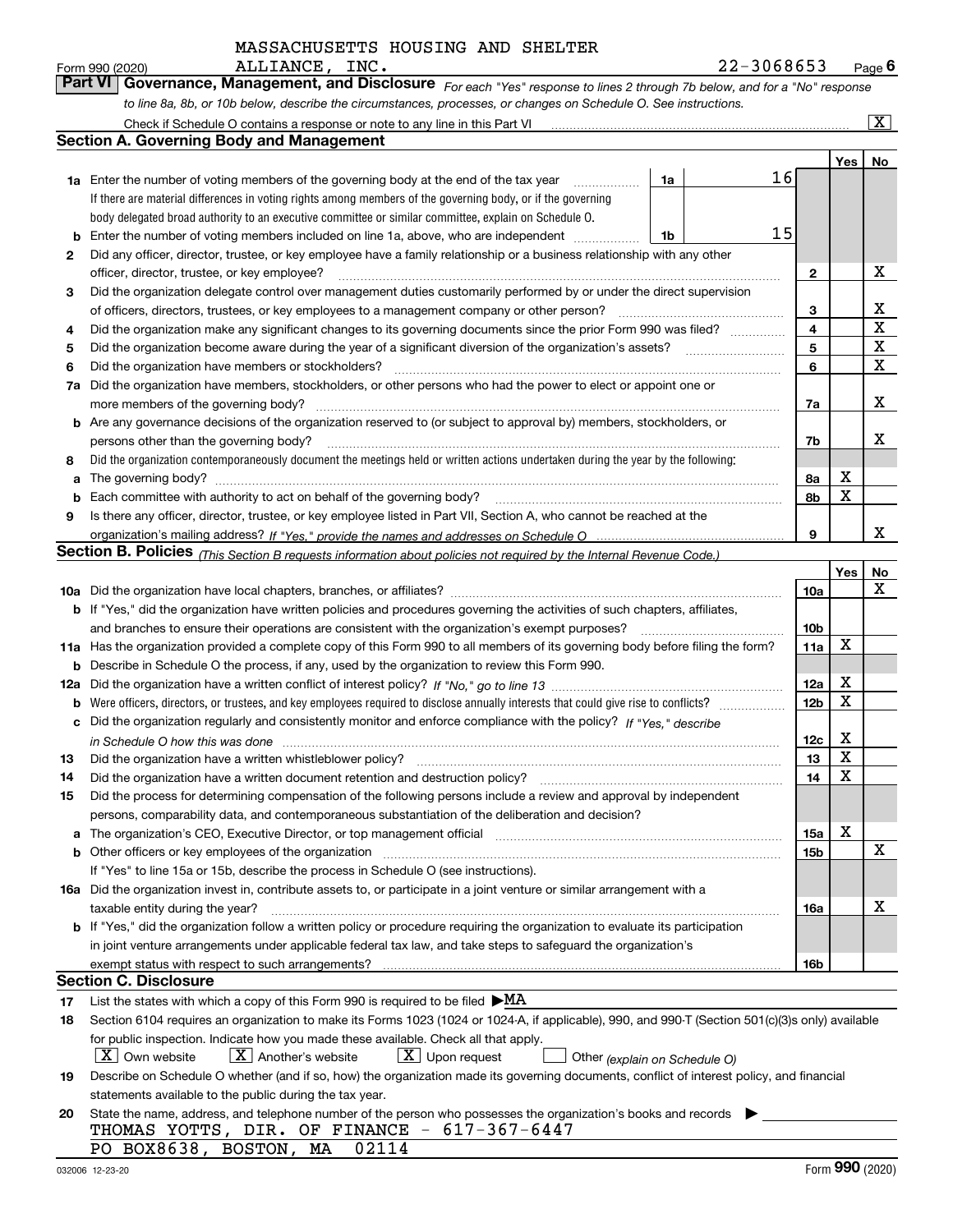| MASSACHUSETTS HOUSING AND SHELTER |
|-----------------------------------|
|-----------------------------------|

Form 990 (2020) ALLIANCE, INC. 2 2-3 0 6 8 6 5 3 Page

 $\mathcal{L}^{\text{max}}$ 

| orm 990 (2020) <sup>.</sup> | ALLIANCE, INC.                                | 22-3068653                                                                                 | Page $\prime$ |
|-----------------------------|-----------------------------------------------|--------------------------------------------------------------------------------------------|---------------|
|                             |                                               | Part VII Compensation of Officers, Directors, Trustees, Key Employees, Highest Compensated |               |
|                             | <b>Employees, and Independent Contractors</b> |                                                                                            |               |

Check if Schedule O contains a response or note to any line in this Part VII

**Section A. Officers, Directors, Trustees, Key Employees, and Highest Compensated Employees**

**1a**  Complete this table for all persons required to be listed. Report compensation for the calendar year ending with or within the organization's tax year. **•** List all of the organization's current officers, directors, trustees (whether individuals or organizations), regardless of amount of compensation.

Enter -0- in columns (D), (E), and (F) if no compensation was paid.

 $\bullet$  List all of the organization's  $\,$ current key employees, if any. See instructions for definition of "key employee."

**•** List the organization's five current highest compensated employees (other than an officer, director, trustee, or key employee) who received reportable compensation (Box 5 of Form W-2 and/or Box 7 of Form 1099-MISC) of more than \$100,000 from the organization and any related organizations.

**•** List all of the organization's former officers, key employees, and highest compensated employees who received more than \$100,000 of reportable compensation from the organization and any related organizations.

**former directors or trustees**  ¥ List all of the organization's that received, in the capacity as a former director or trustee of the organization, more than \$10,000 of reportable compensation from the organization and any related organizations.

See instructions for the order in which to list the persons above.

Check this box if neither the organization nor any related organization compensated any current officer, director, or trustee.  $\mathcal{L}^{\text{max}}$ 

| (A)                         | (B)                                                         |                                |                                                              | (C)      |              |                                   |        | (D)                                    | (E)                              | (F)                                                                      |
|-----------------------------|-------------------------------------------------------------|--------------------------------|--------------------------------------------------------------|----------|--------------|-----------------------------------|--------|----------------------------------------|----------------------------------|--------------------------------------------------------------------------|
| Name and title              | Average<br>hours per                                        |                                | (do not check more than one<br>box, unless person is both an | Position |              |                                   |        | Reportable<br>compensation             | Reportable<br>compensation       | Estimated<br>amount of                                                   |
|                             | week                                                        |                                | officer and a director/trustee)                              |          |              |                                   |        | from                                   | from related                     | other                                                                    |
|                             | (list any<br>hours for<br>related<br>organizations<br>below | Individual trustee or director | In stitutional trustee                                       | Officer  | Key employee | Highest compensated<br>  employee | Former | the<br>organization<br>(W-2/1099-MISC) | organizations<br>(W-2/1099-MISC) | compensation<br>from the<br>organization<br>and related<br>organizations |
|                             | line)                                                       |                                |                                                              |          |              |                                   |        |                                        |                                  |                                                                          |
| <b>BEN JOSEPHSON</b><br>(1) | 5.00                                                        |                                |                                                              |          |              |                                   |        |                                        |                                  |                                                                          |
| <b>CHAIR</b>                |                                                             | $\mathbf X$                    |                                                              | X        |              |                                   |        | 0.                                     | 0.                               | $0_{.}$                                                                  |
| (2)<br>ROBIN CALLAHAN       | 5.00                                                        |                                |                                                              |          |              |                                   |        |                                        |                                  |                                                                          |
| VICE CHAIR                  |                                                             | $\mathbf X$                    |                                                              | X        |              |                                   |        | $\mathbf 0$ .                          | 0.                               | $\mathbf 0$ .                                                            |
| <b>BRIAN NEWKIRK</b><br>(3) | 5.00                                                        |                                |                                                              |          |              |                                   |        |                                        |                                  |                                                                          |
| <b>TREASURER</b>            |                                                             | $\mathbf X$                    |                                                              | X        |              |                                   |        | $\mathbf 0$ .                          | $\mathbf 0$ .                    | $0_{.}$                                                                  |
| JAMES R. SHEA JR.<br>(4)    | 5.00                                                        |                                |                                                              |          |              |                                   |        |                                        |                                  |                                                                          |
| SECRETARY                   |                                                             | $\overline{\mathbf{X}}$        |                                                              | X        |              |                                   |        | $\mathbf 0$ .                          | 0.                               | $\mathbf 0$ .                                                            |
| (5)<br>WILLIAM J. BECKEMAN  | 1.00                                                        |                                |                                                              |          |              |                                   |        |                                        |                                  |                                                                          |
| <b>DIRECTOR</b>             |                                                             | $\mathbf x$                    |                                                              |          |              |                                   |        | $\mathbf 0$ .                          | 0.                               | $0_{.}$                                                                  |
| (6)<br>RENE BRIMAGE         | 1.00                                                        |                                |                                                              |          |              |                                   |        |                                        |                                  |                                                                          |
| <b>DIRECTOR</b>             |                                                             | $\overline{\mathbf{X}}$        |                                                              |          |              |                                   |        | $\mathbf 0$ .                          | 0.                               | $0_{.}$                                                                  |
| THOMAS J. COLLINS<br>(7)    | 1.00                                                        |                                |                                                              |          |              |                                   |        |                                        |                                  |                                                                          |
| <b>DIRECTOR</b>             |                                                             | $\mathbf x$                    |                                                              |          |              |                                   |        | 0.                                     | 0.                               | $0_{.}$                                                                  |
| LYNDIA DOWNIE<br>(8)        | 1.00                                                        |                                |                                                              |          |              |                                   |        |                                        |                                  |                                                                          |
| <b>DIRECTOR</b>             |                                                             | $\overline{\mathbf{X}}$        |                                                              |          |              |                                   |        | $\mathbf 0$ .                          | $\mathbf 0$ .                    | $0_{.}$                                                                  |
| KILEY GOSSELIN<br>(9)       | 1.00                                                        |                                |                                                              |          |              |                                   |        |                                        |                                  |                                                                          |
| <b>DIRECTOR</b>             |                                                             | $\mathbf X$                    |                                                              |          |              |                                   |        | $\mathbf 0$ .                          | $\mathbf 0$ .                    | $0_{.}$                                                                  |
| (10) EMILY KOWTONIUK        | 1.00                                                        |                                |                                                              |          |              |                                   |        |                                        |                                  |                                                                          |
| <b>DIRECTOR</b>             |                                                             | $\overline{\mathbf{X}}$        |                                                              |          |              |                                   |        | $\mathbf 0$ .                          | $\mathbf 0$ .                    | $0_{.}$                                                                  |
| (11) DEEPA KRISHNAMURTHY    | 1.00                                                        |                                |                                                              |          |              |                                   |        |                                        |                                  |                                                                          |
| <b>DIRECTOR</b>             |                                                             | $\mathbf X$                    |                                                              |          |              |                                   |        | 0.                                     | $\mathbf 0$ .                    | $0_{.}$                                                                  |
| (12) SAMANTHA LOZZI         | 1.00                                                        |                                |                                                              |          |              |                                   |        |                                        |                                  |                                                                          |
| <b>DIRECTOR</b>             |                                                             | $\mathbf X$                    |                                                              |          |              |                                   |        | 0.                                     | $\mathbf 0$ .                    | $\mathbf 0$ .                                                            |
| (13) SINGUMBE MUYEBA        | 1.00                                                        |                                |                                                              |          |              |                                   |        |                                        |                                  |                                                                          |
| <b>DIRECTOR</b>             |                                                             | $\mathbf X$                    |                                                              |          |              |                                   |        | $0$ .                                  | $\mathbf 0$ .                    | $\mathbf 0$ .                                                            |
| (14) STEPHEN ROSENFELD      | 1.00                                                        |                                |                                                              |          |              |                                   |        |                                        |                                  |                                                                          |
| <b>DIRECTOR</b>             |                                                             | $\mathbf X$                    |                                                              |          |              |                                   |        | 0.                                     | 0.                               | $\mathbf 0$ .                                                            |
| (15) PAUL SULLIVAN          | 1.00                                                        |                                |                                                              |          |              |                                   |        |                                        |                                  |                                                                          |
| <b>DIRECTOR</b>             |                                                             | $\mathbf X$                    |                                                              |          |              |                                   |        | $\mathbf 0$ .                          | 0.                               | $0_{.}$                                                                  |
| (16) DEAN ATKINS            | 1.00                                                        |                                |                                                              |          |              |                                   |        |                                        |                                  |                                                                          |
| FORMER DIRECTOR             |                                                             | $\mathbf X$                    |                                                              |          |              |                                   |        | $\mathbf 0$ .                          | 0.                               | $\mathbf 0$ .                                                            |
| (17) LINDA WOOD BOYLE       | 1.00                                                        |                                |                                                              |          |              |                                   |        |                                        |                                  |                                                                          |
| FORMER DIRECTOR             |                                                             | $\mathbf X$                    |                                                              |          |              |                                   |        | $\mathbf 0$ .                          | 0.                               | $\mathbf 0$ .                                                            |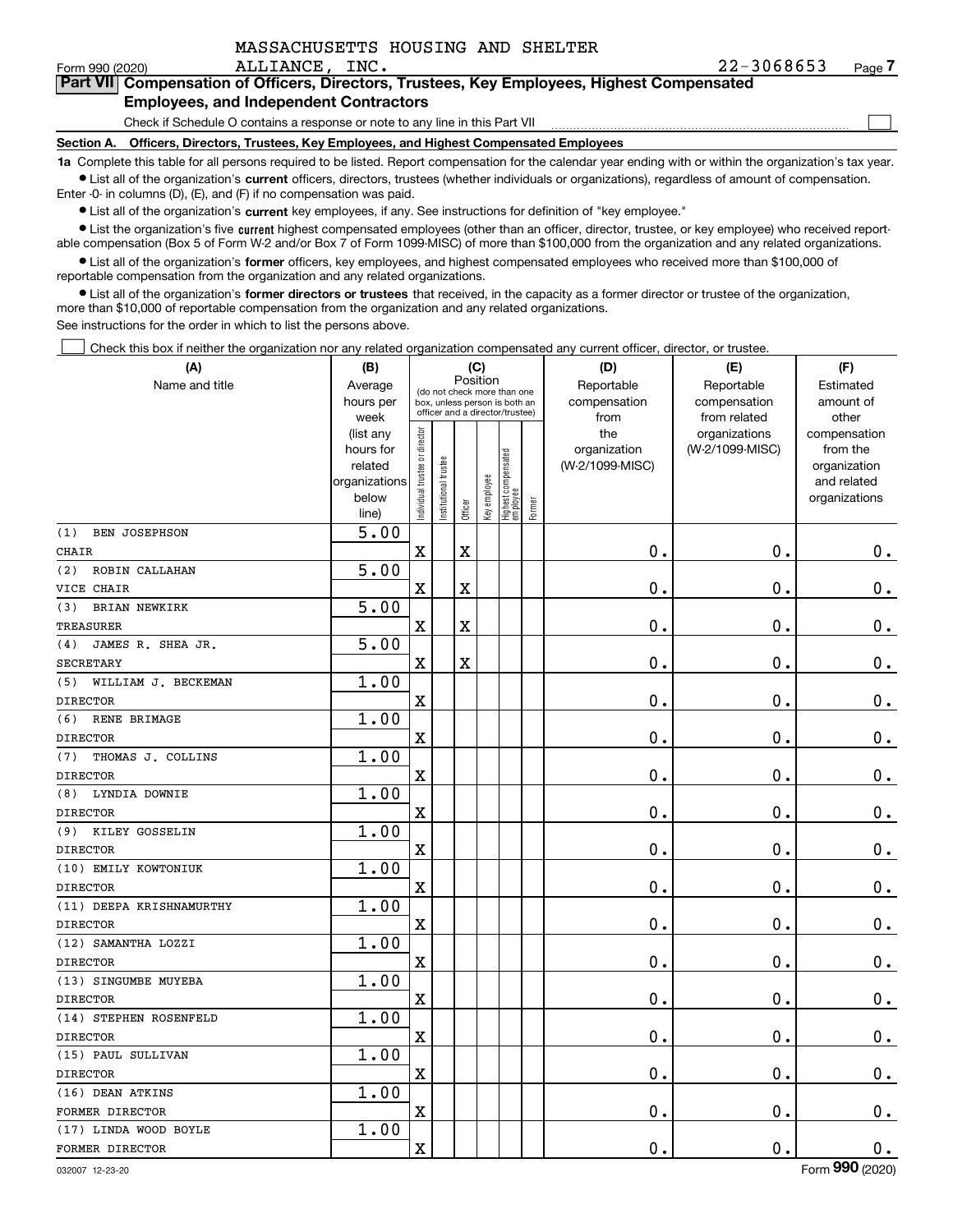| MASSACHUSETTS HOUSING AND SHELTER |  |  |  |
|-----------------------------------|--|--|--|
| <b>BETTBATCH</b>                  |  |  |  |

| 22-3068653 | Page 8 |
|------------|--------|
|------------|--------|

|              | ALLIANCE,<br>Form 990 (2020)                                                                                                                    | INC.          |                               |                                                              |         |              |                                  |        |                         | 22-3068653       |              |               | Page 8         |
|--------------|-------------------------------------------------------------------------------------------------------------------------------------------------|---------------|-------------------------------|--------------------------------------------------------------|---------|--------------|----------------------------------|--------|-------------------------|------------------|--------------|---------------|----------------|
|              | <b>Part VII</b><br>Section A. Officers, Directors, Trustees, Key Employees, and Highest Compensated Employees (continued)                       |               |                               |                                                              |         |              |                                  |        |                         |                  |              |               |                |
|              | (A)                                                                                                                                             | (B)           |                               |                                                              | (C)     |              |                                  |        | (D)                     | (E)              |              | (F)           |                |
|              | Name and title                                                                                                                                  | Average       |                               |                                                              |         | Position     |                                  |        | Reportable              | Reportable       |              | Estimated     |                |
|              |                                                                                                                                                 | hours per     |                               | (do not check more than one<br>box, unless person is both an |         |              |                                  |        | compensation            | compensation     |              | amount of     |                |
|              |                                                                                                                                                 | week          |                               | officer and a director/trustee)                              |         |              |                                  |        | from                    | from related     |              | other         |                |
|              |                                                                                                                                                 | (list any     |                               |                                                              |         |              |                                  |        | the                     | organizations    |              | compensation  |                |
|              |                                                                                                                                                 | hours for     |                               |                                                              |         |              |                                  |        | organization            | (W-2/1099-MISC)  |              | from the      |                |
|              |                                                                                                                                                 | related       |                               |                                                              |         |              |                                  |        | (W-2/1099-MISC)         |                  |              | organization  |                |
|              |                                                                                                                                                 | organizations |                               |                                                              |         |              |                                  |        |                         |                  |              | and related   |                |
|              |                                                                                                                                                 | below         |                               |                                                              |         |              |                                  |        |                         |                  |              | organizations |                |
|              |                                                                                                                                                 | line)         | ndividual trustee or director | nstitutional trustee                                         | Officer | Key employee | Highest compensated<br> employee | Former |                         |                  |              |               |                |
|              | (18) JOHN DENEEN                                                                                                                                | 1.00          |                               |                                                              |         |              |                                  |        |                         |                  |              |               |                |
|              |                                                                                                                                                 |               |                               |                                                              |         |              |                                  |        |                         |                  |              |               |                |
|              | FORMER DIRECTOR                                                                                                                                 |               | X                             |                                                              |         |              |                                  |        | 0.                      | 0.               |              |               | 0.             |
|              | (19) DONALD GREEN                                                                                                                               | 1.00          |                               |                                                              |         |              |                                  |        |                         |                  |              |               |                |
|              | FORMER DIRECTOR                                                                                                                                 |               | X                             |                                                              |         |              |                                  |        | 0.                      | 0.               |              |               | $0$ .          |
|              | (20) JOSEPH G. FINN                                                                                                                             | 40.00         |                               |                                                              |         |              |                                  |        |                         |                  |              |               |                |
|              | PRESIDENT AND EXECUTIVE DI                                                                                                                      |               |                               |                                                              | X       |              |                                  |        | 164,289.                | 0.               |              |               | <u>49,757.</u> |
|              | (21) KAYE WILD                                                                                                                                  |               |                               |                                                              |         |              |                                  |        |                         |                  |              |               |                |
|              |                                                                                                                                                 | 40.00         |                               |                                                              |         |              |                                  |        |                         |                  |              |               |                |
|              | VICE PRESIDENT                                                                                                                                  |               |                               |                                                              | X       |              |                                  |        | 110,614.                | 0.               |              |               | 24,723.        |
|              |                                                                                                                                                 |               |                               |                                                              |         |              |                                  |        |                         |                  |              |               |                |
|              |                                                                                                                                                 |               |                               |                                                              |         |              |                                  |        |                         |                  |              |               |                |
|              |                                                                                                                                                 |               |                               |                                                              |         |              |                                  |        |                         |                  |              |               |                |
|              |                                                                                                                                                 |               |                               |                                                              |         |              |                                  |        |                         |                  |              |               |                |
|              |                                                                                                                                                 |               |                               |                                                              |         |              |                                  |        |                         |                  |              |               |                |
|              |                                                                                                                                                 |               |                               |                                                              |         |              |                                  |        |                         |                  |              |               |                |
|              |                                                                                                                                                 |               |                               |                                                              |         |              |                                  |        |                         |                  |              |               |                |
|              |                                                                                                                                                 |               |                               |                                                              |         |              |                                  |        |                         |                  |              |               |                |
|              |                                                                                                                                                 |               |                               |                                                              |         |              |                                  |        |                         |                  |              |               |                |
|              |                                                                                                                                                 |               |                               |                                                              |         |              |                                  |        |                         |                  |              |               |                |
|              |                                                                                                                                                 |               |                               |                                                              |         |              |                                  |        |                         |                  |              |               |                |
|              |                                                                                                                                                 |               |                               |                                                              |         |              |                                  |        |                         |                  |              |               |                |
|              |                                                                                                                                                 |               |                               |                                                              |         |              |                                  |        | 274,903.                | 0.               |              |               | 74,480.        |
|              | c Total from continuation sheets to Part VII, Section A <b>witch the Continuum</b>                                                              |               |                               |                                                              |         |              |                                  |        | 0.                      | 0.               |              |               | 0.             |
|              |                                                                                                                                                 |               |                               |                                                              |         |              |                                  |        | 274,903.                | $\overline{0}$ . |              |               | 74,480.        |
| $\mathbf{2}$ | Total number of individuals (including but not limited to those listed above) who received more than \$100,000 of reportable                    |               |                               |                                                              |         |              |                                  |        |                         |                  |              |               |                |
|              | compensation from the organization $\blacktriangleright$                                                                                        |               |                               |                                                              |         |              |                                  |        |                         |                  |              |               | 2              |
|              |                                                                                                                                                 |               |                               |                                                              |         |              |                                  |        |                         |                  |              | Yes           | No             |
|              |                                                                                                                                                 |               |                               |                                                              |         |              |                                  |        |                         |                  |              |               |                |
| 3            | Did the organization list any former officer, director, trustee, key employee, or highest compensated employee on                               |               |                               |                                                              |         |              |                                  |        |                         |                  |              |               |                |
|              | line 1a? If "Yes," complete Schedule J for such individual manufactured contained and the 1a? If "Yes," complete Schedule J for such individual |               |                               |                                                              |         |              |                                  |        |                         |                  | 3            |               | x              |
|              | For any individual listed on line 1a, is the sum of reportable compensation and other compensation from the organization                        |               |                               |                                                              |         |              |                                  |        |                         |                  |              |               |                |
|              |                                                                                                                                                 |               |                               |                                                              |         |              |                                  |        |                         |                  | 4            | х             |                |
| 5            | Did any person listed on line 1a receive or accrue compensation from any unrelated organization or individual for services                      |               |                               |                                                              |         |              |                                  |        |                         |                  |              |               |                |
|              |                                                                                                                                                 |               |                               |                                                              |         |              |                                  |        |                         |                  |              |               |                |
|              |                                                                                                                                                 |               |                               |                                                              |         |              |                                  |        |                         |                  | 5            |               | x              |
|              | <b>Section B. Independent Contractors</b>                                                                                                       |               |                               |                                                              |         |              |                                  |        |                         |                  |              |               |                |
| 1.           | Complete this table for your five highest compensated independent contractors that received more than \$100,000 of compensation from            |               |                               |                                                              |         |              |                                  |        |                         |                  |              |               |                |
|              | the organization. Report compensation for the calendar year ending with or within the organization's tax year.                                  |               |                               |                                                              |         |              |                                  |        |                         |                  |              |               |                |
|              | (A)                                                                                                                                             |               |                               |                                                              |         |              |                                  |        | (B)                     |                  | (C)          |               |                |
|              | Name and business address                                                                                                                       |               |                               | <b>NONE</b>                                                  |         |              |                                  |        | Description of services |                  | Compensation |               |                |
|              |                                                                                                                                                 |               |                               |                                                              |         |              |                                  |        |                         |                  |              |               |                |
|              |                                                                                                                                                 |               |                               |                                                              |         |              |                                  |        |                         |                  |              |               |                |
|              |                                                                                                                                                 |               |                               |                                                              |         |              |                                  |        |                         |                  |              |               |                |
|              |                                                                                                                                                 |               |                               |                                                              |         |              |                                  |        |                         |                  |              |               |                |
|              |                                                                                                                                                 |               |                               |                                                              |         |              |                                  |        |                         |                  |              |               |                |
|              |                                                                                                                                                 |               |                               |                                                              |         |              |                                  |        |                         |                  |              |               |                |
|              |                                                                                                                                                 |               |                               |                                                              |         |              |                                  |        |                         |                  |              |               |                |
|              |                                                                                                                                                 |               |                               |                                                              |         |              |                                  |        |                         |                  |              |               |                |
|              |                                                                                                                                                 |               |                               |                                                              |         |              |                                  |        |                         |                  |              |               |                |
|              |                                                                                                                                                 |               |                               |                                                              |         |              |                                  |        |                         |                  |              |               |                |
|              |                                                                                                                                                 |               |                               |                                                              |         |              |                                  |        |                         |                  |              |               |                |
|              |                                                                                                                                                 |               |                               |                                                              |         |              |                                  |        |                         |                  |              |               |                |
| 2            | Total number of independent contractors (including but not limited to those listed above) who received more than                                |               |                               |                                                              |         |              |                                  |        |                         |                  |              |               |                |
|              | \$100,000 of compensation from the organization                                                                                                 |               |                               |                                                              |         | 0            |                                  |        |                         |                  |              |               |                |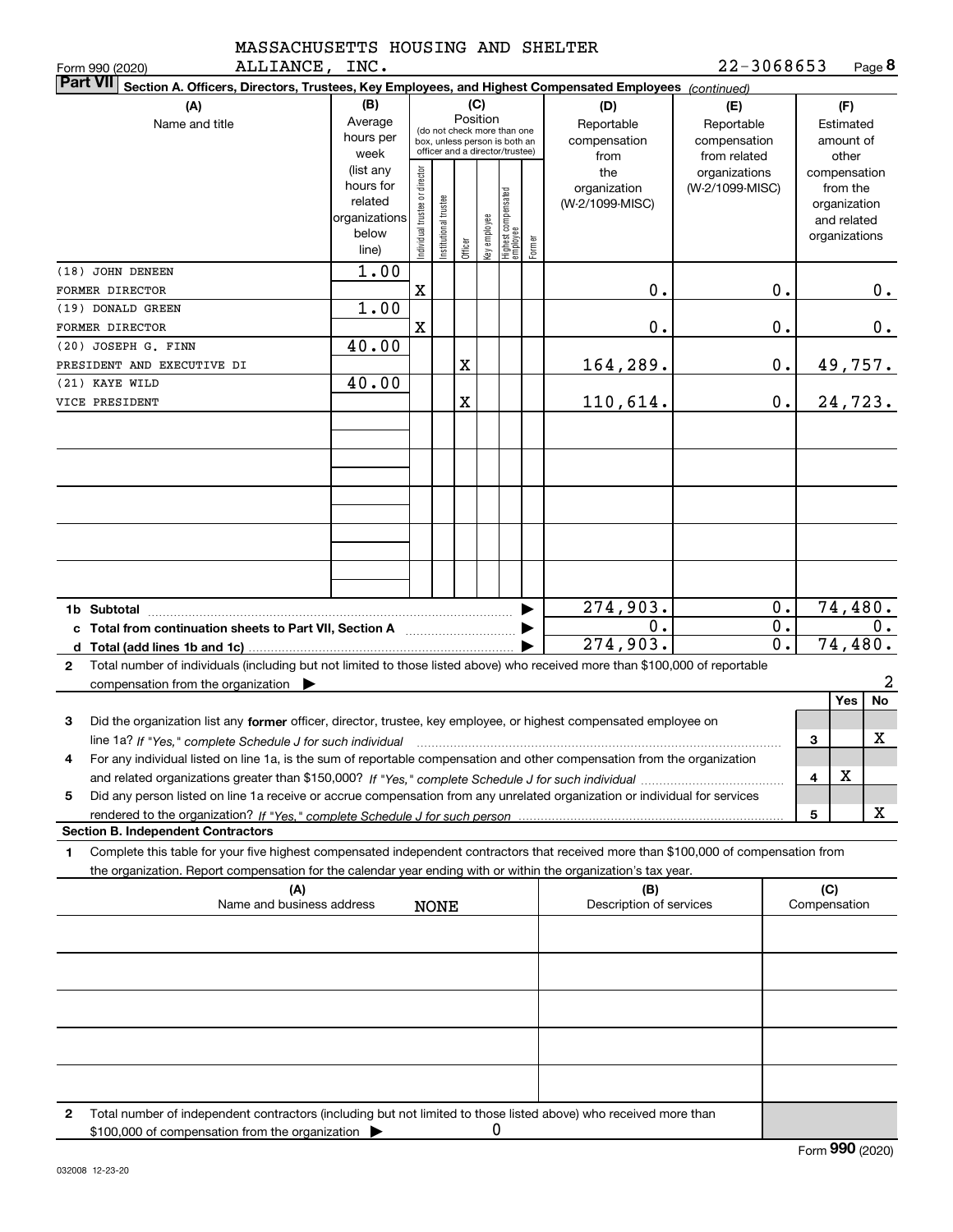|                                                           |                 |                                                         | Form 990 (2020)                                                               |           | ALLIANCE, INC. |                      |                      |                      |                                              | 22-3068653                                      | Page 9                                                          |
|-----------------------------------------------------------|-----------------|---------------------------------------------------------|-------------------------------------------------------------------------------|-----------|----------------|----------------------|----------------------|----------------------|----------------------------------------------|-------------------------------------------------|-----------------------------------------------------------------|
| <b>Part VIII</b>                                          |                 |                                                         | <b>Statement of Revenue</b>                                                   |           |                |                      |                      |                      |                                              |                                                 |                                                                 |
|                                                           |                 |                                                         | Check if Schedule O contains a response or note to any line in this Part VIII |           |                |                      |                      |                      |                                              |                                                 |                                                                 |
|                                                           |                 |                                                         |                                                                               |           |                |                      |                      | (A)<br>Total revenue | (B)<br>Related or exempt<br>function revenue | $\overline{C}$<br>Unrelated<br>business revenue | (D)<br>Revenue excluded<br>from tax under<br>sections 512 - 514 |
|                                                           |                 |                                                         | 1 a Federated campaigns                                                       |           |                | 1a                   |                      |                      |                                              |                                                 |                                                                 |
|                                                           |                 |                                                         | <b>b</b> Membership dues                                                      |           |                | 1b                   |                      |                      |                                              |                                                 |                                                                 |
|                                                           |                 |                                                         | c Fundraising events                                                          |           |                | 1 <sub>c</sub>       |                      |                      |                                              |                                                 |                                                                 |
|                                                           |                 |                                                         | d Related organizations                                                       |           |                | 1 <sub>d</sub>       |                      |                      |                                              |                                                 |                                                                 |
|                                                           |                 |                                                         | e Government grants (contributions)                                           |           |                | 1e                   | 175,000.             |                      |                                              |                                                 |                                                                 |
|                                                           |                 |                                                         | f All other contributions, gifts, grants, and                                 |           |                |                      |                      |                      |                                              |                                                 |                                                                 |
|                                                           |                 |                                                         | similar amounts not included above                                            |           |                | 1f                   | 610,279.             |                      |                                              |                                                 |                                                                 |
| Contributions, Gifts, Grants<br>and Other Similar Amounts |                 |                                                         | g Noncash contributions included in lines 1a-1f                               |           |                | 1g                   |                      |                      |                                              |                                                 |                                                                 |
|                                                           |                 |                                                         |                                                                               |           |                |                      |                      | 785,279.             |                                              |                                                 |                                                                 |
|                                                           |                 |                                                         |                                                                               |           |                |                      | <b>Business Code</b> |                      |                                              |                                                 |                                                                 |
|                                                           |                 | 2 a                                                     | GOVERNMENT CONTRACTS                                                          |           |                |                      | 624200               | 18,433,054.          | 18,433,054.                                  |                                                 |                                                                 |
|                                                           | PROGRAM FEES    |                                                         | 624200                                                                        | 46,217.   | 46,217.        |                      |                      |                      |                                              |                                                 |                                                                 |
| Program Service<br>Revenue                                |                 | c                                                       |                                                                               |           |                |                      |                      |                      |                                              |                                                 |                                                                 |
|                                                           |                 | d                                                       |                                                                               |           |                |                      |                      |                      |                                              |                                                 |                                                                 |
|                                                           |                 | е                                                       |                                                                               |           |                |                      |                      |                      |                                              |                                                 |                                                                 |
|                                                           |                 |                                                         |                                                                               |           |                |                      |                      |                      |                                              |                                                 |                                                                 |
|                                                           | 3               | g                                                       | Investment income (including dividends, interest, and                         |           |                |                      |                      | 18, 479, 271.        |                                              |                                                 |                                                                 |
|                                                           |                 |                                                         |                                                                               |           |                |                      |                      | 23,962.              |                                              |                                                 | 23,962.                                                         |
|                                                           |                 | Income from investment of tax-exempt bond proceeds<br>4 |                                                                               |           |                |                      |                      |                      |                                              |                                                 |                                                                 |
|                                                           | 5               |                                                         |                                                                               |           |                |                      |                      |                      |                                              |                                                 |                                                                 |
|                                                           |                 |                                                         |                                                                               |           |                | (i) Real             | (ii) Personal        |                      |                                              |                                                 |                                                                 |
|                                                           |                 |                                                         | 6 a Gross rents<br>$\cdots$                                                   | 6a        |                |                      |                      |                      |                                              |                                                 |                                                                 |
|                                                           |                 | b                                                       | Less: rental expenses                                                         | 6b        |                |                      |                      |                      |                                              |                                                 |                                                                 |
|                                                           |                 |                                                         | c Rental income or (loss)                                                     | 6c        |                |                      |                      |                      |                                              |                                                 |                                                                 |
|                                                           |                 |                                                         | d Net rental income or (loss)                                                 |           |                |                      |                      |                      |                                              |                                                 |                                                                 |
|                                                           |                 |                                                         | <b>7 a</b> Gross amount from sales of                                         |           |                | (i) Securities       | (ii) Other           |                      |                                              |                                                 |                                                                 |
|                                                           |                 |                                                         | assets other than inventory                                                   | 7a        |                | 299,566.             |                      |                      |                                              |                                                 |                                                                 |
|                                                           |                 |                                                         | <b>b</b> Less: cost or other basis                                            |           |                |                      |                      |                      |                                              |                                                 |                                                                 |
|                                                           |                 |                                                         | and sales expenses                                                            | 7b        |                | 207,750.             |                      |                      |                                              |                                                 |                                                                 |
| evenue                                                    |                 |                                                         | c Gain or (loss)                                                              | <b>7c</b> |                | 91,816.              |                      |                      |                                              |                                                 |                                                                 |
| č                                                         |                 |                                                         |                                                                               |           |                |                      |                      | 91,816.              |                                              |                                                 | 91,816.                                                         |
| Other                                                     |                 |                                                         | 8 a Gross income from fundraising events (not                                 |           |                |                      |                      |                      |                                              |                                                 |                                                                 |
|                                                           |                 |                                                         | including \$                                                                  |           |                |                      |                      |                      |                                              |                                                 |                                                                 |
|                                                           |                 |                                                         | contributions reported on line 1c). See                                       |           |                |                      |                      |                      |                                              |                                                 |                                                                 |
|                                                           |                 |                                                         |                                                                               |           |                | 8a<br>8 <sub>b</sub> |                      |                      |                                              |                                                 |                                                                 |
|                                                           |                 |                                                         | b Less: direct expenses<br>c Net income or (loss) from fundraising events     |           |                |                      |                      |                      |                                              |                                                 |                                                                 |
|                                                           |                 |                                                         | 9 a Gross income from gaming activities. See                                  |           |                |                      |                      |                      |                                              |                                                 |                                                                 |
|                                                           |                 |                                                         |                                                                               |           |                | 9a                   |                      |                      |                                              |                                                 |                                                                 |
|                                                           |                 |                                                         |                                                                               |           |                | 9 <sub>b</sub>       |                      |                      |                                              |                                                 |                                                                 |
|                                                           |                 |                                                         | c Net income or (loss) from gaming activities                                 |           |                |                      | ▶                    |                      |                                              |                                                 |                                                                 |
|                                                           |                 |                                                         | 10 a Gross sales of inventory, less returns                                   |           |                |                      |                      |                      |                                              |                                                 |                                                                 |
|                                                           |                 |                                                         |                                                                               |           |                | 10a                  |                      |                      |                                              |                                                 |                                                                 |
|                                                           |                 |                                                         | <b>b</b> Less: cost of goods sold                                             |           |                | 10 <sub>b</sub>      |                      |                      |                                              |                                                 |                                                                 |
|                                                           |                 |                                                         | c Net income or (loss) from sales of inventory                                |           |                |                      |                      |                      |                                              |                                                 |                                                                 |
|                                                           |                 |                                                         |                                                                               |           |                |                      | <b>Business Code</b> |                      |                                              |                                                 |                                                                 |
|                                                           | 11 a            |                                                         |                                                                               |           |                |                      |                      |                      |                                              |                                                 |                                                                 |
|                                                           |                 | b                                                       |                                                                               |           |                |                      |                      |                      |                                              |                                                 |                                                                 |
| Miscellaneous<br>Revenue                                  |                 | с                                                       |                                                                               |           |                |                      |                      |                      |                                              |                                                 |                                                                 |
|                                                           |                 |                                                         |                                                                               |           |                |                      |                      |                      |                                              |                                                 |                                                                 |
|                                                           |                 |                                                         |                                                                               |           |                |                      | ▶                    | 19,380,328.          | 18,479,271.                                  | 0.                                              | 115,778.                                                        |
|                                                           | 12 <sub>2</sub> |                                                         |                                                                               |           |                |                      |                      |                      |                                              |                                                 |                                                                 |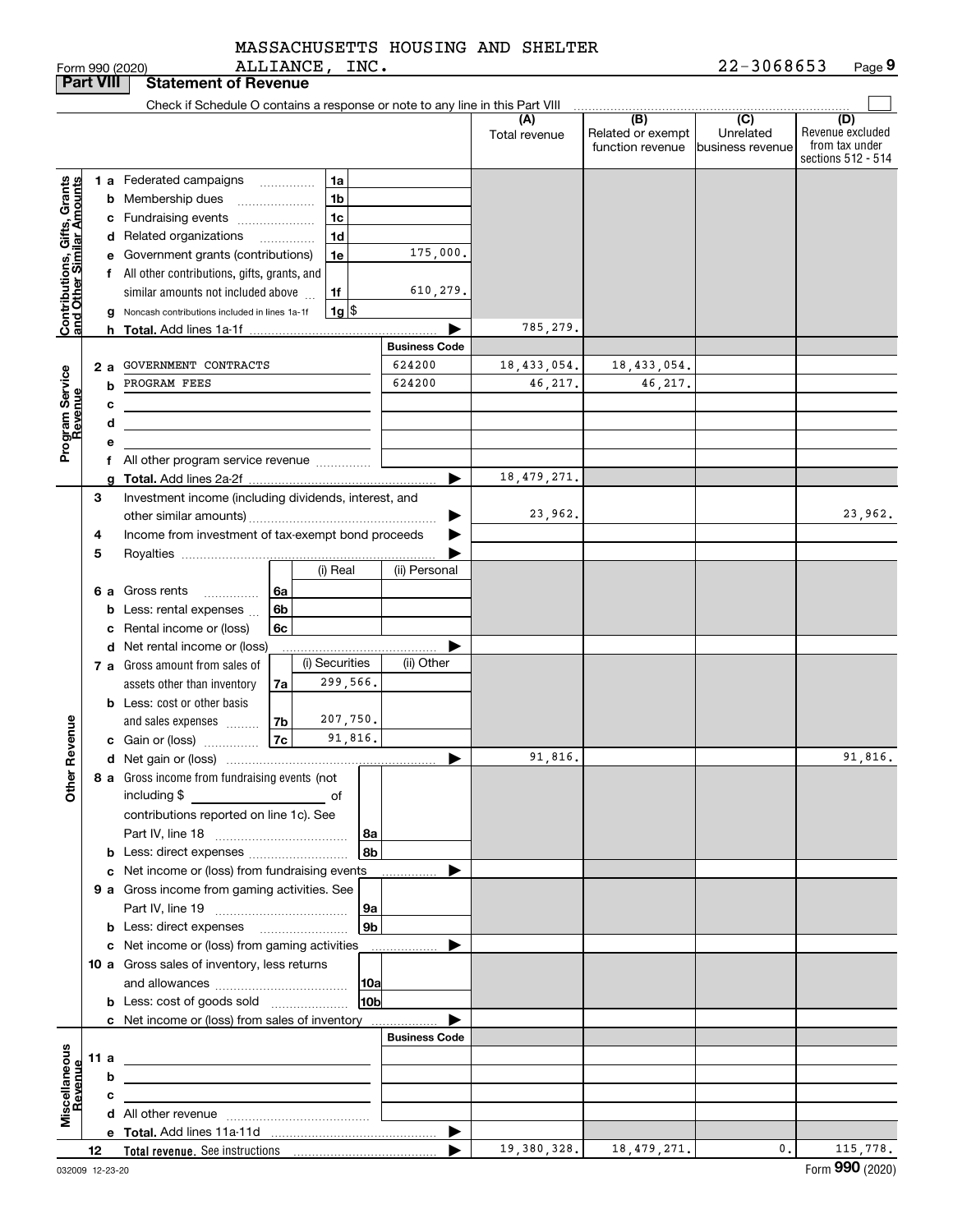#### ALLIANCE, INC. 22-3068653 MASSACHUSETTS HOUSING AND SHELTER

**10**

|              | Form 990 (2020)<br>ALLIANCE,<br>Part IX   Statement of Functional Expenses                                                                                                                                 | TMC.                   |                                    |                                           | 22-3068653<br>Page 10          |
|--------------|------------------------------------------------------------------------------------------------------------------------------------------------------------------------------------------------------------|------------------------|------------------------------------|-------------------------------------------|--------------------------------|
|              | Section 501(c)(3) and 501(c)(4) organizations must complete all columns. All other organizations must complete column (A).                                                                                 |                        |                                    |                                           |                                |
|              | Check if Schedule O contains a response or note to any line in this Part IX                                                                                                                                |                        |                                    |                                           |                                |
|              | Do not include amounts reported on lines 6b,<br>7b, 8b, 9b, and 10b of Part VIII.                                                                                                                          | (A)<br>Total expenses  | (B)<br>Program service<br>expenses | (C)<br>Management and<br>general expenses | (D)<br>Fundraising<br>expenses |
| 1.           | Grants and other assistance to domestic organizations                                                                                                                                                      |                        |                                    |                                           |                                |
|              | and domestic governments. See Part IV, line 21<br>$\mathbf{r}$                                                                                                                                             |                        |                                    |                                           |                                |
| $\mathbf{2}$ | Grants and other assistance to domestic                                                                                                                                                                    |                        |                                    |                                           |                                |
|              | individuals. See Part IV, line 22                                                                                                                                                                          |                        |                                    |                                           |                                |
| 3            | Grants and other assistance to foreign                                                                                                                                                                     |                        |                                    |                                           |                                |
|              | organizations, foreign governments, and foreign                                                                                                                                                            |                        |                                    |                                           |                                |
|              | individuals. See Part IV, lines 15 and 16                                                                                                                                                                  |                        |                                    |                                           |                                |
| 4            | Benefits paid to or for members                                                                                                                                                                            |                        |                                    |                                           |                                |
| 5            | Compensation of current officers, directors,                                                                                                                                                               |                        |                                    |                                           |                                |
|              |                                                                                                                                                                                                            | 286,096.               | 276,697.                           | 4,059.                                    | 5,340.                         |
| 6            | Compensation not included above to disqualified                                                                                                                                                            |                        |                                    |                                           |                                |
|              | persons (as defined under section 4958(f)(1)) and                                                                                                                                                          |                        |                                    |                                           |                                |
|              | persons described in section 4958(c)(3)(B)                                                                                                                                                                 | 876,491.               | 761, 352.                          | 51,393.                                   | 63,746.                        |
| 7<br>8       | Other salaries and wages<br>Pension plan accruals and contributions (include                                                                                                                               |                        |                                    |                                           |                                |
|              | section 401(k) and 403(b) employer contributions)                                                                                                                                                          | 40,139.                | 37,288.                            | 1,094.                                    |                                |
| 9            |                                                                                                                                                                                                            | 187,310.               | 158,692.                           | 13,789.                                   | $\frac{1,757}{14,829}$ .       |
| 10           |                                                                                                                                                                                                            | 99,752.                | 89,138.                            | 4,752.                                    | 5,862.                         |
| 11           | Fees for services (nonemployees):                                                                                                                                                                          |                        |                                    |                                           |                                |
| a            |                                                                                                                                                                                                            |                        |                                    |                                           |                                |
| b            |                                                                                                                                                                                                            | 9,067.                 | 3,813.                             | 5,254.                                    |                                |
| c            |                                                                                                                                                                                                            | $\overline{52,647}$ .  |                                    | $\overline{52,647}$ .                     |                                |
| d            |                                                                                                                                                                                                            |                        |                                    |                                           |                                |
| е            | Professional fundraising services. See Part IV, line 17                                                                                                                                                    |                        |                                    |                                           |                                |
| f            | Investment management fees                                                                                                                                                                                 |                        |                                    |                                           |                                |
| g            | Other. (If line 11g amount exceeds 10% of line 25,                                                                                                                                                         |                        |                                    |                                           |                                |
|              | column (A) amount, list line 11g expenses on Sch O.)                                                                                                                                                       | 326,844.               | 178,201.                           | 148,643.                                  |                                |
| 12           |                                                                                                                                                                                                            | 495.                   | 396.                               | 99.                                       |                                |
| 13           |                                                                                                                                                                                                            | 82,144.                | 8,062.                             | 3,660.                                    | 70,422.                        |
| 14           |                                                                                                                                                                                                            | $\overline{2}5,037.$   | 24,427.                            | 610.                                      |                                |
| 15           |                                                                                                                                                                                                            | 125,297.               | 123,342.                           | 1,955.                                    |                                |
| 16           | Occupancy                                                                                                                                                                                                  | $\overline{736}$ .     | 733.                               | $\overline{3}$ .                          |                                |
| 17<br>18     | Travel<br>Payments of travel or entertainment expenses                                                                                                                                                     |                        |                                    |                                           |                                |
|              | for any federal, state, or local public officials                                                                                                                                                          |                        |                                    |                                           |                                |
| 19           | Conferences, conventions, and meetings                                                                                                                                                                     | 358.                   |                                    | 358.                                      |                                |
| 20           | Interest                                                                                                                                                                                                   | 109,526.               | 109,116.                           | 410.                                      |                                |
| 21           |                                                                                                                                                                                                            |                        |                                    |                                           |                                |
| 22           | Depreciation, depletion, and amortization                                                                                                                                                                  | 12,600.                | 12,442.                            | 158.                                      |                                |
| 23           | Insurance                                                                                                                                                                                                  | 57,878.                | 56,975.                            | 903.                                      |                                |
| 24           | Other expenses. Itemize expenses not covered<br>above (List miscellaneous expenses on line 24e. If<br>line 24e amount exceeds 10% of line 25, column (A)<br>amount, list line 24e expenses on Schedule O.) |                        |                                    |                                           |                                |
| a            | SUBRECIPIENTS                                                                                                                                                                                              | 14,515,264.            | 14, 515, 264.                      |                                           |                                |
|              | RENTAL ASSISTANCE                                                                                                                                                                                          | 2, 163, 600.           | $\overline{2,163,600}$ .           |                                           |                                |
|              | PROGRAM FACILITIES                                                                                                                                                                                         | 639,450.               | 639,450.                           |                                           |                                |
|              | SPECIAL EVENTS/FUNDRAIS                                                                                                                                                                                    | 82,423.                | 42,105.                            | 4,363.                                    | 35,955.                        |
|              | e All other expenses                                                                                                                                                                                       | 98,320.<br>19,791,474. | 63,014.<br>19,264,107.             | 21,498.<br>315,648.                       | 13,808.<br>211,719.            |
| 25<br>26     | Total functional expenses. Add lines 1 through 24e<br>Joint costs. Complete this line only if the organization                                                                                             |                        |                                    |                                           |                                |
|              | reported in column (B) joint costs from a combined                                                                                                                                                         |                        |                                    |                                           |                                |
|              | educational campaign and fundraising solicitation.                                                                                                                                                         |                        |                                    |                                           |                                |
|              | Check here $\blacktriangleright$<br>if following SOP 98-2 (ASC 958-720)                                                                                                                                    |                        |                                    |                                           |                                |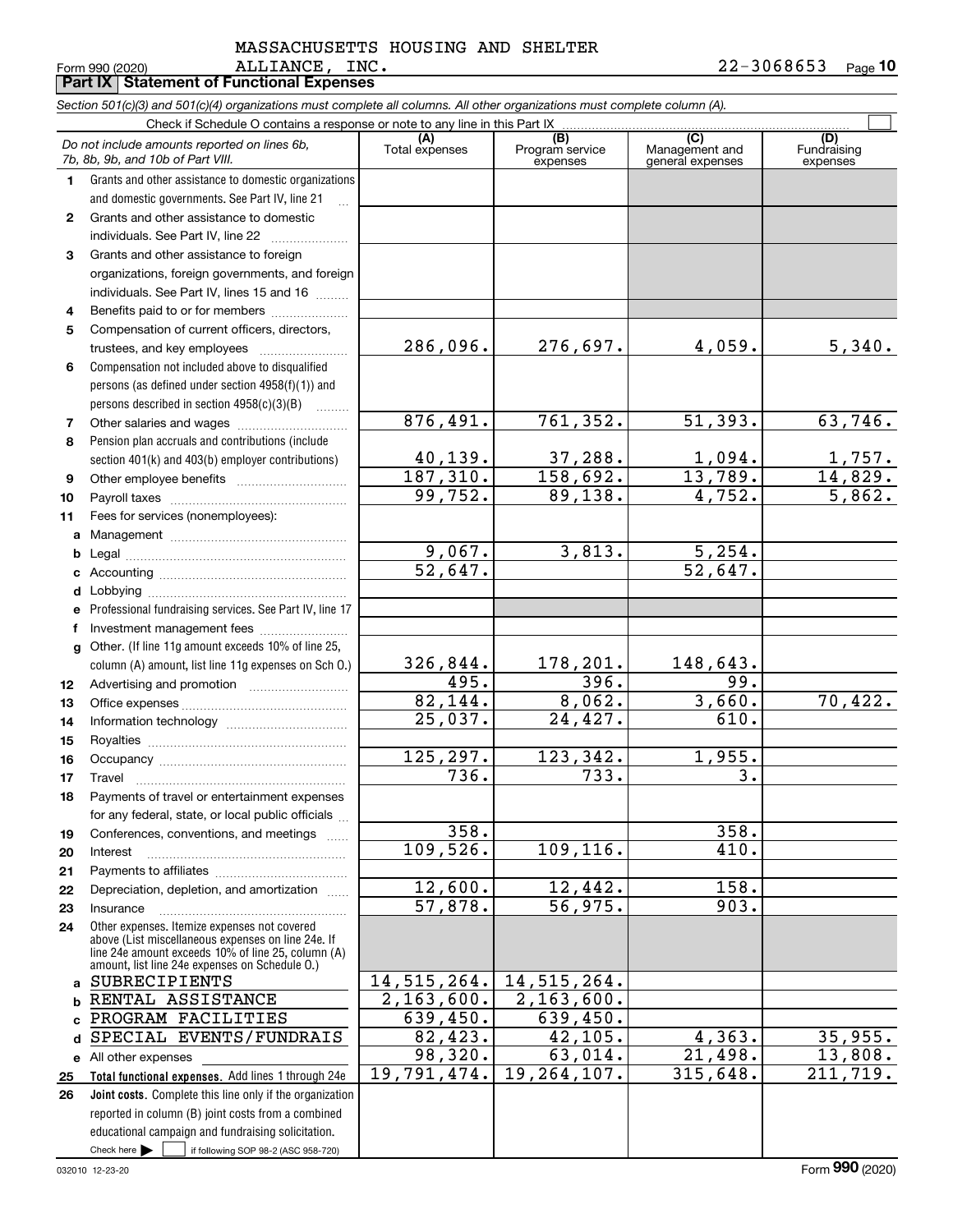$\overline{a}$ 

| MASSACHUSETTS HOUSING AND SHELTER |  |  |
|-----------------------------------|--|--|
|                                   |  |  |

|                             |    | Check if Schedule O contains a response or note to any line in this Part X         |  |          |                          |                 |                    |
|-----------------------------|----|------------------------------------------------------------------------------------|--|----------|--------------------------|-----------------|--------------------|
|                             |    |                                                                                    |  |          | (A)<br>Beginning of year |                 | (B)<br>End of year |
|                             | 1  | Cash - non-interest-bearing                                                        |  |          |                          | 1               |                    |
|                             | 2  |                                                                                    |  |          | 2,859,937.               | $\mathbf{2}$    | 3,523,452.         |
|                             | з  |                                                                                    |  |          |                          | 3               |                    |
|                             | 4  |                                                                                    |  |          | 4,545,611.               | 4               | 10, 193, 426.      |
|                             | 5  | Loans and other receivables from any current or former officer, director,          |  |          |                          |                 |                    |
|                             |    | trustee, key employee, creator or founder, substantial contributor, or 35%         |  |          |                          |                 |                    |
|                             |    | controlled entity or family member of any of these persons                         |  |          |                          | 5               |                    |
|                             | 6  | Loans and other receivables from other disqualified persons (as defined            |  |          |                          |                 |                    |
|                             |    | under section $4958(f)(1)$ , and persons described in section $4958(c)(3)(B)$      |  | 1.1.1.1  |                          | 6               |                    |
|                             | 7  |                                                                                    |  |          |                          | $\overline{7}$  |                    |
| Assets                      | 8  |                                                                                    |  |          |                          | 8               |                    |
|                             | 9  | Prepaid expenses and deferred charges                                              |  |          | 14,179.                  | 9               | 7,975.             |
|                             |    | 10a Land, buildings, and equipment: cost or other                                  |  |          |                          |                 |                    |
|                             |    | basis. Complete Part VI of Schedule D  10a                                         |  | 122,812. |                          |                 |                    |
|                             |    |                                                                                    |  | 107,008. | 15,620.                  | 10 <sub>c</sub> | 15,804.            |
|                             | 11 |                                                                                    |  |          | 883, 156.                | 11              | 1,026,975.         |
|                             | 12 |                                                                                    |  |          | 12                       |                 |                    |
|                             | 13 |                                                                                    |  |          | 13                       |                 |                    |
|                             | 14 |                                                                                    |  | 14       |                          |                 |                    |
|                             | 15 |                                                                                    |  | 31, 273. | 15                       | 31,073.         |                    |
|                             | 16 |                                                                                    |  |          | 8,349,776.               | 16              | 14,798,705.        |
|                             | 17 |                                                                                    |  | 309,204. | 17                       | 433,769.        |                    |
|                             | 18 |                                                                                    |  |          | 18                       |                 |                    |
|                             | 19 |                                                                                    |  | 19       |                          |                 |                    |
|                             | 20 |                                                                                    |  |          | 20                       |                 |                    |
|                             | 21 | Escrow or custodial account liability. Complete Part IV of Schedule D              |  | .        |                          | 21              |                    |
|                             | 22 | Loans and other payables to any current or former officer, director,               |  |          |                          |                 |                    |
| Liabilities                 |    | trustee, key employee, creator or founder, substantial contributor, or 35%         |  |          |                          |                 |                    |
|                             |    | controlled entity or family member of any of these persons                         |  |          |                          | 22              |                    |
|                             | 23 | Secured mortgages and notes payable to unrelated third parties                     |  | .        | 325,000.                 | 23              | 850,000.           |
|                             | 24 |                                                                                    |  |          | 2,500,000.               | 24              | 2,495,000.         |
|                             | 25 | Other liabilities (including federal income tax, payables to related third         |  |          |                          |                 |                    |
|                             |    | parties, and other liabilities not included on lines 17-24). Complete Part X       |  |          |                          |                 |                    |
|                             |    | of Schedule D                                                                      |  |          | $3,285,457$ . 25         |                 | 9,381,304.         |
|                             | 26 | Total liabilities. Add lines 17 through 25                                         |  |          | 6,419,661.               | 26              | 13,160,073.        |
|                             |    | Organizations that follow FASB ASC 958, check here $\blacktriangleright \boxed{X}$ |  |          |                          |                 |                    |
|                             |    | and complete lines 27, 28, 32, and 33.                                             |  |          |                          |                 |                    |
|                             | 27 | Net assets without donor restrictions                                              |  |          | 1,870,432.               | 27              | 1,572,787.         |
|                             | 28 | Net assets with donor restrictions                                                 |  |          | 59,683.                  | 28              | 65,845.            |
|                             |    | Organizations that do not follow FASB ASC 958, check here $\blacktriangleright$    |  |          |                          |                 |                    |
| Net Assets or Fund Balances |    | and complete lines 29 through 33.                                                  |  |          |                          |                 |                    |
|                             | 29 |                                                                                    |  |          | 29                       |                 |                    |
|                             | 30 | Paid-in or capital surplus, or land, building, or equipment fund                   |  |          |                          | 30              |                    |
|                             | 31 | Retained earnings, endowment, accumulated income, or other funds                   |  |          |                          | 31              |                    |
|                             | 32 | Total net assets or fund balances                                                  |  |          | 1,930,115.               | 32              | 1,638,632.         |
|                             | 33 |                                                                                    |  |          | 8,349,776.               | 33              | 14,798,705.        |

Form (2020) **990**

# **Part X Balance Sheet** ALLIANCE, INC.

 $\overline{a}$ 

 $\overline{a}$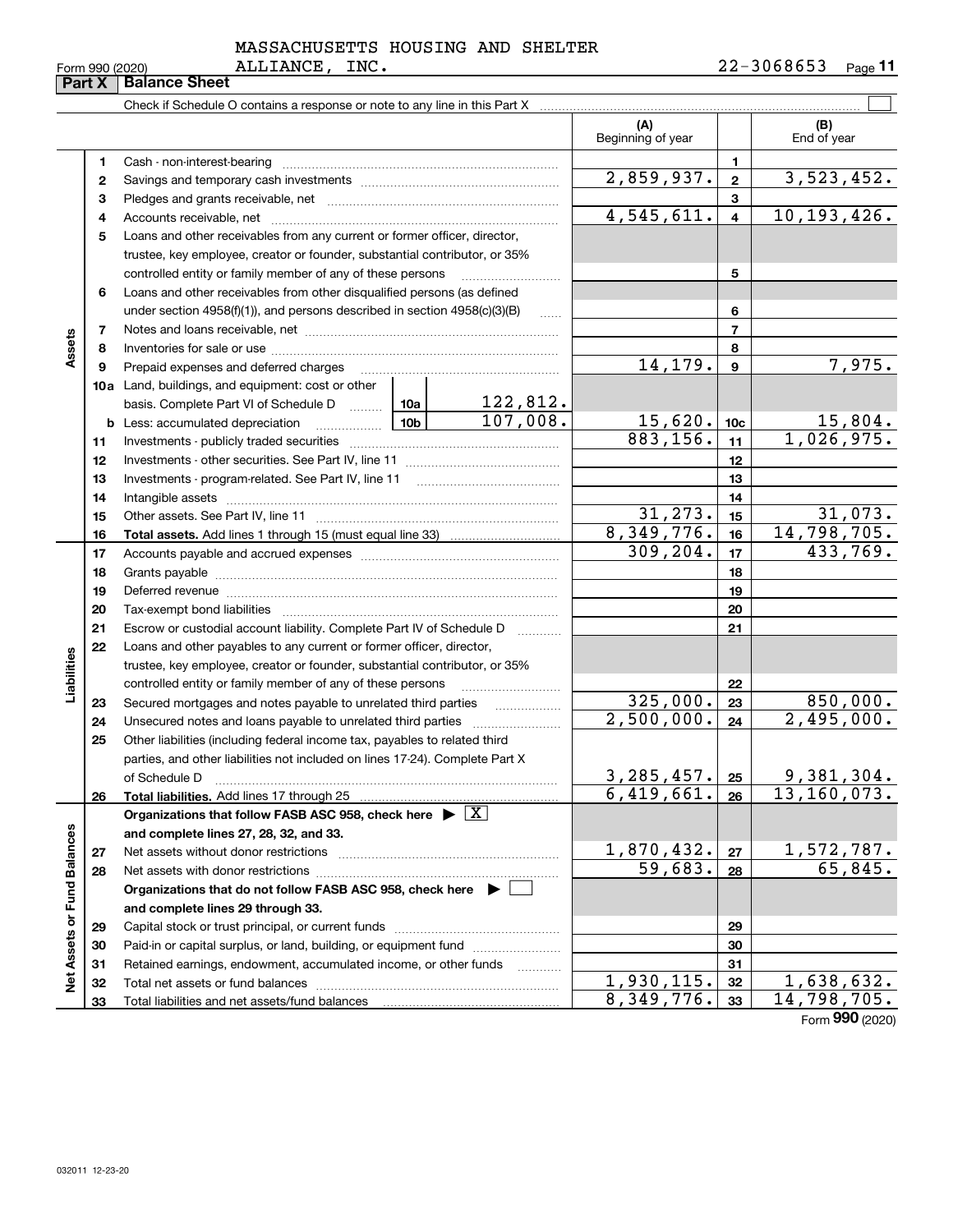|                 | MASSACHUSETTS HOUSING AND SHELTER                                                                                                                                                                                              |                |             |                |            |           |  |  |
|-----------------|--------------------------------------------------------------------------------------------------------------------------------------------------------------------------------------------------------------------------------|----------------|-------------|----------------|------------|-----------|--|--|
| Form 990 (2020) | ALLIANCE, INC.                                                                                                                                                                                                                 |                | 22-3068653  |                |            | Page $12$ |  |  |
| <b>Part XI</b>  | <b>Reconciliation of Net Assets</b>                                                                                                                                                                                            |                |             |                |            |           |  |  |
|                 |                                                                                                                                                                                                                                |                |             |                |            |           |  |  |
|                 |                                                                                                                                                                                                                                |                |             |                |            |           |  |  |
| 1               |                                                                                                                                                                                                                                | $\mathbf{1}$   | 19,380,328. |                |            |           |  |  |
| 2               | Total expenses (must equal Part IX, column (A), line 25)                                                                                                                                                                       | $\overline{2}$ | 19,791,474. |                |            |           |  |  |
| 3               | Revenue less expenses. Subtract line 2 from line 1                                                                                                                                                                             | 3              |             | $-411, 146.$   |            |           |  |  |
| 4               | 1,930,115.<br>$\overline{\mathbf{4}}$                                                                                                                                                                                          |                |             |                |            |           |  |  |
| 5               | Net unrealized gains (losses) on investments [11] matter continuum matter is a set of the state of the state o                                                                                                                 | 5              |             |                |            | 119,663.  |  |  |
| 6               | Donated services and use of facilities [111] Donated and the service of facilities [11] Donated services and use of facilities [11] Donated and the service of the service of the service of the service of the service of the | 6              |             |                |            |           |  |  |
| 7               | Investment expenses www.communication.com/www.communication.com/www.communication.com/www.communication.com/ww                                                                                                                 | $\overline{7}$ |             |                |            |           |  |  |
| 8               | Prior period adjustments                                                                                                                                                                                                       | 8              |             |                |            |           |  |  |
| 9               | Other changes in net assets or fund balances (explain on Schedule O)                                                                                                                                                           | 9              |             |                |            | 0.        |  |  |
| 10              | Net assets or fund balances at end of year. Combine lines 3 through 9 (must equal Part X, line 32,                                                                                                                             |                |             |                |            |           |  |  |
|                 | column (B))                                                                                                                                                                                                                    | 10             |             | 1,638,632.     |            |           |  |  |
|                 | Part XII Financial Statements and Reporting                                                                                                                                                                                    |                |             |                |            |           |  |  |
|                 |                                                                                                                                                                                                                                |                |             |                |            |           |  |  |
|                 |                                                                                                                                                                                                                                |                |             |                | <b>Yes</b> | No        |  |  |
| 1               | $\boxed{\mathbf{X}}$ Accrual<br>Accounting method used to prepare the Form 990: <u>II</u> Cash<br>Other                                                                                                                        |                |             |                |            |           |  |  |
|                 | If the organization changed its method of accounting from a prior year or checked "Other," explain in Schedule O.                                                                                                              |                |             |                |            |           |  |  |
|                 | 2a Were the organization's financial statements compiled or reviewed by an independent accountant?                                                                                                                             |                |             | 2a             |            | x         |  |  |
|                 | If "Yes," check a box below to indicate whether the financial statements for the year were compiled or reviewed on a                                                                                                           |                |             |                |            |           |  |  |
|                 | separate basis, consolidated basis, or both:                                                                                                                                                                                   |                |             |                |            |           |  |  |
|                 | <b>Consolidated basis</b><br>Separate basis<br>Both consolidated and separate basis                                                                                                                                            |                |             |                |            |           |  |  |
|                 | b Were the organization's financial statements audited by an independent accountant?                                                                                                                                           |                |             | 2 <sub>b</sub> | х          |           |  |  |
|                 | If "Yes," check a box below to indicate whether the financial statements for the year were audited on a separate basis,                                                                                                        |                |             |                |            |           |  |  |
|                 | consolidated basis, or both:                                                                                                                                                                                                   |                |             |                |            |           |  |  |
|                 | $\boxed{\textbf{X}}$ Consolidated basis<br>Both consolidated and separate basis<br>Separate basis                                                                                                                              |                |             |                |            |           |  |  |
|                 | c If "Yes" to line 2a or 2b, does the organization have a committee that assumes responsibility for oversight of the audit,                                                                                                    |                |             |                |            |           |  |  |
|                 |                                                                                                                                                                                                                                |                |             | 2c             | х          |           |  |  |
|                 | If the organization changed either its oversight process or selection process during the tax year, explain on Schedule O.                                                                                                      |                |             |                |            |           |  |  |
|                 | 3a As a result of a federal award, was the organization required to undergo an audit or audits as set forth in the Single Audit                                                                                                |                |             |                |            |           |  |  |
|                 |                                                                                                                                                                                                                                |                |             | 3a             | X          |           |  |  |
|                 | b If "Yes," did the organization undergo the required audit or audits? If the organization did not undergo the required audit                                                                                                  |                |             |                |            |           |  |  |
|                 |                                                                                                                                                                                                                                |                |             | 3b             | X          |           |  |  |

Form (2020) **990**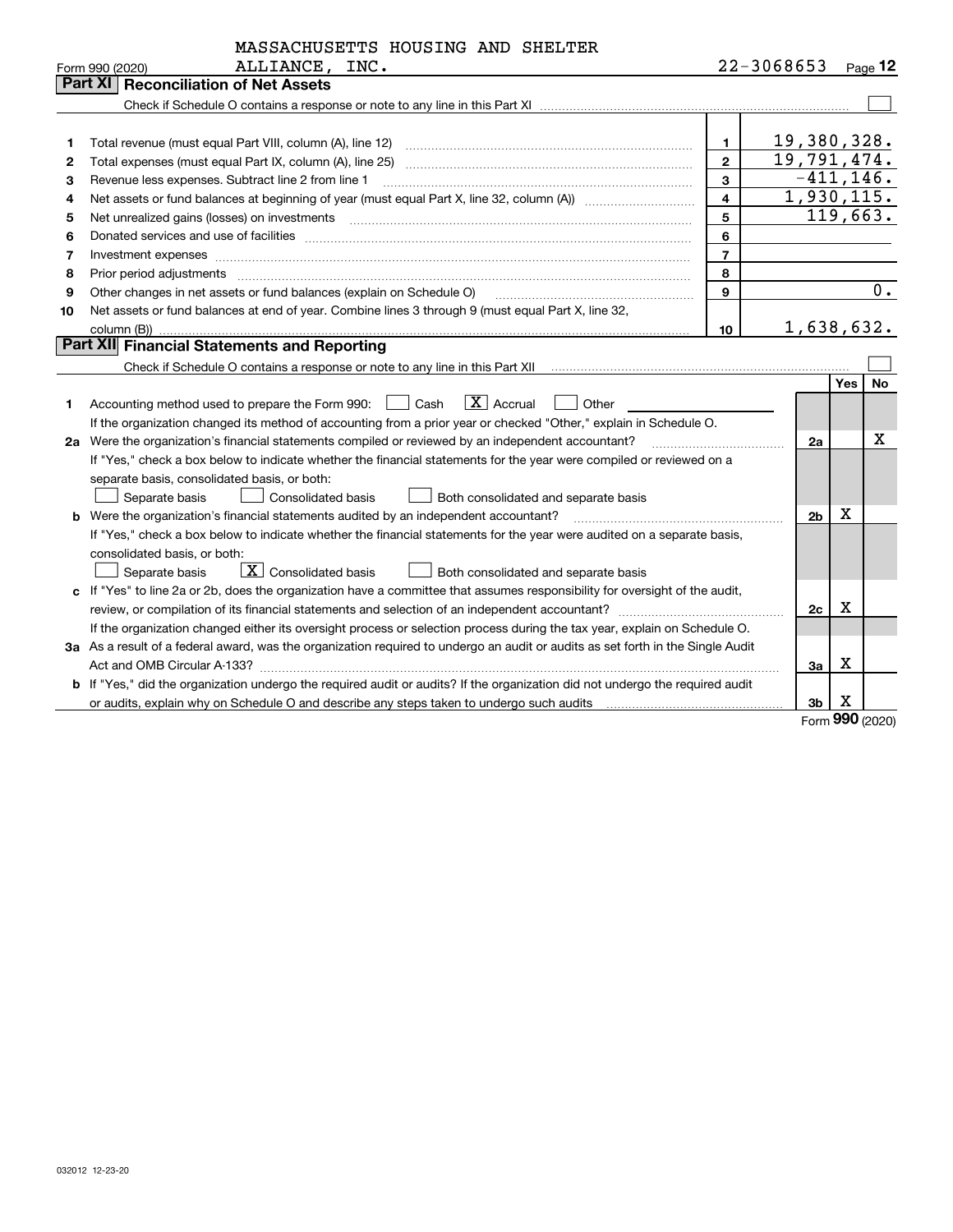| <b>SCHEDULE A</b> |                                                                                                                                              |  | <b>Public Charity Status and Public Support</b>                                    |                                                                                                                                                                                                                                                 |                                 |    |                            | OMB No. 1545-0047 |                                       |  |  |
|-------------------|----------------------------------------------------------------------------------------------------------------------------------------------|--|------------------------------------------------------------------------------------|-------------------------------------------------------------------------------------------------------------------------------------------------------------------------------------------------------------------------------------------------|---------------------------------|----|----------------------------|-------------------|---------------------------------------|--|--|
|                   | (Form 990 or 990-EZ)                                                                                                                         |  |                                                                                    | Complete if the organization is a section 501(c)(3) organization or a section                                                                                                                                                                   |                                 |    |                            |                   |                                       |  |  |
|                   |                                                                                                                                              |  |                                                                                    | 4947(a)(1) nonexempt charitable trust.                                                                                                                                                                                                          |                                 |    |                            |                   |                                       |  |  |
|                   | Department of the Treasury<br>Internal Revenue Service                                                                                       |  |                                                                                    | Attach to Form 990 or Form 990-EZ.                                                                                                                                                                                                              |                                 |    |                            |                   | <b>Open to Public</b>                 |  |  |
|                   |                                                                                                                                              |  |                                                                                    | Go to www.irs.gov/Form990 for instructions and the latest information.                                                                                                                                                                          |                                 |    |                            |                   | Inspection                            |  |  |
|                   | Name of the organization                                                                                                                     |  |                                                                                    | MASSACHUSETTS HOUSING AND SHELTER                                                                                                                                                                                                               |                                 |    |                            |                   | <b>Employer identification number</b> |  |  |
| Part I            |                                                                                                                                              |  | ALLIANCE, INC.                                                                     |                                                                                                                                                                                                                                                 |                                 |    |                            |                   | 22-3068653                            |  |  |
|                   |                                                                                                                                              |  |                                                                                    | Reason for Public Charity Status. (All organizations must complete this part.) See instructions.                                                                                                                                                |                                 |    |                            |                   |                                       |  |  |
|                   |                                                                                                                                              |  |                                                                                    | The organization is not a private foundation because it is: (For lines 1 through 12, check only one box.)                                                                                                                                       |                                 |    |                            |                   |                                       |  |  |
| 1                 |                                                                                                                                              |  |                                                                                    | A church, convention of churches, or association of churches described in section 170(b)(1)(A)(i).                                                                                                                                              |                                 |    |                            |                   |                                       |  |  |
| 2<br>з            |                                                                                                                                              |  |                                                                                    | A school described in section 170(b)(1)(A)(ii). (Attach Schedule E (Form 990 or 990-EZ).)                                                                                                                                                       |                                 |    |                            |                   |                                       |  |  |
| 4                 |                                                                                                                                              |  |                                                                                    | A hospital or a cooperative hospital service organization described in section 170(b)(1)(A)(iii).<br>A medical research organization operated in conjunction with a hospital described in section 170(b)(1)(A)(iii). Enter the hospital's name, |                                 |    |                            |                   |                                       |  |  |
|                   | city, and state:                                                                                                                             |  |                                                                                    |                                                                                                                                                                                                                                                 |                                 |    |                            |                   |                                       |  |  |
| 5                 |                                                                                                                                              |  |                                                                                    | An organization operated for the benefit of a college or university owned or operated by a governmental unit described in                                                                                                                       |                                 |    |                            |                   |                                       |  |  |
|                   |                                                                                                                                              |  | section 170(b)(1)(A)(iv). (Complete Part II.)                                      |                                                                                                                                                                                                                                                 |                                 |    |                            |                   |                                       |  |  |
| 6                 |                                                                                                                                              |  |                                                                                    | A federal, state, or local government or governmental unit described in section 170(b)(1)(A)(v).                                                                                                                                                |                                 |    |                            |                   |                                       |  |  |
| $\mathbf{X}$<br>7 |                                                                                                                                              |  |                                                                                    | An organization that normally receives a substantial part of its support from a governmental unit or from the general public described in                                                                                                       |                                 |    |                            |                   |                                       |  |  |
|                   |                                                                                                                                              |  | section 170(b)(1)(A)(vi). (Complete Part II.)                                      |                                                                                                                                                                                                                                                 |                                 |    |                            |                   |                                       |  |  |
| 8                 |                                                                                                                                              |  |                                                                                    | A community trust described in section 170(b)(1)(A)(vi). (Complete Part II.)                                                                                                                                                                    |                                 |    |                            |                   |                                       |  |  |
| 9                 |                                                                                                                                              |  |                                                                                    | An agricultural research organization described in section 170(b)(1)(A)(ix) operated in conjunction with a land-grant college                                                                                                                   |                                 |    |                            |                   |                                       |  |  |
|                   |                                                                                                                                              |  |                                                                                    | or university or a non-land-grant college of agriculture (see instructions). Enter the name, city, and state of the college or                                                                                                                  |                                 |    |                            |                   |                                       |  |  |
|                   | university:                                                                                                                                  |  |                                                                                    |                                                                                                                                                                                                                                                 |                                 |    |                            |                   |                                       |  |  |
| 10                |                                                                                                                                              |  |                                                                                    | An organization that normally receives (1) more than 33 1/3% of its support from contributions, membership fees, and gross receipts from                                                                                                        |                                 |    |                            |                   |                                       |  |  |
|                   | activities related to its exempt functions, subject to certain exceptions; and (2) no more than 33 1/3% of its support from gross investment |  |                                                                                    |                                                                                                                                                                                                                                                 |                                 |    |                            |                   |                                       |  |  |
|                   |                                                                                                                                              |  |                                                                                    | income and unrelated business taxable income (less section 511 tax) from businesses acquired by the organization after June 30, 1975.                                                                                                           |                                 |    |                            |                   |                                       |  |  |
|                   |                                                                                                                                              |  | See section 509(a)(2). (Complete Part III.)                                        |                                                                                                                                                                                                                                                 |                                 |    |                            |                   |                                       |  |  |
| 11                | An organization organized and operated exclusively to test for public safety. See section 509(a)(4).                                         |  |                                                                                    |                                                                                                                                                                                                                                                 |                                 |    |                            |                   |                                       |  |  |
| 12                |                                                                                                                                              |  |                                                                                    | An organization organized and operated exclusively for the benefit of, to perform the functions of, or to carry out the purposes of one or                                                                                                      |                                 |    |                            |                   |                                       |  |  |
|                   |                                                                                                                                              |  |                                                                                    | more publicly supported organizations described in section 509(a)(1) or section 509(a)(2). See section 509(a)(3). Check the box in                                                                                                              |                                 |    |                            |                   |                                       |  |  |
|                   |                                                                                                                                              |  |                                                                                    | lines 12a through 12d that describes the type of supporting organization and complete lines 12e, 12f, and 12g.<br>Type I. A supporting organization operated, supervised, or controlled by its supported organization(s), typically by giving   |                                 |    |                            |                   |                                       |  |  |
| а                 |                                                                                                                                              |  |                                                                                    | the supported organization(s) the power to regularly appoint or elect a majority of the directors or trustees of the supporting                                                                                                                 |                                 |    |                            |                   |                                       |  |  |
|                   |                                                                                                                                              |  | organization. You must complete Part IV, Sections A and B.                         |                                                                                                                                                                                                                                                 |                                 |    |                            |                   |                                       |  |  |
| b                 |                                                                                                                                              |  |                                                                                    | Type II. A supporting organization supervised or controlled in connection with its supported organization(s), by having                                                                                                                         |                                 |    |                            |                   |                                       |  |  |
|                   |                                                                                                                                              |  |                                                                                    | control or management of the supporting organization vested in the same persons that control or manage the supported                                                                                                                            |                                 |    |                            |                   |                                       |  |  |
|                   |                                                                                                                                              |  | organization(s). You must complete Part IV, Sections A and C.                      |                                                                                                                                                                                                                                                 |                                 |    |                            |                   |                                       |  |  |
| с                 |                                                                                                                                              |  |                                                                                    | Type III functionally integrated. A supporting organization operated in connection with, and functionally integrated with,                                                                                                                      |                                 |    |                            |                   |                                       |  |  |
|                   |                                                                                                                                              |  |                                                                                    | its supported organization(s) (see instructions). You must complete Part IV, Sections A, D, and E.                                                                                                                                              |                                 |    |                            |                   |                                       |  |  |
| d                 |                                                                                                                                              |  |                                                                                    | Type III non-functionally integrated. A supporting organization operated in connection with its supported organization(s)                                                                                                                       |                                 |    |                            |                   |                                       |  |  |
|                   |                                                                                                                                              |  |                                                                                    | that is not functionally integrated. The organization generally must satisfy a distribution requirement and an attentiveness                                                                                                                    |                                 |    |                            |                   |                                       |  |  |
|                   |                                                                                                                                              |  |                                                                                    | requirement (see instructions). You must complete Part IV, Sections A and D, and Part V.                                                                                                                                                        |                                 |    |                            |                   |                                       |  |  |
| е                 |                                                                                                                                              |  |                                                                                    | Check this box if the organization received a written determination from the IRS that it is a Type I, Type II, Type III                                                                                                                         |                                 |    |                            |                   |                                       |  |  |
|                   |                                                                                                                                              |  |                                                                                    | functionally integrated, or Type III non-functionally integrated supporting organization.                                                                                                                                                       |                                 |    |                            |                   |                                       |  |  |
| f                 | Enter the number of supported organizations                                                                                                  |  |                                                                                    |                                                                                                                                                                                                                                                 |                                 |    |                            |                   |                                       |  |  |
|                   | (i) Name of supported                                                                                                                        |  | Provide the following information about the supported organization(s).<br>(ii) EIN | (iii) Type of organization                                                                                                                                                                                                                      | (iv) Is the organization listed |    | (v) Amount of monetary     |                   | (vi) Amount of other                  |  |  |
|                   | organization                                                                                                                                 |  |                                                                                    | (described on lines 1-10                                                                                                                                                                                                                        | in your governing document?     |    | support (see instructions) |                   | support (see instructions)            |  |  |
|                   |                                                                                                                                              |  |                                                                                    | above (see instructions))                                                                                                                                                                                                                       | Yes                             | No |                            |                   |                                       |  |  |
|                   |                                                                                                                                              |  |                                                                                    |                                                                                                                                                                                                                                                 |                                 |    |                            |                   |                                       |  |  |
|                   |                                                                                                                                              |  |                                                                                    |                                                                                                                                                                                                                                                 |                                 |    |                            |                   |                                       |  |  |
|                   |                                                                                                                                              |  |                                                                                    |                                                                                                                                                                                                                                                 |                                 |    |                            |                   |                                       |  |  |
|                   |                                                                                                                                              |  |                                                                                    |                                                                                                                                                                                                                                                 |                                 |    |                            |                   |                                       |  |  |
|                   |                                                                                                                                              |  |                                                                                    |                                                                                                                                                                                                                                                 |                                 |    |                            |                   |                                       |  |  |
|                   |                                                                                                                                              |  |                                                                                    |                                                                                                                                                                                                                                                 |                                 |    |                            |                   |                                       |  |  |
|                   |                                                                                                                                              |  |                                                                                    |                                                                                                                                                                                                                                                 |                                 |    |                            |                   |                                       |  |  |
|                   |                                                                                                                                              |  |                                                                                    |                                                                                                                                                                                                                                                 |                                 |    |                            |                   |                                       |  |  |
|                   |                                                                                                                                              |  |                                                                                    |                                                                                                                                                                                                                                                 |                                 |    |                            |                   |                                       |  |  |
| Total             |                                                                                                                                              |  |                                                                                    |                                                                                                                                                                                                                                                 |                                 |    |                            |                   |                                       |  |  |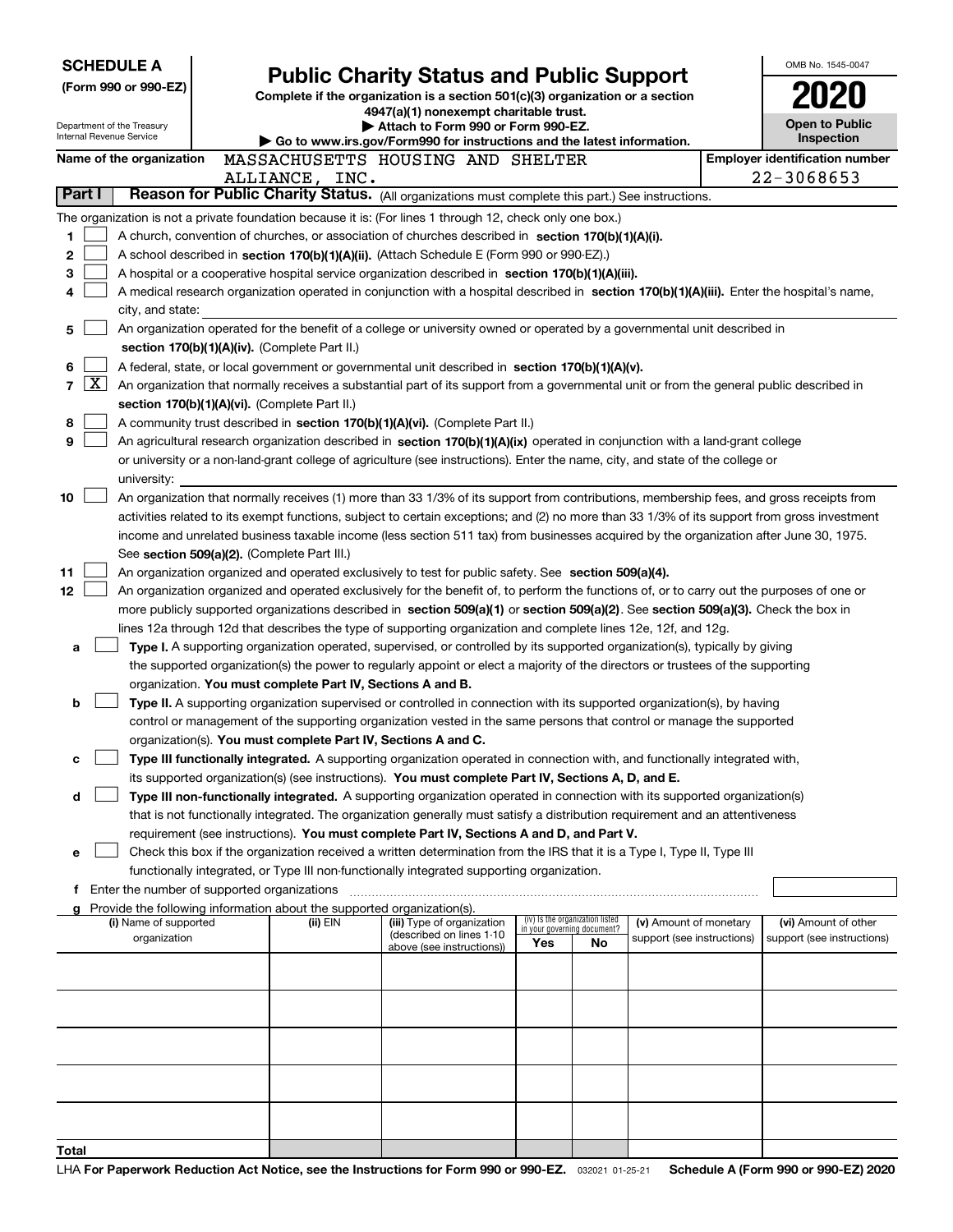# Schedule A (Form 990 or 990-EZ) 2020 ALLIANCE, INC.<br>**Part II** Support Schedule for Organizations Desc

**2** ALLIANCE, INC. 22-3068653

(Complete only if you checked the box on line 5, 7, or 8 of Part I or if the organization failed to qualify under Part III. If the organization fails to qualify under the tests listed below, please complete Part III.) **Bupport Schedule for Organizations Described in Sections 170(b)(1)(A)(iv) and 170(b)(1)(A)(vi)** 

| <b>Section A. Public Support</b>                                                                                                               |          |          |            |            |                        |                                          |
|------------------------------------------------------------------------------------------------------------------------------------------------|----------|----------|------------|------------|------------------------|------------------------------------------|
| Calendar year (or fiscal year beginning in) $\blacktriangleright$                                                                              | (a) 2016 | (b) 2017 | $(c)$ 2018 | $(d)$ 2019 | (e) 2020               | (f) Total                                |
| 1 Gifts, grants, contributions, and                                                                                                            |          |          |            |            |                        |                                          |
| membership fees received. (Do not                                                                                                              |          |          |            |            |                        |                                          |
| include any "unusual grants.")                                                                                                                 | 1504354. | 1610137. | 862,591.   | 816,948.   | 785,279.               | 5579309.                                 |
| 2 Tax revenues levied for the organ-                                                                                                           |          |          |            |            |                        |                                          |
| ization's benefit and either paid to                                                                                                           |          |          |            |            |                        |                                          |
| or expended on its behalf                                                                                                                      |          |          |            |            |                        |                                          |
| 3 The value of services or facilities                                                                                                          |          |          |            |            |                        |                                          |
| furnished by a governmental unit to                                                                                                            |          |          |            |            |                        |                                          |
| the organization without charge                                                                                                                |          |          |            |            |                        |                                          |
| 4 Total. Add lines 1 through 3                                                                                                                 | 1504354. | 1610137. | 862,591.   | 816,948.   | 785,279.               | 5579309.                                 |
| 5 The portion of total contributions                                                                                                           |          |          |            |            |                        |                                          |
| by each person (other than a                                                                                                                   |          |          |            |            |                        |                                          |
| governmental unit or publicly                                                                                                                  |          |          |            |            |                        |                                          |
| supported organization) included                                                                                                               |          |          |            |            |                        |                                          |
| on line 1 that exceeds 2% of the                                                                                                               |          |          |            |            |                        |                                          |
| amount shown on line 11,                                                                                                                       |          |          |            |            |                        |                                          |
| column (f)                                                                                                                                     |          |          |            |            |                        | 1684654.                                 |
| 6 Public support. Subtract line 5 from line 4.                                                                                                 |          |          |            |            |                        | 3894655.                                 |
| <b>Section B. Total Support</b>                                                                                                                |          |          |            |            |                        |                                          |
| Calendar year (or fiscal year beginning in)                                                                                                    | (a) 2016 | (b) 2017 | $(c)$ 2018 | $(d)$ 2019 | (e) 2020               | (f) Total                                |
| <b>7</b> Amounts from line 4                                                                                                                   | 1504354. | 1610137. | 862,591.   | 816,948.   | $\overline{785,}$ 279. | 5579309.                                 |
| 8 Gross income from interest,                                                                                                                  |          |          |            |            |                        |                                          |
| dividends, payments received on                                                                                                                |          |          |            |            |                        |                                          |
| securities loans, rents, royalties,                                                                                                            |          |          |            |            |                        |                                          |
| and income from similar sources                                                                                                                | 14,365.  | 42,066.  | 22,611.    | 21, 154.   | 23,962.                | 124, 158.                                |
| 9 Net income from unrelated business                                                                                                           |          |          |            |            |                        |                                          |
| activities, whether or not the                                                                                                                 |          |          |            |            |                        |                                          |
| business is regularly carried on                                                                                                               |          |          |            |            |                        |                                          |
| 10 Other income. Do not include gain                                                                                                           |          |          |            |            |                        |                                          |
| or loss from the sale of capital                                                                                                               |          |          |            |            |                        |                                          |
| assets (Explain in Part VI.) <b>Constant</b>                                                                                                   |          |          |            |            |                        |                                          |
| <b>11 Total support.</b> Add lines 7 through 10                                                                                                |          |          |            |            |                        | $\overline{5703467}$ .                   |
| <b>12</b> Gross receipts from related activities, etc. (see instructions)                                                                      |          |          |            |            | 12                     | 69, 303, 811.                            |
| 13 First 5 years. If the Form 990 is for the organization's first, second, third, fourth, or fifth tax year as a section 501(c)(3)             |          |          |            |            |                        |                                          |
| organization, check this box and stop here                                                                                                     |          |          |            |            |                        |                                          |
| <b>Section C. Computation of Public Support Percentage</b>                                                                                     |          |          |            |            |                        |                                          |
| 14 Public support percentage for 2020 (line 6, column (f), divided by line 11, column (f) <i>mummumumum</i>                                    |          |          |            |            | 14                     | 68.29<br>%                               |
|                                                                                                                                                |          |          |            |            | 15                     | 56.00<br>%                               |
| 16a 33 1/3% support test - 2020. If the organization did not check the box on line 13, and line 14 is 33 1/3% or more, check this box and      |          |          |            |            |                        |                                          |
| stop here. The organization qualifies as a publicly supported organization                                                                     |          |          |            |            |                        | $\blacktriangleright$ $\boxed{\text{X}}$ |
| b 33 1/3% support test - 2019. If the organization did not check a box on line 13 or 16a, and line 15 is 33 1/3% or more, check this box       |          |          |            |            |                        |                                          |
| and stop here. The organization qualifies as a publicly supported organization                                                                 |          |          |            |            |                        |                                          |
| 17a 10% -facts-and-circumstances test - 2020. If the organization did not check a box on line 13, 16a, or 16b, and line 14 is 10% or more,     |          |          |            |            |                        |                                          |
| and if the organization meets the facts-and-circumstances test, check this box and stop here. Explain in Part VI how the organization          |          |          |            |            |                        |                                          |
| meets the facts-and-circumstances test. The organization qualifies as a publicly supported organization                                        |          |          |            |            |                        |                                          |
| <b>b 10% -facts-and-circumstances test - 2019.</b> If the organization did not check a box on line 13, 16a, 16b, or 17a, and line 15 is 10% or |          |          |            |            |                        |                                          |
| more, and if the organization meets the facts-and-circumstances test, check this box and stop here. Explain in Part VI how the                 |          |          |            |            |                        |                                          |
| organization meets the facts-and-circumstances test. The organization qualifies as a publicly supported organization                           |          |          |            |            |                        |                                          |
| 18 Private foundation. If the organization did not check a box on line 13, 16a, 16b, 17a, or 17b, check this box and see instructions          |          |          |            |            |                        |                                          |
|                                                                                                                                                |          |          |            |            |                        |                                          |

**Schedule A (Form 990 or 990-EZ) 2020**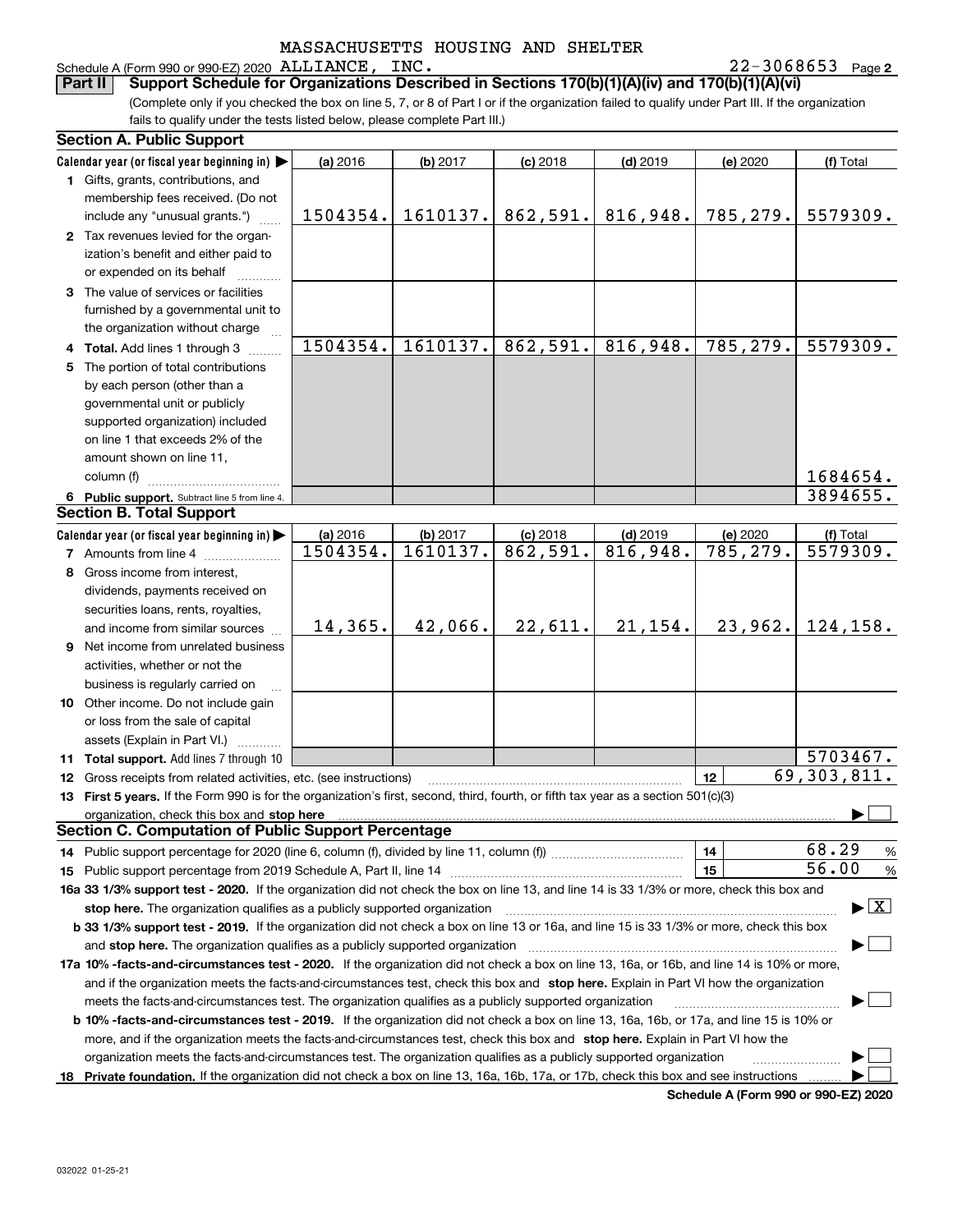Schedule A (Form 990 or 990-EZ) 2020 ALLIANCE, INC.

**Part III Support Schedule for Organizations Described in Section 509(a)(2)** 

(Complete only if you checked the box on line 10 of Part I or if the organization failed to qualify under Part II. If the organization fails to qualify under the tests listed below, please complete Part II.)

|    | <b>Section A. Public Support</b>                                                                                                                                                                                               |          |          |            |            |          |             |
|----|--------------------------------------------------------------------------------------------------------------------------------------------------------------------------------------------------------------------------------|----------|----------|------------|------------|----------|-------------|
|    | Calendar year (or fiscal year beginning in) $\blacktriangleright$                                                                                                                                                              | (a) 2016 | (b) 2017 | $(c)$ 2018 | $(d)$ 2019 | (e) 2020 | (f) Total   |
|    | 1 Gifts, grants, contributions, and                                                                                                                                                                                            |          |          |            |            |          |             |
|    | membership fees received. (Do not                                                                                                                                                                                              |          |          |            |            |          |             |
|    | include any "unusual grants.")                                                                                                                                                                                                 |          |          |            |            |          |             |
|    | <b>2</b> Gross receipts from admissions,                                                                                                                                                                                       |          |          |            |            |          |             |
|    | merchandise sold or services per-                                                                                                                                                                                              |          |          |            |            |          |             |
|    | formed, or facilities furnished in                                                                                                                                                                                             |          |          |            |            |          |             |
|    | any activity that is related to the<br>organization's tax-exempt purpose                                                                                                                                                       |          |          |            |            |          |             |
|    | 3 Gross receipts from activities that                                                                                                                                                                                          |          |          |            |            |          |             |
|    | are not an unrelated trade or bus-                                                                                                                                                                                             |          |          |            |            |          |             |
|    | iness under section 513                                                                                                                                                                                                        |          |          |            |            |          |             |
|    | 4 Tax revenues levied for the organ-                                                                                                                                                                                           |          |          |            |            |          |             |
|    | ization's benefit and either paid to                                                                                                                                                                                           |          |          |            |            |          |             |
|    | or expended on its behalf<br>.                                                                                                                                                                                                 |          |          |            |            |          |             |
|    | 5 The value of services or facilities                                                                                                                                                                                          |          |          |            |            |          |             |
|    | furnished by a governmental unit to                                                                                                                                                                                            |          |          |            |            |          |             |
|    | the organization without charge                                                                                                                                                                                                |          |          |            |            |          |             |
|    | <b>6 Total.</b> Add lines 1 through 5                                                                                                                                                                                          |          |          |            |            |          |             |
|    | 7a Amounts included on lines 1, 2, and                                                                                                                                                                                         |          |          |            |            |          |             |
|    | 3 received from disqualified persons                                                                                                                                                                                           |          |          |            |            |          |             |
|    | <b>b</b> Amounts included on lines 2 and 3 received                                                                                                                                                                            |          |          |            |            |          |             |
|    | from other than disqualified persons that                                                                                                                                                                                      |          |          |            |            |          |             |
|    | exceed the greater of \$5,000 or 1% of the<br>amount on line 13 for the year                                                                                                                                                   |          |          |            |            |          |             |
|    | c Add lines 7a and 7b                                                                                                                                                                                                          |          |          |            |            |          |             |
|    | 8 Public support. (Subtract line 7c from line 6.)                                                                                                                                                                              |          |          |            |            |          |             |
|    | <b>Section B. Total Support</b>                                                                                                                                                                                                |          |          |            |            |          |             |
|    | Calendar year (or fiscal year beginning in)                                                                                                                                                                                    | (a) 2016 | (b) 2017 | $(c)$ 2018 | $(d)$ 2019 | (e) 2020 | (f) Total   |
|    | 9 Amounts from line 6                                                                                                                                                                                                          |          |          |            |            |          |             |
|    | <b>10a</b> Gross income from interest,                                                                                                                                                                                         |          |          |            |            |          |             |
|    | dividends, payments received on                                                                                                                                                                                                |          |          |            |            |          |             |
|    | securities loans, rents, royalties,<br>and income from similar sources                                                                                                                                                         |          |          |            |            |          |             |
|    | <b>b</b> Unrelated business taxable income                                                                                                                                                                                     |          |          |            |            |          |             |
|    | (less section 511 taxes) from businesses                                                                                                                                                                                       |          |          |            |            |          |             |
|    | acquired after June 30, 1975 [10001]                                                                                                                                                                                           |          |          |            |            |          |             |
|    | c Add lines 10a and 10b                                                                                                                                                                                                        |          |          |            |            |          |             |
|    | 11 Net income from unrelated business                                                                                                                                                                                          |          |          |            |            |          |             |
|    | activities not included in line 10b,                                                                                                                                                                                           |          |          |            |            |          |             |
|    | whether or not the business is<br>regularly carried on                                                                                                                                                                         |          |          |            |            |          |             |
|    | <b>12</b> Other income. Do not include gain                                                                                                                                                                                    |          |          |            |            |          |             |
|    | or loss from the sale of capital                                                                                                                                                                                               |          |          |            |            |          |             |
|    | assets (Explain in Part VI.)<br><b>13</b> Total support. (Add lines 9, 10c, 11, and 12.)                                                                                                                                       |          |          |            |            |          |             |
|    | 14 First 5 years. If the Form 990 is for the organization's first, second, third, fourth, or fifth tax year as a section 501(c)(3) organization,                                                                               |          |          |            |            |          |             |
|    | check this box and stop here manufactured and control the state of the state of the state of the state of the state of the state of the state of the state of the state of the state of the state of the state of the state of |          |          |            |            |          |             |
|    | <b>Section C. Computation of Public Support Percentage</b>                                                                                                                                                                     |          |          |            |            |          |             |
|    | 15 Public support percentage for 2020 (line 8, column (f), divided by line 13, column (f))                                                                                                                                     |          |          |            |            | 15       | %           |
|    | 16 Public support percentage from 2019 Schedule A, Part III, line 15                                                                                                                                                           |          |          |            |            | 16       | %           |
|    | <b>Section D. Computation of Investment Income Percentage</b>                                                                                                                                                                  |          |          |            |            |          |             |
|    | 17 Investment income percentage for 2020 (line 10c, column (f), divided by line 13, column (f))                                                                                                                                |          |          |            |            | 17       | %           |
|    | <b>18</b> Investment income percentage from <b>2019</b> Schedule A, Part III, line 17                                                                                                                                          |          |          |            |            | 18       | %           |
|    | 19a 33 1/3% support tests - 2020. If the organization did not check the box on line 14, and line 15 is more than 33 1/3%, and line 17 is not                                                                                   |          |          |            |            |          |             |
|    | more than 33 1/3%, check this box and stop here. The organization qualifies as a publicly supported organization                                                                                                               |          |          |            |            |          | $\sim$<br>▶ |
|    | b 33 1/3% support tests - 2019. If the organization did not check a box on line 14 or line 19a, and line 16 is more than 33 1/3%, and                                                                                          |          |          |            |            |          |             |
|    | line 18 is not more than 33 1/3%, check this box and stop here. The organization qualifies as a publicly supported organization                                                                                                |          |          |            |            |          |             |
| 20 |                                                                                                                                                                                                                                |          |          |            |            |          |             |
|    |                                                                                                                                                                                                                                |          |          |            |            |          |             |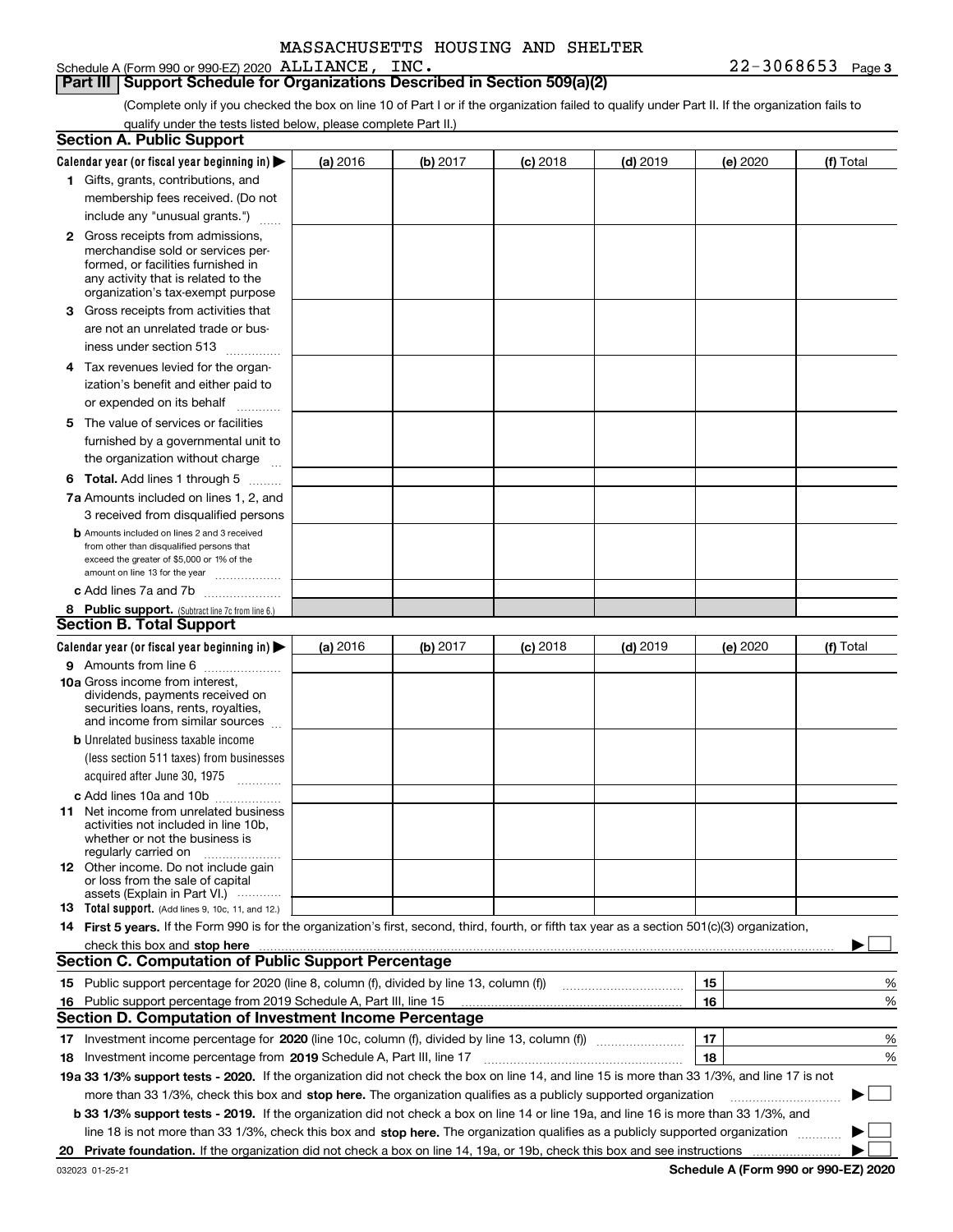## Schedule A (Form 990 or 990-EZ) 2020  $\,$  ALLIANCE, INC.

**Part IV Supporting Organizations**

(Complete only if you checked a box in line 12 on Part I. If you checked box 12a, Part I, complete Sections A and B. If you checked box 12b, Part I, complete Sections A and C. If you checked box 12c, Part I, complete Sections A, D, and E. If you checked box 12d, Part I, complete Sections A and D, and complete Part V.)

#### **Section A. All Supporting Organizations**

- **1** Are all of the organization's supported organizations listed by name in the organization's governing documents? If "No," describe in **Part VI** how the supported organizations are designated. If designated by *class or purpose, describe the designation. If historic and continuing relationship, explain.*
- **2** Did the organization have any supported organization that does not have an IRS determination of status under section 509(a)(1) or (2)? If "Yes," explain in Part VI how the organization determined that the supported *organization was described in section 509(a)(1) or (2).*
- **3a** Did the organization have a supported organization described in section 501(c)(4), (5), or (6)? If "Yes," answer *lines 3b and 3c below.*
- **b** Did the organization confirm that each supported organization qualified under section 501(c)(4), (5), or (6) and satisfied the public support tests under section 509(a)(2)? If "Yes," describe in **Part VI** when and how the *organization made the determination.*
- **c**Did the organization ensure that all support to such organizations was used exclusively for section 170(c)(2)(B) purposes? If "Yes," explain in **Part VI** what controls the organization put in place to ensure such use.
- **4a***If* Was any supported organization not organized in the United States ("foreign supported organization")? *"Yes," and if you checked box 12a or 12b in Part I, answer lines 4b and 4c below.*
- **b** Did the organization have ultimate control and discretion in deciding whether to make grants to the foreign supported organization? If "Yes," describe in **Part VI** how the organization had such control and discretion *despite being controlled or supervised by or in connection with its supported organizations.*
- **c** Did the organization support any foreign supported organization that does not have an IRS determination under sections 501(c)(3) and 509(a)(1) or (2)? If "Yes," explain in **Part VI** what controls the organization used *to ensure that all support to the foreign supported organization was used exclusively for section 170(c)(2)(B) purposes.*
- **5a***If "Yes,"* Did the organization add, substitute, or remove any supported organizations during the tax year? answer lines 5b and 5c below (if applicable). Also, provide detail in **Part VI,** including (i) the names and EIN *numbers of the supported organizations added, substituted, or removed; (ii) the reasons for each such action; (iii) the authority under the organization's organizing document authorizing such action; and (iv) how the action was accomplished (such as by amendment to the organizing document).*
- **b** Type I or Type II only. Was any added or substituted supported organization part of a class already designated in the organization's organizing document?
- **cSubstitutions only.**  Was the substitution the result of an event beyond the organization's control?
- **6** Did the organization provide support (whether in the form of grants or the provision of services or facilities) to **Part VI.** *If "Yes," provide detail in* support or benefit one or more of the filing organization's supported organizations? anyone other than (i) its supported organizations, (ii) individuals that are part of the charitable class benefited by one or more of its supported organizations, or (iii) other supporting organizations that also
- **7**Did the organization provide a grant, loan, compensation, or other similar payment to a substantial contributor *If "Yes," complete Part I of Schedule L (Form 990 or 990-EZ).* regard to a substantial contributor? (as defined in section 4958(c)(3)(C)), a family member of a substantial contributor, or a 35% controlled entity with
- **8** Did the organization make a loan to a disqualified person (as defined in section 4958) not described in line 7? *If "Yes," complete Part I of Schedule L (Form 990 or 990-EZ).*
- **9a** Was the organization controlled directly or indirectly at any time during the tax year by one or more in section 509(a)(1) or (2))? If "Yes," *provide detail in* <code>Part VI.</code> disqualified persons, as defined in section 4946 (other than foundation managers and organizations described
- **b** Did one or more disqualified persons (as defined in line 9a) hold a controlling interest in any entity in which the supporting organization had an interest? If "Yes," provide detail in P**art VI**.
- **c**Did a disqualified person (as defined in line 9a) have an ownership interest in, or derive any personal benefit from, assets in which the supporting organization also had an interest? If "Yes," provide detail in P**art VI.**
- **10a** Was the organization subject to the excess business holdings rules of section 4943 because of section supporting organizations)? If "Yes," answer line 10b below. 4943(f) (regarding certain Type II supporting organizations, and all Type III non-functionally integrated
- **b** Did the organization have any excess business holdings in the tax year? (Use Schedule C, Form 4720, to *determine whether the organization had excess business holdings.)*

**Yes**

**No**

**Schedule A (Form 990 or 990-EZ) 2020**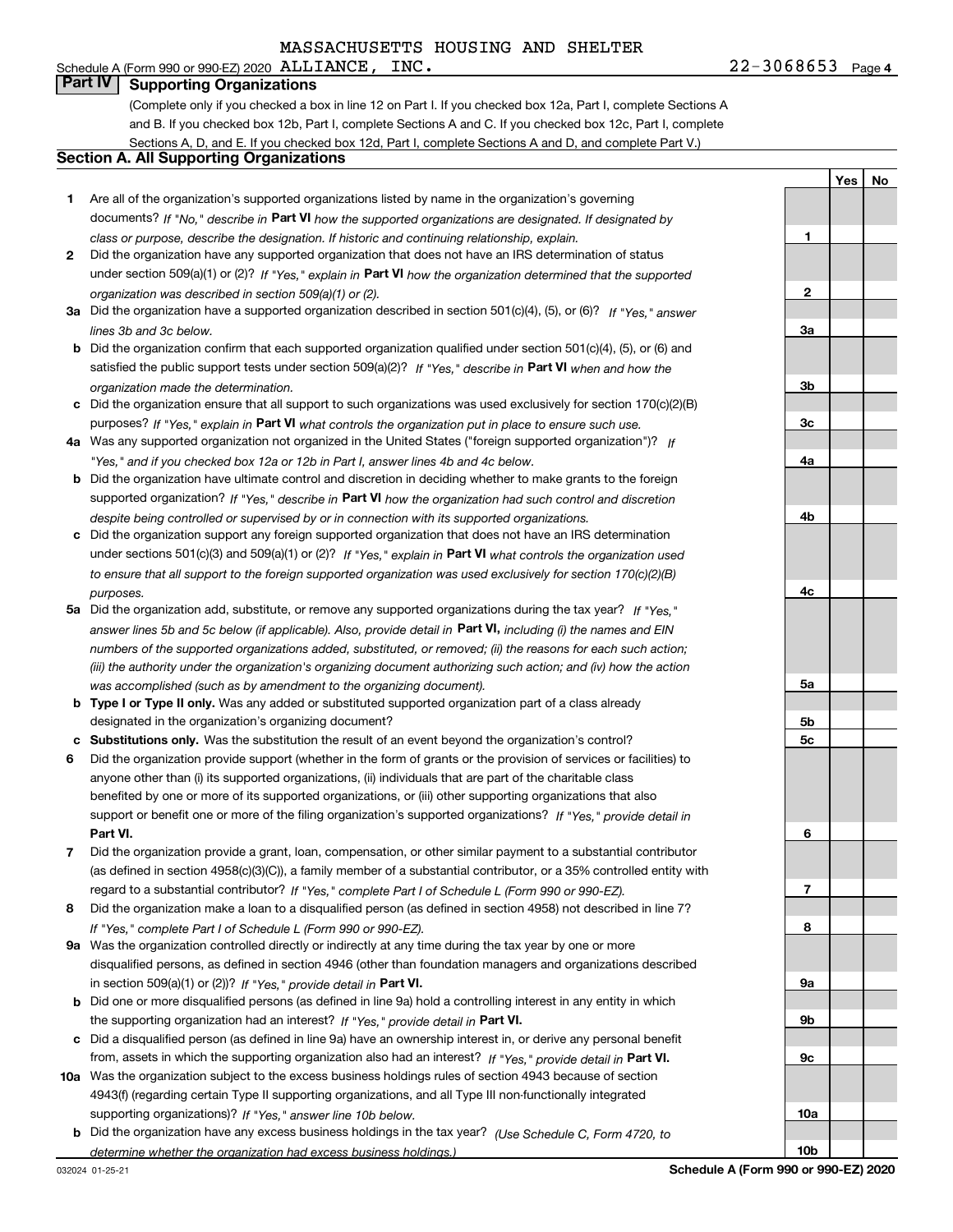| 11 | Has the organization accepted a gift or contribution from any of the following persons?                                                                                                                                                                                                                                                                                                                                                                                                                                  |                 |     |    |
|----|--------------------------------------------------------------------------------------------------------------------------------------------------------------------------------------------------------------------------------------------------------------------------------------------------------------------------------------------------------------------------------------------------------------------------------------------------------------------------------------------------------------------------|-----------------|-----|----|
|    | a A person who directly or indirectly controls, either alone or together with persons described in lines 11b and                                                                                                                                                                                                                                                                                                                                                                                                         |                 |     |    |
|    | 11c below, the governing body of a supported organization?                                                                                                                                                                                                                                                                                                                                                                                                                                                               | 11a             |     |    |
|    | <b>b</b> A family member of a person described in line 11a above?                                                                                                                                                                                                                                                                                                                                                                                                                                                        | 11 <sub>b</sub> |     |    |
|    | c A 35% controlled entity of a person described in line 11a or 11b above? If "Yes" to line 11a, 11b, or 11c, provide                                                                                                                                                                                                                                                                                                                                                                                                     |                 |     |    |
|    | detail in Part VI.                                                                                                                                                                                                                                                                                                                                                                                                                                                                                                       | 11c             |     |    |
|    | <b>Section B. Type I Supporting Organizations</b>                                                                                                                                                                                                                                                                                                                                                                                                                                                                        |                 |     |    |
|    |                                                                                                                                                                                                                                                                                                                                                                                                                                                                                                                          |                 | Yes | No |
| 1  | Did the governing body, members of the governing body, officers acting in their official capacity, or membership of one or<br>more supported organizations have the power to regularly appoint or elect at least a majority of the organization's officers,<br>directors, or trustees at all times during the tax year? If "No," describe in Part VI how the supported organization(s)<br>effectively operated, supervised, or controlled the organization's activities. If the organization had more than one supported |                 |     |    |
|    | organization, describe how the powers to appoint and/or remove officers, directors, or trustees were allocated among the<br>supported organizations and what conditions or restrictions, if any, applied to such powers during the tax year.                                                                                                                                                                                                                                                                             | 1               |     |    |
| 2  | Did the organization operate for the benefit of any supported organization other than the supported                                                                                                                                                                                                                                                                                                                                                                                                                      |                 |     |    |
|    | organization(s) that operated, supervised, or controlled the supporting organization? If "Yes," explain in                                                                                                                                                                                                                                                                                                                                                                                                               |                 |     |    |
|    | Part VI how providing such benefit carried out the purposes of the supported organization(s) that operated,                                                                                                                                                                                                                                                                                                                                                                                                              |                 |     |    |
|    | supervised, or controlled the supporting organization.<br>Section C. Type II Supporting Organizations                                                                                                                                                                                                                                                                                                                                                                                                                    | 2               |     |    |
|    |                                                                                                                                                                                                                                                                                                                                                                                                                                                                                                                          |                 |     |    |
|    |                                                                                                                                                                                                                                                                                                                                                                                                                                                                                                                          |                 | Yes | No |
| 1. | Were a majority of the organization's directors or trustees during the tax year also a majority of the directors                                                                                                                                                                                                                                                                                                                                                                                                         |                 |     |    |
|    | or trustees of each of the organization's supported organization(s)? If "No." describe in Part VI how control                                                                                                                                                                                                                                                                                                                                                                                                            |                 |     |    |
|    | or management of the supporting organization was vested in the same persons that controlled or managed                                                                                                                                                                                                                                                                                                                                                                                                                   |                 |     |    |
|    | the supported organization(s).<br>Section D. All Type III Supporting Organizations                                                                                                                                                                                                                                                                                                                                                                                                                                       |                 |     |    |
|    |                                                                                                                                                                                                                                                                                                                                                                                                                                                                                                                          |                 |     |    |
|    |                                                                                                                                                                                                                                                                                                                                                                                                                                                                                                                          |                 | Yes | No |
| 1  | Did the organization provide to each of its supported organizations, by the last day of the fifth month of the                                                                                                                                                                                                                                                                                                                                                                                                           |                 |     |    |
|    | organization's tax year, (i) a written notice describing the type and amount of support provided during the prior tax                                                                                                                                                                                                                                                                                                                                                                                                    |                 |     |    |
|    | year, (ii) a copy of the Form 990 that was most recently filed as of the date of notification, and (iii) copies of the                                                                                                                                                                                                                                                                                                                                                                                                   | 1               |     |    |
|    | organization's governing documents in effect on the date of notification, to the extent not previously provided?                                                                                                                                                                                                                                                                                                                                                                                                         |                 |     |    |
| 2  | Were any of the organization's officers, directors, or trustees either (i) appointed or elected by the supported                                                                                                                                                                                                                                                                                                                                                                                                         |                 |     |    |
|    | organization(s) or (ii) serving on the governing body of a supported organization? If "No," explain in Part VI how                                                                                                                                                                                                                                                                                                                                                                                                       | 2               |     |    |
| 3  | the organization maintained a close and continuous working relationship with the supported organization(s).<br>By reason of the relationship described in line 2, above, did the organization's supported organizations have a                                                                                                                                                                                                                                                                                           |                 |     |    |
|    | significant voice in the organization's investment policies and in directing the use of the organization's                                                                                                                                                                                                                                                                                                                                                                                                               |                 |     |    |
|    | income or assets at all times during the tax year? If "Yes," describe in Part VI the role the organization's                                                                                                                                                                                                                                                                                                                                                                                                             |                 |     |    |
|    | supported organizations played in this regard.                                                                                                                                                                                                                                                                                                                                                                                                                                                                           | 3               |     |    |
|    | Section E. Type III Functionally Integrated Supporting Organizations                                                                                                                                                                                                                                                                                                                                                                                                                                                     |                 |     |    |
| 1  | Check the box next to the method that the organization used to satisfy the Integral Part Test during the year <b>(see instructions).</b>                                                                                                                                                                                                                                                                                                                                                                                 |                 |     |    |
| a  | The organization satisfied the Activities Test. Complete line 2 below.                                                                                                                                                                                                                                                                                                                                                                                                                                                   |                 |     |    |
| b  | The organization is the parent of each of its supported organizations. Complete line 3 below.                                                                                                                                                                                                                                                                                                                                                                                                                            |                 |     |    |
| c  | The organization supported a governmental entity. Describe in Part VI how you supported a governmental entity (see instructions)                                                                                                                                                                                                                                                                                                                                                                                         |                 |     |    |
| 2  | Activities Test. Answer lines 2a and 2b below.                                                                                                                                                                                                                                                                                                                                                                                                                                                                           |                 | Yes | No |
| а  | Did substantially all of the organization's activities during the tax year directly further the exempt purposes of                                                                                                                                                                                                                                                                                                                                                                                                       |                 |     |    |
|    | the supported organization(s) to which the organization was responsive? If "Yes." then in Part VI identify                                                                                                                                                                                                                                                                                                                                                                                                               |                 |     |    |
|    | those supported organizations and explain how these activities directly furthered their exempt purposes,                                                                                                                                                                                                                                                                                                                                                                                                                 |                 |     |    |
|    | how the organization was responsive to those supported organizations, and how the organization determined                                                                                                                                                                                                                                                                                                                                                                                                                |                 |     |    |
|    | that these activities constituted substantially all of its activities.                                                                                                                                                                                                                                                                                                                                                                                                                                                   | 2a              |     |    |
| b  | Did the activities described in line 2a, above, constitute activities that, but for the organization's involvement,                                                                                                                                                                                                                                                                                                                                                                                                      |                 |     |    |
|    | one or more of the organization's supported organization(s) would have been engaged in? If "Yes," explain in                                                                                                                                                                                                                                                                                                                                                                                                             |                 |     |    |
|    | <b>Part VI</b> the reasons for the organization's position that its supported organization(s) would have engaged in                                                                                                                                                                                                                                                                                                                                                                                                      |                 |     |    |
|    | these activities but for the organization's involvement.                                                                                                                                                                                                                                                                                                                                                                                                                                                                 | 2b              |     |    |
| з  | Parent of Supported Organizations. Answer lines 3a and 3b below.                                                                                                                                                                                                                                                                                                                                                                                                                                                         |                 |     |    |
| а  | Did the organization have the power to regularly appoint or elect a majority of the officers, directors, or                                                                                                                                                                                                                                                                                                                                                                                                              |                 |     |    |
|    | trustees of each of the supported organizations? If "Yes" or "No" provide details in Part VI.                                                                                                                                                                                                                                                                                                                                                                                                                            | За              |     |    |
|    |                                                                                                                                                                                                                                                                                                                                                                                                                                                                                                                          |                 |     |    |

**b** Did the organization exercise a substantial degree of direction over the policies, programs, and activities of each of its supported organizations? If "Yes," describe in Part VI the role played by the organization in this regard.

**3b**

**Yes No**

| Schedule A (Form 990 or 990-EZ) 2020 ALLIANCE, INC. |  |
|-----------------------------------------------------|--|
| <b>Part IV Supporting Organizations (continued)</b> |  |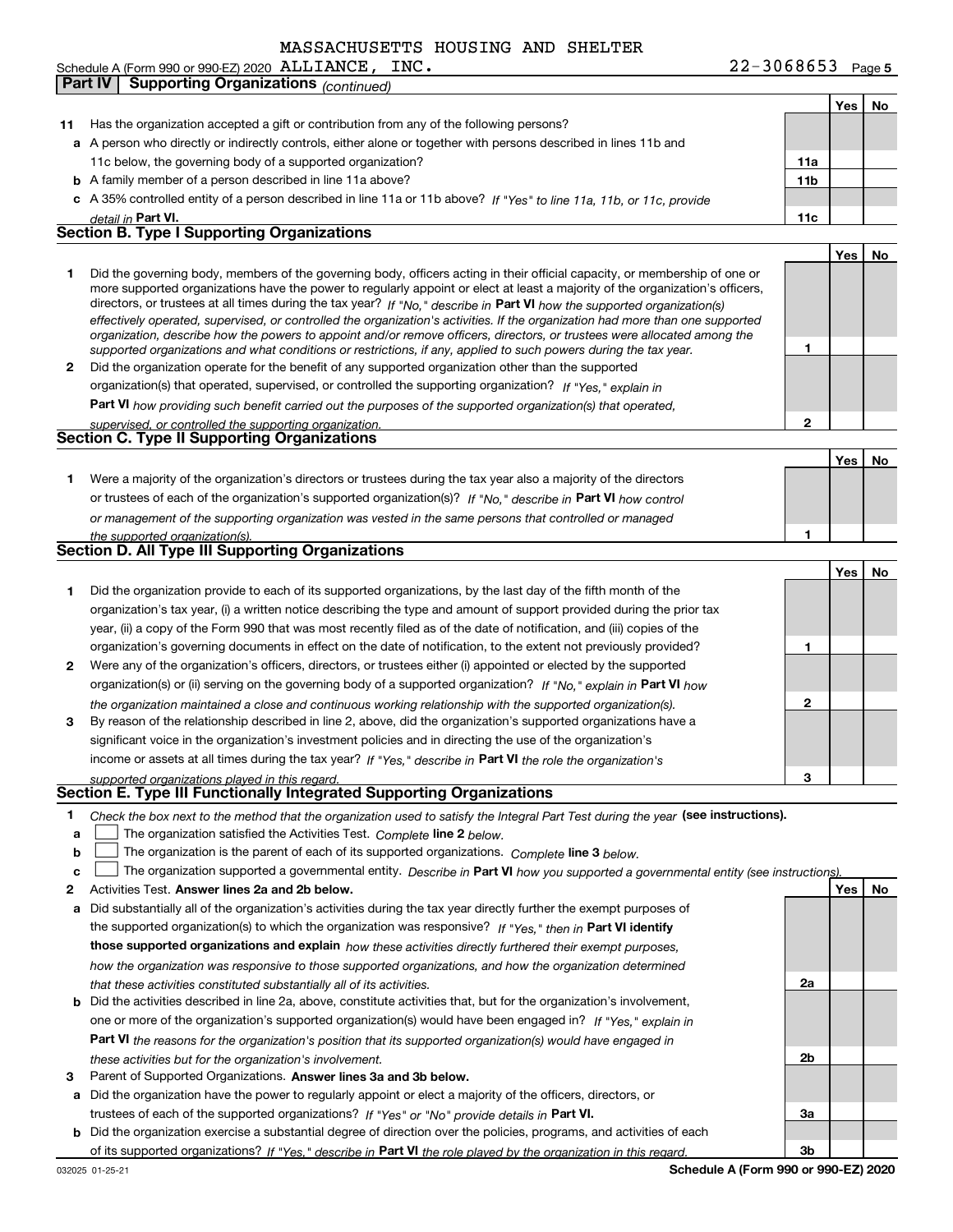#### **6**ALLIANCE, INC. 22-3068653 **1Part VI** Check here if the organization satisfied the Integral Part Test as a qualifying trust on Nov. 20, 1970 ( explain in Part **VI**). See instructions. **Section A - Adjusted Net Income 123** Other gross income (see instructions) **4**Add lines 1 through 3. **56** Portion of operating expenses paid or incurred for production or **7** Other expenses (see instructions) **8** Adjusted Net Income (subtract lines 5, 6, and 7 from line 4) **8 8 1234567Section B - Minimum Asset Amount 1**Aggregate fair market value of all non-exempt-use assets (see **2**Acquisition indebtedness applicable to non-exempt-use assets **3** Subtract line 2 from line 1d. **4**Cash deemed held for exempt use. Enter 0.015 of line 3 (for greater amount, **5** Net value of non-exempt-use assets (subtract line 4 from line 3) **678a** Average monthly value of securities **b** Average monthly cash balances **c**Fair market value of other non-exempt-use assets **dTotal**  (add lines 1a, 1b, and 1c) **eDiscount** claimed for blockage or other factors **1a1b1c1d2345678**(explain in detail in Part VI): **Minimum Asset Amount**  (add line 7 to line 6) **Section C - Distributable Amount 123456123456Distributable Amount.** Subtract line 5 from line 4, unless subject to Schedule A (Form 990 or 990-EZ) 2020 ALLIANCE, INC All other Type III non-functionally integrated supporting organizations must complete Sections A through E. (B) Current Year (optional)(A) Prior Year Net short-term capital gain Recoveries of prior-year distributions Depreciation and depletion collection of gross income or for management, conservation, or maintenance of property held for production of income (see instructions) (B) Current Year (optional)(A) Prior Year instructions for short tax year or assets held for part of year): see instructions). Multiply line 5 by 0.035. Recoveries of prior-year distributions Current Year Adjusted net income for prior year (from Section A, line 8, column A) Enter 0.85 of line 1. Minimum asset amount for prior year (from Section B, line 8, column A) Enter greater of line 2 or line 3. Income tax imposed in prior year emergency temporary reduction (see instructions). **Part V Type III Non-Functionally Integrated 509(a)(3) Supporting Organizations**   $\mathcal{L}^{\text{max}}$

**7**Check here if the current year is the organization's first as a non-functionally integrated Type III supporting organization (see instructions). $\mathcal{L}^{\text{max}}$ 

**Schedule A (Form 990 or 990-EZ) 2020**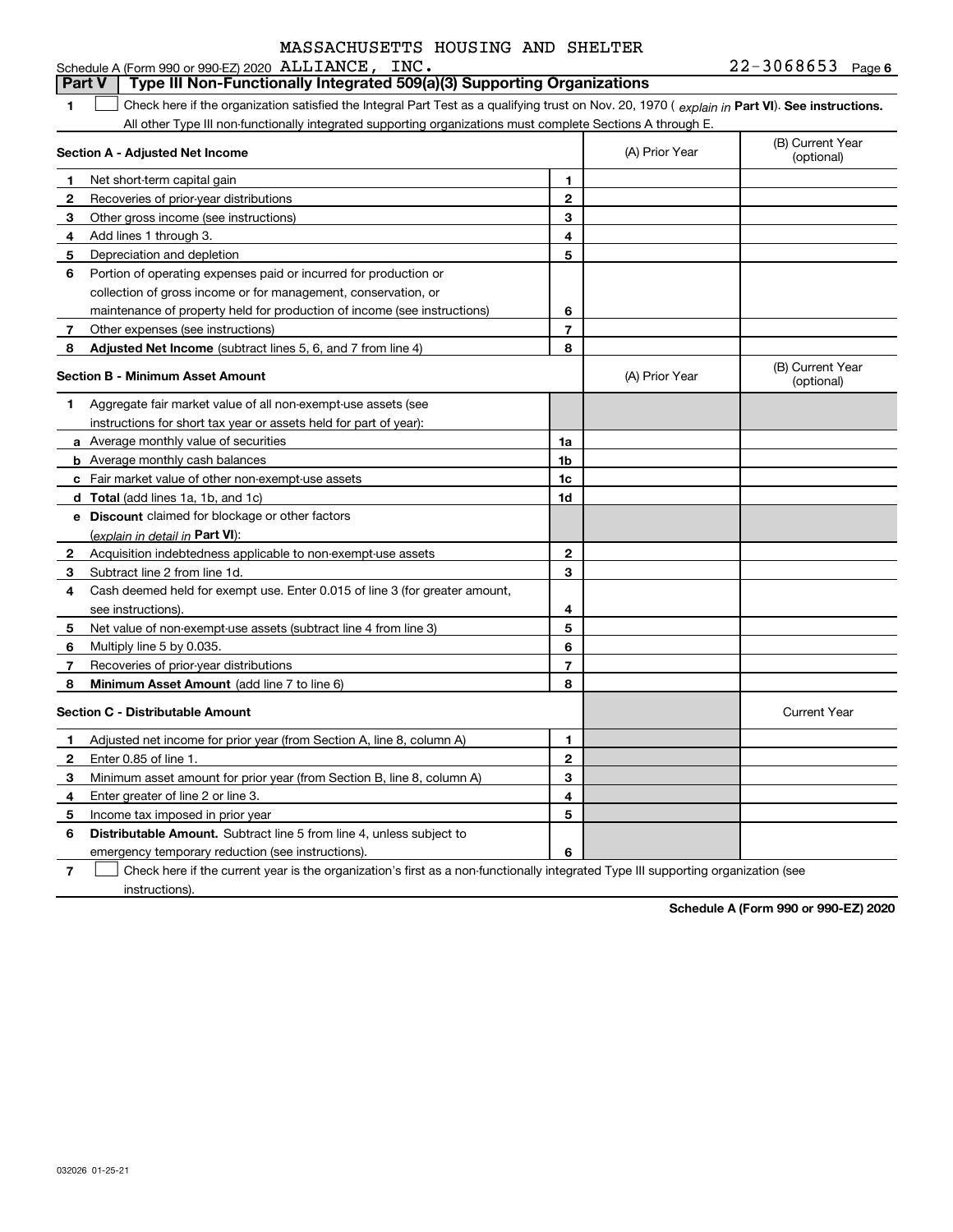| $22 - 3068653$<br>Page 7 |  |
|--------------------------|--|
|--------------------------|--|

|               | Schedule A (Form 990 or 990-EZ) 2020 ALLIANCE, INC.                                           |                                    |                                               |    | $22 - 3068653$ Page 7                            |
|---------------|-----------------------------------------------------------------------------------------------|------------------------------------|-----------------------------------------------|----|--------------------------------------------------|
| <b>Part V</b> | Type III Non-Functionally Integrated 509(a)(3) Supporting Organizations                       |                                    | (continued)                                   |    |                                                  |
|               | Section D - Distributions                                                                     |                                    |                                               |    | <b>Current Year</b>                              |
| 1             | Amounts paid to supported organizations to accomplish exempt purposes                         |                                    |                                               | 1  |                                                  |
| 2             | Amounts paid to perform activity that directly furthers exempt purposes of supported          |                                    |                                               |    |                                                  |
|               | organizations, in excess of income from activity                                              |                                    |                                               | 2  |                                                  |
| 3             | Administrative expenses paid to accomplish exempt purposes of supported organizations         |                                    |                                               | 3  |                                                  |
| 4             | Amounts paid to acquire exempt-use assets                                                     |                                    |                                               | 4  |                                                  |
| 5             | Qualified set-aside amounts (prior IRS approval required - <i>provide details in</i> Part VI) |                                    |                                               | 5  |                                                  |
| 6             | Other distributions ( <i>describe in</i> Part VI). See instructions.                          |                                    |                                               | 6  |                                                  |
| 7             | Total annual distributions. Add lines 1 through 6.                                            |                                    |                                               | 7  |                                                  |
| 8             | Distributions to attentive supported organizations to which the organization is responsive    |                                    |                                               |    |                                                  |
|               | (provide details in Part VI). See instructions.                                               |                                    |                                               | 8  |                                                  |
| 9             | Distributable amount for 2020 from Section C, line 6                                          |                                    |                                               | 9  |                                                  |
| 10            | Line 8 amount divided by line 9 amount                                                        |                                    |                                               | 10 |                                                  |
|               | <b>Section E - Distribution Allocations</b> (see instructions)                                | (i)<br><b>Excess Distributions</b> | (ii)<br><b>Underdistributions</b><br>Pre-2020 |    | (iii)<br><b>Distributable</b><br>Amount for 2020 |
| 1             | Distributable amount for 2020 from Section C, line 6                                          |                                    |                                               |    |                                                  |
| 2             | Underdistributions, if any, for years prior to 2020 (reason-                                  |                                    |                                               |    |                                                  |
|               | able cause required - explain in Part VI). See instructions.                                  |                                    |                                               |    |                                                  |
| 3             | Excess distributions carryover, if any, to 2020                                               |                                    |                                               |    |                                                  |
|               | <b>a</b> From 2015                                                                            |                                    |                                               |    |                                                  |
|               | $b$ From 2016                                                                                 |                                    |                                               |    |                                                  |
|               | c From 2017                                                                                   |                                    |                                               |    |                                                  |
|               | d From 2018                                                                                   |                                    |                                               |    |                                                  |
|               | e From 2019                                                                                   |                                    |                                               |    |                                                  |
|               | f Total of lines 3a through 3e                                                                |                                    |                                               |    |                                                  |
|               | g Applied to underdistributions of prior years                                                |                                    |                                               |    |                                                  |
|               | <b>h</b> Applied to 2020 distributable amount                                                 |                                    |                                               |    |                                                  |
|               | i Carryover from 2015 not applied (see instructions)                                          |                                    |                                               |    |                                                  |
|               | Remainder. Subtract lines 3g, 3h, and 3i from line 3f.                                        |                                    |                                               |    |                                                  |
| 4             | Distributions for 2020 from Section D.                                                        |                                    |                                               |    |                                                  |
|               | \$<br>line $7:$                                                                               |                                    |                                               |    |                                                  |
|               | a Applied to underdistributions of prior years                                                |                                    |                                               |    |                                                  |
|               | <b>b</b> Applied to 2020 distributable amount                                                 |                                    |                                               |    |                                                  |
|               | <b>c</b> Remainder. Subtract lines 4a and 4b from line 4.                                     |                                    |                                               |    |                                                  |
|               | Remaining underdistributions for years prior to 2020, if                                      |                                    |                                               |    |                                                  |
|               | any. Subtract lines 3g and 4a from line 2. For result greater                                 |                                    |                                               |    |                                                  |
|               | than zero, explain in Part VI. See instructions.                                              |                                    |                                               |    |                                                  |
| 6             | Remaining underdistributions for 2020. Subtract lines 3h                                      |                                    |                                               |    |                                                  |
|               | and 4b from line 1. For result greater than zero, explain in                                  |                                    |                                               |    |                                                  |
|               | <b>Part VI.</b> See instructions.                                                             |                                    |                                               |    |                                                  |
| 7             | Excess distributions carryover to 2021. Add lines 3j                                          |                                    |                                               |    |                                                  |
|               | and 4c.                                                                                       |                                    |                                               |    |                                                  |
| 8             | Breakdown of line 7:                                                                          |                                    |                                               |    |                                                  |
|               | a Excess from 2016                                                                            |                                    |                                               |    |                                                  |
|               | <b>b</b> Excess from 2017                                                                     |                                    |                                               |    |                                                  |
|               | c Excess from 2018                                                                            |                                    |                                               |    |                                                  |
|               | d Excess from 2019                                                                            |                                    |                                               |    |                                                  |
|               | e Excess from 2020                                                                            |                                    |                                               |    |                                                  |
|               |                                                                                               |                                    |                                               |    |                                                  |

**Schedule A (Form 990 or 990-EZ) 2020**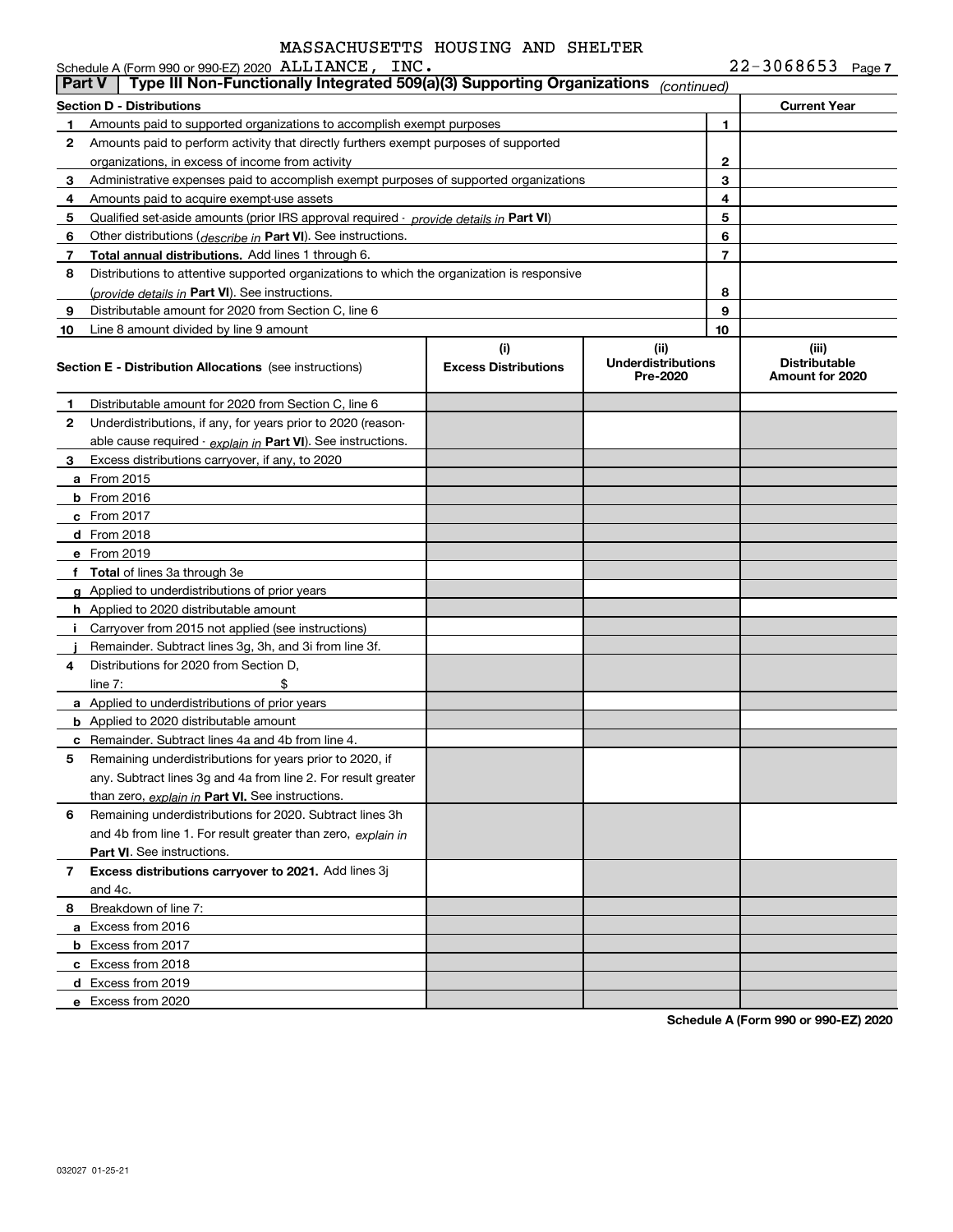|                | MASSACHUSETTS HOUSING AND SHELTER                                                                                                                |
|----------------|--------------------------------------------------------------------------------------------------------------------------------------------------|
|                | $22 - 3068653$ Page 8<br>Schedule A (Form 990 or 990-EZ) 2020 ALLIANCE, INC.                                                                     |
| <b>Part VI</b> | Supplemental Information. Provide the explanations required by Part II, line 10; Part II, line 17a or 17b; Part III, line 12;                    |
|                | Part IV, Section A, lines 1, 2, 3b, 3c, 4b, 4c, 5a, 6, 9a, 9b, 9c, 11a, 11b, and 11c; Part IV, Section B, lines 1 and 2; Part IV, Section C,     |
|                | line 1; Part IV, Section D, lines 2 and 3; Part IV, Section E, lines 1c, 2a, 2b, 3a, and 3b; Part V, line 1; Part V, Section B, line 1e; Part V, |
|                | Section D, lines 5, 6, and 8; and Part V, Section E, lines 2, 5, and 6. Also complete this part for any additional information.                  |
|                | (See instructions.)                                                                                                                              |
|                |                                                                                                                                                  |
|                |                                                                                                                                                  |
|                |                                                                                                                                                  |
|                |                                                                                                                                                  |
|                |                                                                                                                                                  |
|                |                                                                                                                                                  |
|                |                                                                                                                                                  |
|                |                                                                                                                                                  |
|                |                                                                                                                                                  |
|                |                                                                                                                                                  |
|                |                                                                                                                                                  |
|                |                                                                                                                                                  |
|                |                                                                                                                                                  |
|                |                                                                                                                                                  |
|                |                                                                                                                                                  |
|                |                                                                                                                                                  |
|                |                                                                                                                                                  |
|                |                                                                                                                                                  |
|                |                                                                                                                                                  |
|                |                                                                                                                                                  |
|                |                                                                                                                                                  |
|                |                                                                                                                                                  |
|                |                                                                                                                                                  |
|                |                                                                                                                                                  |
|                |                                                                                                                                                  |
|                |                                                                                                                                                  |
|                |                                                                                                                                                  |
|                |                                                                                                                                                  |
|                |                                                                                                                                                  |
|                |                                                                                                                                                  |
|                |                                                                                                                                                  |
|                |                                                                                                                                                  |
|                |                                                                                                                                                  |
|                |                                                                                                                                                  |
|                |                                                                                                                                                  |
|                |                                                                                                                                                  |
|                |                                                                                                                                                  |
|                |                                                                                                                                                  |
|                |                                                                                                                                                  |
|                |                                                                                                                                                  |
|                |                                                                                                                                                  |
|                |                                                                                                                                                  |
|                |                                                                                                                                                  |
|                |                                                                                                                                                  |
|                |                                                                                                                                                  |
|                |                                                                                                                                                  |
|                |                                                                                                                                                  |
|                |                                                                                                                                                  |
|                |                                                                                                                                                  |
|                |                                                                                                                                                  |
|                |                                                                                                                                                  |
|                |                                                                                                                                                  |
|                |                                                                                                                                                  |
|                |                                                                                                                                                  |
|                |                                                                                                                                                  |
|                |                                                                                                                                                  |
|                |                                                                                                                                                  |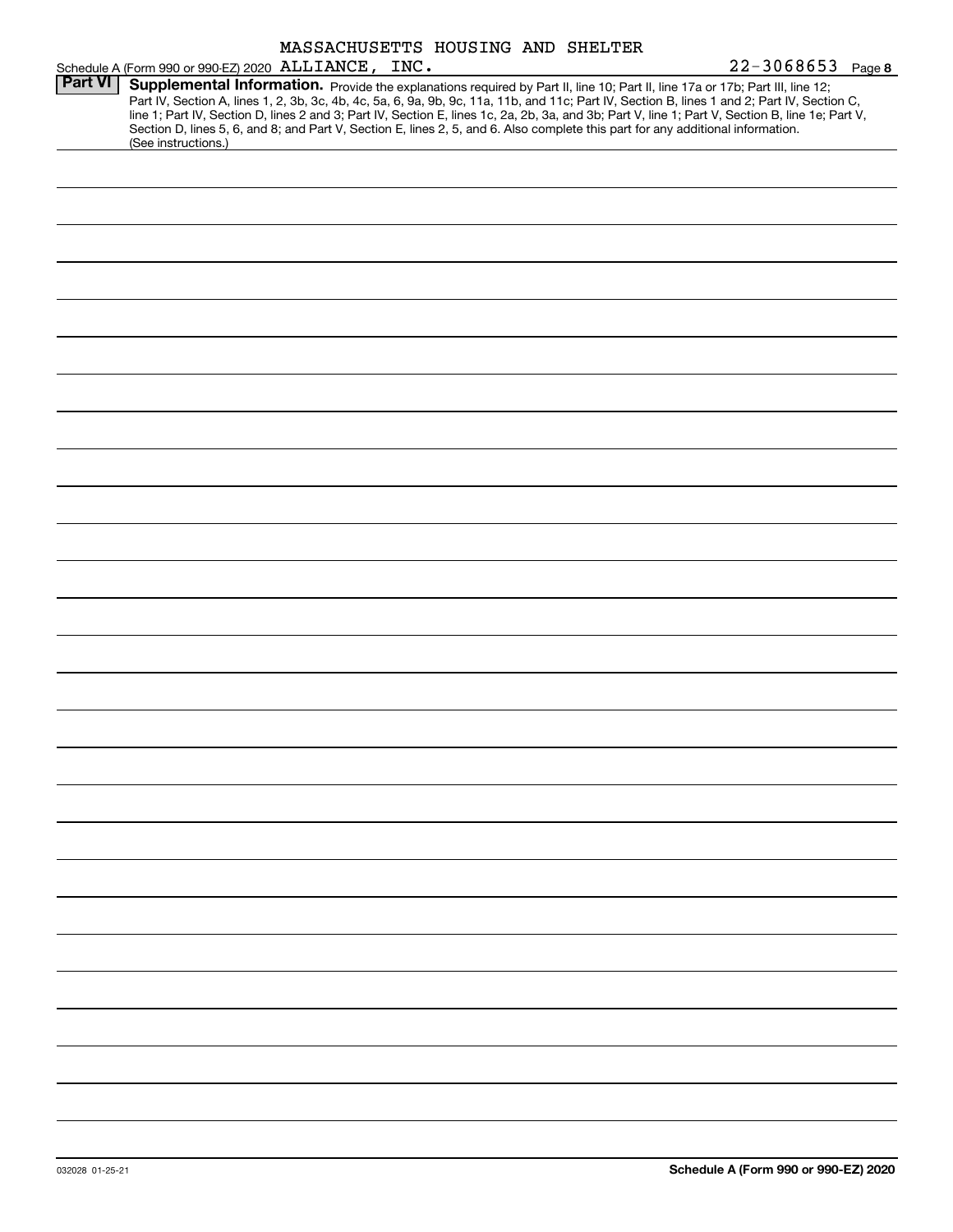| <b>SCHEDULE C</b>                                    | <b>Political Campaign and Lobbying Activities</b>                             |                                                                                                                                                                                                                                                                                                |           | OMB No. 1545-0047          |                          |                                                  |
|------------------------------------------------------|-------------------------------------------------------------------------------|------------------------------------------------------------------------------------------------------------------------------------------------------------------------------------------------------------------------------------------------------------------------------------------------|-----------|----------------------------|--------------------------|--------------------------------------------------|
| (Form 990 or 990-EZ)                                 | For Organizations Exempt From Income Tax Under section 501(c) and section 527 |                                                                                                                                                                                                                                                                                                |           |                            |                          | 2020                                             |
|                                                      |                                                                               |                                                                                                                                                                                                                                                                                                |           |                            |                          |                                                  |
| Department of the Treasury                           |                                                                               | ► Complete if the organization is described below. ► Attach to Form 990 or Form 990-EZ.                                                                                                                                                                                                        |           |                            |                          | <b>Open to Public</b><br>Inspection              |
| Internal Revenue Service                             |                                                                               | Go to www.irs.gov/Form990 for instructions and the latest information.                                                                                                                                                                                                                         |           |                            |                          |                                                  |
|                                                      |                                                                               | If the organization answered "Yes," on Form 990, Part IV, line 3, or Form 990-EZ, Part V, line 46 (Political Campaign Activities), then                                                                                                                                                        |           |                            |                          |                                                  |
|                                                      |                                                                               | • Section 501(c)(3) organizations: Complete Parts I-A and B. Do not complete Part I-C.                                                                                                                                                                                                         |           |                            |                          |                                                  |
|                                                      |                                                                               | • Section 501(c) (other than section 501(c)(3)) organizations: Complete Parts I-A and C below. Do not complete Part I-B.                                                                                                                                                                       |           |                            |                          |                                                  |
| • Section 527 organizations: Complete Part I-A only. |                                                                               | If the organization answered "Yes," on Form 990, Part IV, line 4, or Form 990-EZ, Part VI, line 47 (Lobbying Activities), then                                                                                                                                                                 |           |                            |                          |                                                  |
|                                                      |                                                                               | • Section 501(c)(3) organizations that have filed Form 5768 (election under section 501(h)): Complete Part II-A. Do not complete Part II-B.                                                                                                                                                    |           |                            |                          |                                                  |
|                                                      |                                                                               | • Section 501(c)(3) organizations that have NOT filed Form 5768 (election under section 501(h)): Complete Part II-B. Do not complete Part II-A.                                                                                                                                                |           |                            |                          |                                                  |
|                                                      |                                                                               | If the organization answered "Yes," on Form 990, Part IV, line 5 (Proxy Tax) (See separate instructions) or Form 990-EZ, Part V, line 35c (Proxy                                                                                                                                               |           |                            |                          |                                                  |
| Tax) (See separate instructions), then               |                                                                               |                                                                                                                                                                                                                                                                                                |           |                            |                          |                                                  |
|                                                      |                                                                               | • Section 501(c)(4), (5), or (6) organizations: Complete Part III.                                                                                                                                                                                                                             |           |                            |                          |                                                  |
| Name of organization                                 |                                                                               | MASSACHUSETTS HOUSING AND SHELTER                                                                                                                                                                                                                                                              |           |                            |                          | <b>Employer identification number</b>            |
|                                                      | ALLIANCE, INC.                                                                |                                                                                                                                                                                                                                                                                                |           |                            |                          | 22-3068653                                       |
| Part I-A                                             |                                                                               | Complete if the organization is exempt under section 501(c) or is a section 527 organization.                                                                                                                                                                                                  |           |                            |                          |                                                  |
|                                                      |                                                                               |                                                                                                                                                                                                                                                                                                |           |                            |                          |                                                  |
| 1.                                                   |                                                                               | Provide a description of the organization's direct and indirect political campaign activities in Part IV.                                                                                                                                                                                      |           |                            |                          |                                                  |
| Political campaign activity expenditures<br>2        |                                                                               |                                                                                                                                                                                                                                                                                                |           |                            |                          |                                                  |
| 3.                                                   |                                                                               |                                                                                                                                                                                                                                                                                                |           |                            |                          |                                                  |
| Part I-B                                             |                                                                               | Complete if the organization is exempt under section 501(c)(3).                                                                                                                                                                                                                                |           |                            |                          |                                                  |
| 1.                                                   |                                                                               |                                                                                                                                                                                                                                                                                                |           |                            |                          |                                                  |
| 2                                                    |                                                                               | Enter the amount of any excise tax incurred by organization managers under section 4955 [100] [100] S [100] S                                                                                                                                                                                  |           |                            |                          |                                                  |
| З                                                    |                                                                               |                                                                                                                                                                                                                                                                                                |           |                            |                          | Yes<br>No                                        |
|                                                      |                                                                               |                                                                                                                                                                                                                                                                                                |           |                            |                          | Yes<br>No                                        |
| <b>b</b> If "Yes," describe in Part IV.              |                                                                               |                                                                                                                                                                                                                                                                                                |           |                            |                          |                                                  |
| Part I-C                                             |                                                                               | Complete if the organization is exempt under section 501(c), except section 501(c)(3).                                                                                                                                                                                                         |           |                            |                          |                                                  |
|                                                      |                                                                               | 1 Enter the amount directly expended by the filing organization for section 527 exempt function activities                                                                                                                                                                                     |           |                            |                          | $\blacktriangleright$ \$                         |
| 2                                                    |                                                                               | Enter the amount of the filing organization's funds contributed to other organizations for section 527                                                                                                                                                                                         |           |                            |                          |                                                  |
|                                                      |                                                                               | exempt function activities encourance and contact the contract of the contract of the contract of the contract of the contract of the contract of the contract of the contract of the contract of the contract of the contract                                                                 |           |                            | $\blacktriangleright$ \$ |                                                  |
| 3.                                                   |                                                                               | Total exempt function expenditures. Add lines 1 and 2. Enter here and on Form 1120-POL,                                                                                                                                                                                                        |           |                            |                          |                                                  |
|                                                      |                                                                               |                                                                                                                                                                                                                                                                                                |           |                            | $\blacktriangleright$ \$ |                                                  |
|                                                      |                                                                               |                                                                                                                                                                                                                                                                                                |           |                            |                          | Yes<br><b>No</b>                                 |
|                                                      |                                                                               | Enter the names, addresses and employer identification number (EIN) of all section 527 political organizations to which the filing organization<br>made payments. For each organization listed, enter the amount paid from the filing organization's funds. Also enter the amount of political |           |                            |                          |                                                  |
|                                                      |                                                                               | contributions received that were promptly and directly delivered to a separate political organization, such as a separate segregated fund or a                                                                                                                                                 |           |                            |                          |                                                  |
|                                                      |                                                                               | political action committee (PAC). If additional space is needed, provide information in Part IV.                                                                                                                                                                                               |           |                            |                          |                                                  |
| (a) Name                                             |                                                                               | (b) Address                                                                                                                                                                                                                                                                                    | $(c)$ EIN | (d) Amount paid from       |                          | (e) Amount of political                          |
|                                                      |                                                                               |                                                                                                                                                                                                                                                                                                |           | filing organization's      |                          | contributions received and                       |
|                                                      |                                                                               |                                                                                                                                                                                                                                                                                                |           | funds. If none, enter -0-. |                          | promptly and directly<br>delivered to a separate |
|                                                      |                                                                               |                                                                                                                                                                                                                                                                                                |           |                            |                          | political organization.                          |
|                                                      |                                                                               |                                                                                                                                                                                                                                                                                                |           |                            |                          | If none, enter -0-.                              |
|                                                      |                                                                               |                                                                                                                                                                                                                                                                                                |           |                            |                          |                                                  |
|                                                      |                                                                               |                                                                                                                                                                                                                                                                                                |           |                            |                          |                                                  |
|                                                      |                                                                               |                                                                                                                                                                                                                                                                                                |           |                            |                          |                                                  |
|                                                      |                                                                               |                                                                                                                                                                                                                                                                                                |           |                            |                          |                                                  |
|                                                      |                                                                               |                                                                                                                                                                                                                                                                                                |           |                            |                          |                                                  |
|                                                      |                                                                               |                                                                                                                                                                                                                                                                                                |           |                            |                          |                                                  |
|                                                      |                                                                               |                                                                                                                                                                                                                                                                                                |           |                            |                          |                                                  |
|                                                      |                                                                               |                                                                                                                                                                                                                                                                                                |           |                            |                          |                                                  |
|                                                      |                                                                               |                                                                                                                                                                                                                                                                                                |           |                            |                          |                                                  |
|                                                      |                                                                               |                                                                                                                                                                                                                                                                                                |           |                            |                          |                                                  |

 $\mathbf{r}$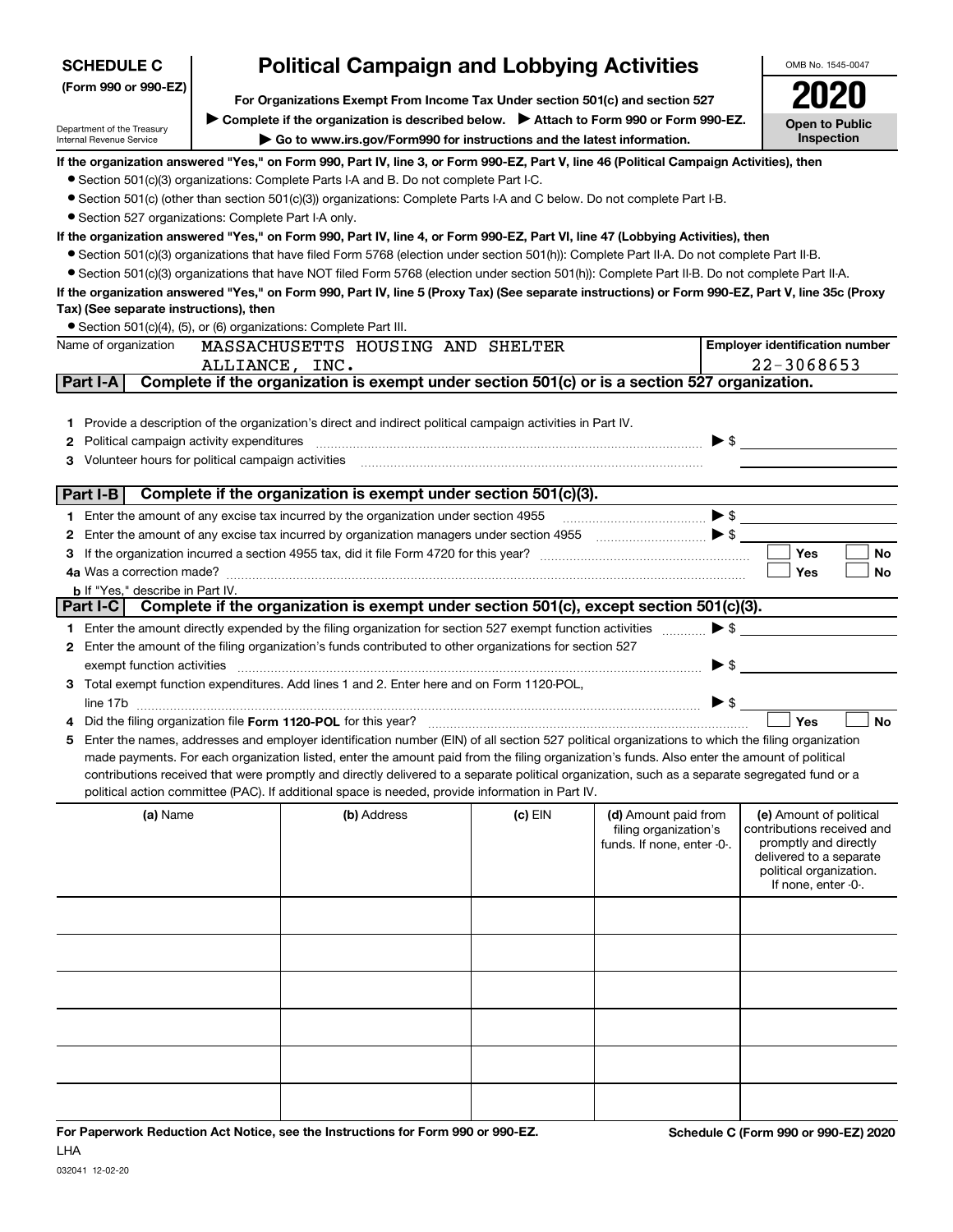| MASSACHUSETTS HOUSING AND SHELTER |  |  |
|-----------------------------------|--|--|
|                                   |  |  |

**If the amount on line 1e, column (a) or (b) is: 2** ALLIANCE, INC. 22-3068653 **A** Check  $\blacktriangleright$ **B** Check  $\blacktriangleright$ **Limits on Lobbying Expenditures (The term "expenditures" means amounts paid or incurred.) (a) (b)**  Filing **1a**Total lobbying expenditures to influence public opinion (grassroots lobbying) **b** Total lobbying expenditures to influence a legislative body (direct lobbying) **c**Total lobbying expenditures (add lines 1a and 1b) ~~~~~~~~~~~~~~~~~~~~~~~~**d**Other exempt purpose expenditures ~~~~~~~~~~~~~~~~~~~~~~~~~~~~~~**efThe lobbying nontaxable amount is: g**Grassroots nontaxable amount (enter 25% of line 1f) **h** Subtract line 1g from line 1a. If zero or less, enter -0**ij**If there is an amount other than zero on either line 1h or line 1i, did the organization file Form 4720 **Yes No 4-Year Averaging Period Under Section 501(h) (Some organizations that made a section 501(h) election do not have to complete all of the five columns below. See the separate instructions for lines 2a through 2f.) Lobbying Expenditures During 4-Year Averaging Period (a)** 2017 **(b)** 2018 (c) 2019 (d) 2020 (e) **2a**Lobbying nontaxable amount **b** Lobbying ceiling amount **c**Total lobbying expenditures **d** Grassroots nontaxable amount **e** Grassroots ceiling amount **f** Grassroots lobbying expenditures Schedule C (Form 990 or 990-EZ) 2020 ALLIANCE, INC if the filing organization belongs to an affiliated group (and list in Part IV each affiliated group member's name, address, EIN, expenses, and share of excess lobbying expenditures). if the filing organization checked box A and "limited control" provisions apply. organization's totals(b) Affiliated group totalsTotal exempt purpose expenditures (add lines 1c and 1d) Lobbying nontaxable amount. Enter the amount from the following table in both columns. Not over \$500,000 Over \$500,000 but not over \$1,000,000 Over \$1,000,000 but not over \$1,500,000 Over \$1,500,000 but not over \$17,000,000 Over \$17,000,000 20% of the amount on line 1e. \$100,000 plus 15% of the excess over \$500,000. \$175,000 plus 10% of the excess over \$1,000,000. \$225,000 plus 5% of the excess over \$1,500,000. \$1,000,000.Subtract line 1f from line 1c. If zero or less, enter -0- ~~~~~~~~~~~~~~~~~~~~~~~reporting section 4911 tax for this year? Calendar year (or fiscal year beginning in) (a) 2017 2018 2019 2020 Total (150% of line 2a, column(e)) (150% of line 2d, column (e)) **Part II-A Complete if the organization is exempt under section 501(c)(3) and filed Form 5768 (election under section 501(h)).**  $\mathcal{L}^{\text{max}}$ 

**Schedule C (Form 990 or 990-EZ) 2020**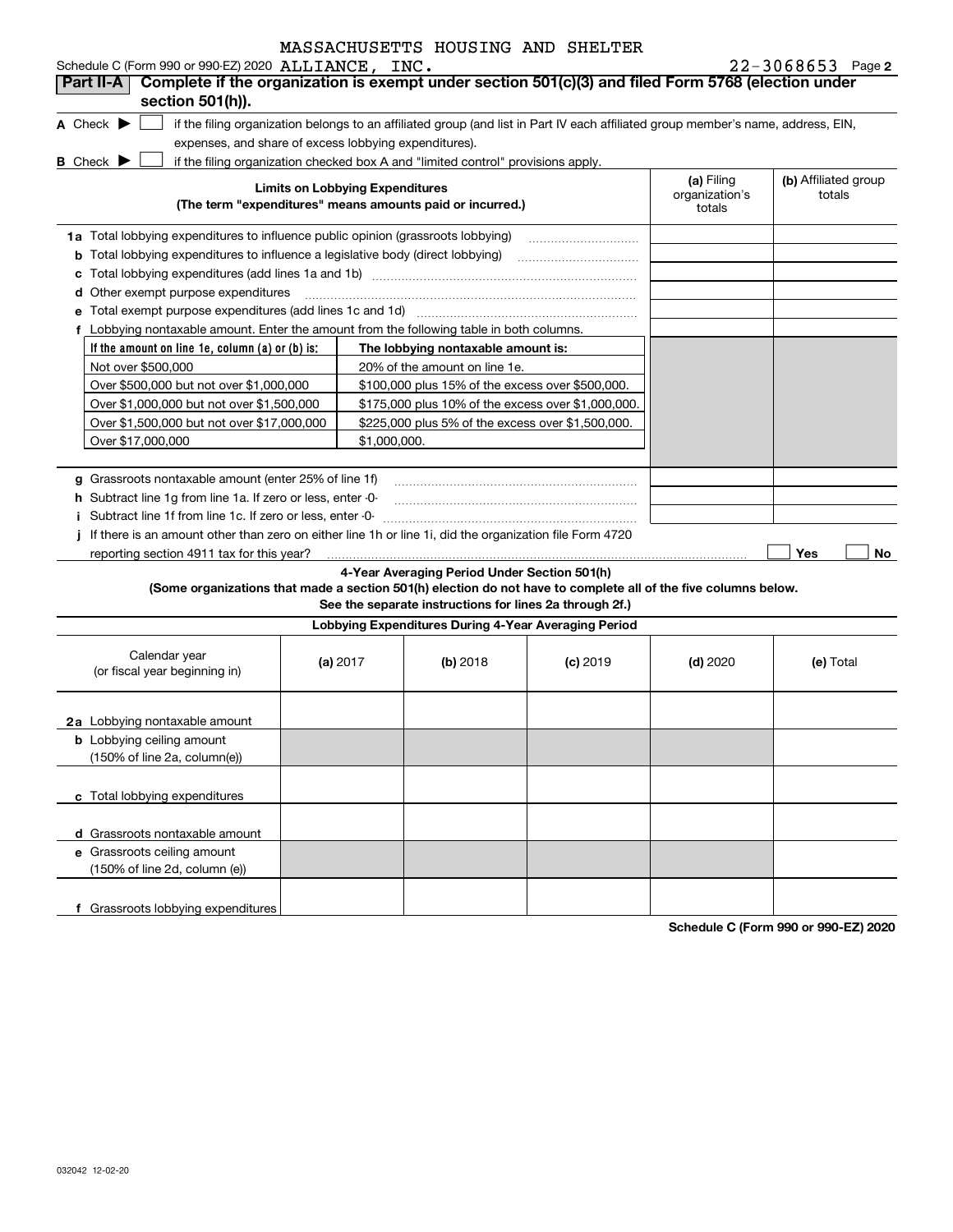#### Schedule C (Form 990 or 990-EZ) 2020 Page ALLIANCE, INC. 22-3068653

#### **3**

#### **Part II-B Complete if the organization is exempt under section 501(c)(3) and has NOT filed Form 5768 (election under section 501(h)).**

| For each "Yes" response on lines 1a through 1i below, provide in Part IV a detailed description                                                                                                                                     |     | (a)          | (b)    |         |
|-------------------------------------------------------------------------------------------------------------------------------------------------------------------------------------------------------------------------------------|-----|--------------|--------|---------|
| of the lobbying activity.                                                                                                                                                                                                           | Yes | No           | Amount |         |
| During the year, did the filing organization attempt to influence foreign, national, state, or<br>1                                                                                                                                 |     |              |        |         |
| local legislation, including any attempt to influence public opinion on a legislative matter                                                                                                                                        |     |              |        |         |
| or referendum, through the use of:                                                                                                                                                                                                  |     |              |        |         |
|                                                                                                                                                                                                                                     |     | x            |        |         |
| <b>b</b> Paid staff or management (include compensation in expenses reported on lines 1c through 1i)?<br>$\sim$                                                                                                                     |     | х            |        |         |
|                                                                                                                                                                                                                                     |     | X            |        |         |
|                                                                                                                                                                                                                                     |     | х            |        |         |
| e Publications, or published or broadcast statements?                                                                                                                                                                               |     | X            |        |         |
| f Grants to other organizations for lobbying purposes?                                                                                                                                                                              |     | х            |        |         |
| g Direct contact with legislators, their staffs, government officials, or a legislative body?                                                                                                                                       |     | X            |        |         |
| h Rallies, demonstrations, seminars, conventions, speeches, lectures, or any similar means?                                                                                                                                         |     | х            |        |         |
| Other activities?                                                                                                                                                                                                                   | х   |              |        | 51,822. |
|                                                                                                                                                                                                                                     |     |              |        | 51,822. |
| 2a Did the activities in line 1 cause the organization to be not described in section 501(c)(3)?                                                                                                                                    |     | х            |        |         |
|                                                                                                                                                                                                                                     |     |              |        |         |
| c If "Yes," enter the amount of any tax incurred by organization managers under section 4912                                                                                                                                        |     |              |        |         |
| d If the filing organization incurred a section 4912 tax, did it file Form 4720 for this year?                                                                                                                                      |     |              |        |         |
| Complete if the organization is exempt under section 501(c)(4), section 501(c)(5), or section<br> Part III-A                                                                                                                        |     |              |        |         |
| $501(c)(6)$ .                                                                                                                                                                                                                       |     |              |        |         |
|                                                                                                                                                                                                                                     |     |              | Yes    | No      |
| 1                                                                                                                                                                                                                                   |     | 1            |        |         |
| 2                                                                                                                                                                                                                                   |     | $\mathbf{2}$ |        |         |
| Did the organization agree to carry over lobbying and political campaign activity expenditures from the prior year?                                                                                                                 |     | 3            |        |         |
| Part III-B<br>Complete if the organization is exempt under section 501(c)(4), section 501(c)(5), or section                                                                                                                         |     |              |        |         |
| 501(c)(6) and if either (a) BOTH Part III-A, lines 1 and 2, are answered "No" OR (b) Part III-A, line 3, is<br>answered "Yes."                                                                                                      |     |              |        |         |
| Dues, assessments and similar amounts from members [11] matter contracts and similar amounts from members [11] matter and similar amounts from members [11] matter and similar amounts from members [11] matter and similar am<br>1 |     | 1            |        |         |
| Section 162(e) nondeductible lobbying and political expenditures (do not include amounts of political<br>2                                                                                                                          |     |              |        |         |
| expenses for which the section 527(f) tax was paid).                                                                                                                                                                                |     |              |        |         |
| <b>a</b> Current year                                                                                                                                                                                                               |     | 2a           |        |         |
| <b>b</b> Carryover from last year manufactured and contain the contract of the contract of the contract of the contract of the contract of the contract of the contract of the contract of the contract of the contract of the cont |     | 2b           |        |         |
| c                                                                                                                                                                                                                                   |     | 2c           |        |         |
| Aggregate amount reported in section 6033(e)(1)(A) notices of nondeductible section 162(e) dues<br>з                                                                                                                                |     | 3            |        |         |
| If notices were sent and the amount on line 2c exceeds the amount on line 3, what portion of the excess<br>4                                                                                                                        |     |              |        |         |
| does the organization agree to carryover to the reasonable estimate of nondeductible lobbying and political                                                                                                                         |     |              |        |         |
| expenditure next year?                                                                                                                                                                                                              |     | 4            |        |         |
| Taxable amount of lobbying and political expenditures (See instructions)<br>5                                                                                                                                                       |     | 5            |        |         |
| <b>Part IV</b><br><b>Supplemental Information</b>                                                                                                                                                                                   |     |              |        |         |
| Provide the descriptions required for Part I-A, line 1; Part I-B, line 4; Part I-C, line 5; Part II-A (affiliated group list); Part II-A, lines 1 and 2 (See                                                                        |     |              |        |         |
| instructions); and Part II-B, line 1. Also, complete this part for any additional information.<br>PART II-B, LINE 1, LOBBYING ACTIVITIES:                                                                                           |     |              |        |         |
| CAITLIN MARIE GOLDEN IS A LOBBYIST. THESE SERVICES PAID BY MHSA IN THE                                                                                                                                                              |     |              |        |         |
| AMOUNT OF \$51,822 RELATE PRIMARILY TO VARIOUS BUDGET AND POLICY ISSUES                                                                                                                                                             |     |              |        |         |

#### AFFECTING PEOPLE EXPERIENCING HOMELESSNESS.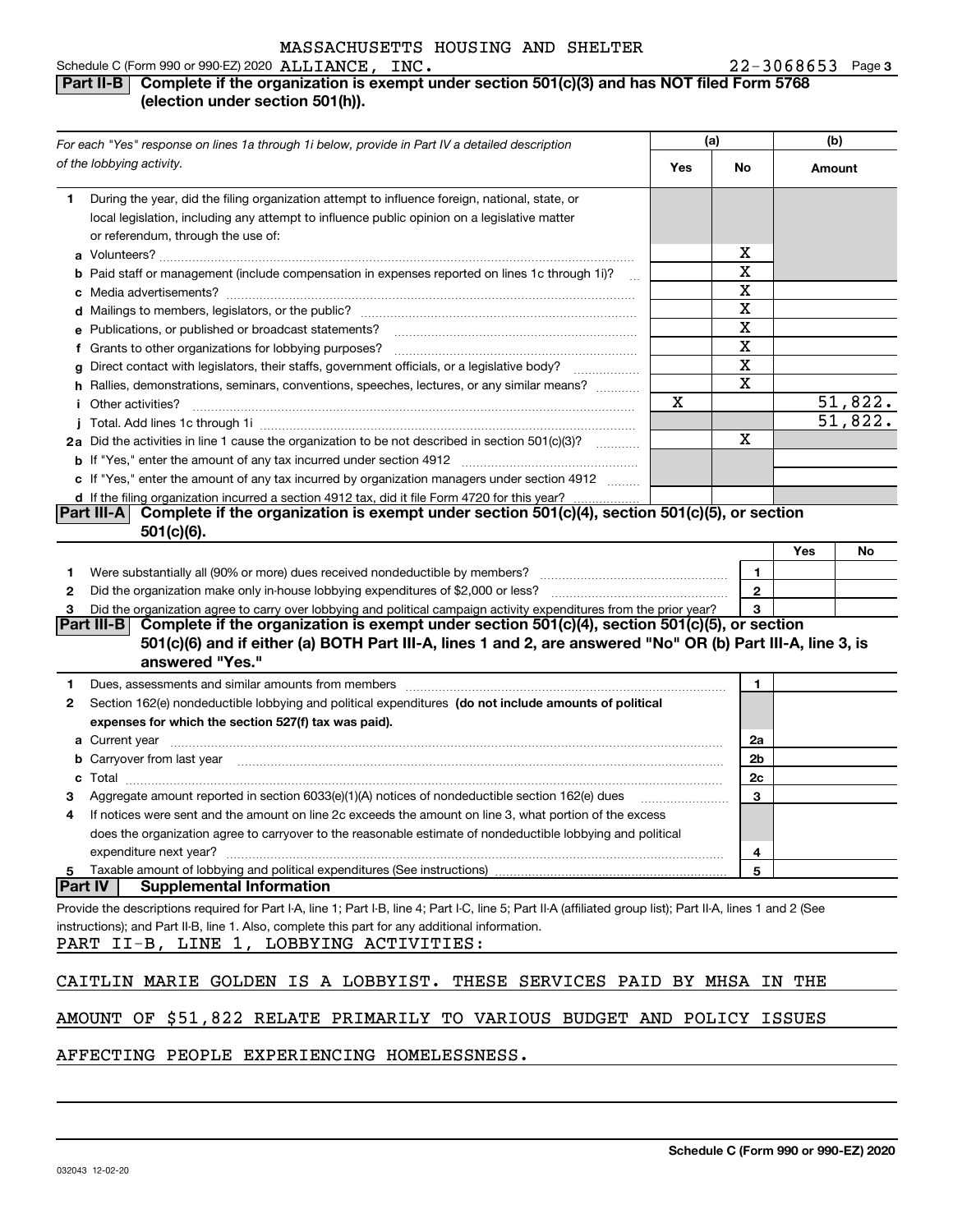| <b>Supplemental Financial Statements</b><br><b>SCHEDULE D</b> |                                |                                                                                                        |                                                                                                                                                                                                                                | OMB No. 1545-0047 |                         |                                       |    |
|---------------------------------------------------------------|--------------------------------|--------------------------------------------------------------------------------------------------------|--------------------------------------------------------------------------------------------------------------------------------------------------------------------------------------------------------------------------------|-------------------|-------------------------|---------------------------------------|----|
|                                                               | (Form 990)                     |                                                                                                        | Complete if the organization answered "Yes" on Form 990,<br>Part IV, line 6, 7, 8, 9, 10, 11a, 11b, 11c, 11d, 11e, 11f, 12a, or 12b.                                                                                           |                   |                         |                                       |    |
|                                                               | Department of the Treasury     |                                                                                                        | Attach to Form 990.                                                                                                                                                                                                            |                   |                         | Open to Public<br><b>Inspection</b>   |    |
|                                                               | Internal Revenue Service       | MASSACHUSETTS HOUSING AND SHELTER                                                                      | Go to www.irs.gov/Form990 for instructions and the latest information.                                                                                                                                                         |                   |                         | <b>Employer identification number</b> |    |
|                                                               | Name of the organization       | ALLIANCE, INC.                                                                                         |                                                                                                                                                                                                                                |                   |                         | 22-3068653                            |    |
| Part I                                                        |                                |                                                                                                        | Organizations Maintaining Donor Advised Funds or Other Similar Funds or Accounts. Complete if the                                                                                                                              |                   |                         |                                       |    |
|                                                               |                                | organization answered "Yes" on Form 990, Part IV, line 6.                                              |                                                                                                                                                                                                                                |                   |                         |                                       |    |
|                                                               |                                |                                                                                                        | (a) Donor advised funds                                                                                                                                                                                                        |                   |                         | (b) Funds and other accounts          |    |
| 1                                                             |                                |                                                                                                        |                                                                                                                                                                                                                                |                   |                         |                                       |    |
| 2                                                             |                                | Aggregate value of contributions to (during year)                                                      |                                                                                                                                                                                                                                |                   |                         |                                       |    |
| З                                                             |                                |                                                                                                        |                                                                                                                                                                                                                                |                   |                         |                                       |    |
| 4                                                             |                                |                                                                                                        |                                                                                                                                                                                                                                |                   |                         |                                       |    |
| 5                                                             |                                |                                                                                                        | Did the organization inform all donors and donor advisors in writing that the assets held in donor advised funds                                                                                                               |                   |                         |                                       |    |
|                                                               |                                |                                                                                                        |                                                                                                                                                                                                                                |                   |                         | Yes                                   | No |
| 6                                                             |                                |                                                                                                        | Did the organization inform all grantees, donors, and donor advisors in writing that grant funds can be used only                                                                                                              |                   |                         |                                       |    |
|                                                               |                                |                                                                                                        | for charitable purposes and not for the benefit of the donor or donor advisor, or for any other purpose conferring                                                                                                             |                   |                         |                                       |    |
|                                                               | impermissible private benefit? |                                                                                                        |                                                                                                                                                                                                                                |                   |                         | Yes                                   | No |
| Part II                                                       |                                |                                                                                                        | Conservation Easements. Complete if the organization answered "Yes" on Form 990, Part IV, line 7.                                                                                                                              |                   |                         |                                       |    |
| 1                                                             |                                | Purpose(s) of conservation easements held by the organization (check all that apply).                  |                                                                                                                                                                                                                                |                   |                         |                                       |    |
|                                                               |                                | Preservation of land for public use (for example, recreation or education)                             | Preservation of a historically important land area                                                                                                                                                                             |                   |                         |                                       |    |
|                                                               |                                | Protection of natural habitat                                                                          | Preservation of a certified historic structure                                                                                                                                                                                 |                   |                         |                                       |    |
|                                                               |                                | Preservation of open space                                                                             |                                                                                                                                                                                                                                |                   |                         |                                       |    |
| 2                                                             |                                |                                                                                                        | Complete lines 2a through 2d if the organization held a qualified conservation contribution in the form of a conservation easement on the last                                                                                 |                   |                         |                                       |    |
|                                                               | day of the tax year.           |                                                                                                        |                                                                                                                                                                                                                                |                   |                         | Held at the End of the Tax Year       |    |
| a                                                             |                                |                                                                                                        |                                                                                                                                                                                                                                |                   | 2a                      |                                       |    |
| b                                                             |                                | Total acreage restricted by conservation easements                                                     |                                                                                                                                                                                                                                |                   | 2b                      |                                       |    |
| c                                                             |                                |                                                                                                        |                                                                                                                                                                                                                                |                   | 2c                      |                                       |    |
| d                                                             |                                |                                                                                                        | Number of conservation easements included in (c) acquired after 7/25/06, and not on a historic structure                                                                                                                       |                   |                         |                                       |    |
|                                                               |                                |                                                                                                        | listed in the National Register [11, 1200] [12] The National Register [11, 1200] [12] The National Register [11, 1200] [12] The National Register [11, 1200] [12] The National Register [11] The National Register [11] The Na |                   | 2d                      |                                       |    |
| 3                                                             |                                |                                                                                                        | Number of conservation easements modified, transferred, released, extinguished, or terminated by the organization during the tax                                                                                               |                   |                         |                                       |    |
|                                                               | $year \blacktriangleright$     |                                                                                                        |                                                                                                                                                                                                                                |                   |                         |                                       |    |
| 4                                                             |                                | Number of states where property subject to conservation easement is located                            |                                                                                                                                                                                                                                |                   |                         |                                       |    |
| 5                                                             |                                | Does the organization have a written policy regarding the periodic monitoring, inspection, handling of |                                                                                                                                                                                                                                |                   |                         |                                       |    |
|                                                               |                                | violations, and enforcement of the conservation easements it holds?                                    |                                                                                                                                                                                                                                |                   |                         | Yes                                   | No |
| 6                                                             |                                |                                                                                                        | Staff and volunteer hours devoted to monitoring, inspecting, handling of violations, and enforcing conservation easements during the year                                                                                      |                   |                         |                                       |    |
|                                                               |                                |                                                                                                        |                                                                                                                                                                                                                                |                   |                         |                                       |    |
| 7                                                             |                                |                                                                                                        | Amount of expenses incurred in monitoring, inspecting, handling of violations, and enforcing conservation easements during the year                                                                                            |                   |                         |                                       |    |
|                                                               | $\blacktriangleright$ \$       |                                                                                                        |                                                                                                                                                                                                                                |                   |                         |                                       |    |
| 8                                                             |                                |                                                                                                        | Does each conservation easement reported on line 2(d) above satisfy the requirements of section 170(h)(4)(B)(i)                                                                                                                |                   |                         |                                       |    |
|                                                               |                                |                                                                                                        | In Part XIII, describe how the organization reports conservation easements in its revenue and expense statement and                                                                                                            |                   |                         | Yes                                   | No |
| 9                                                             |                                |                                                                                                        | balance sheet, and include, if applicable, the text of the footnote to the organization's financial statements that describes the                                                                                              |                   |                         |                                       |    |
|                                                               |                                | organization's accounting for conservation easements.                                                  |                                                                                                                                                                                                                                |                   |                         |                                       |    |
|                                                               | Part III                       |                                                                                                        | Organizations Maintaining Collections of Art, Historical Treasures, or Other Similar Assets.                                                                                                                                   |                   |                         |                                       |    |
|                                                               |                                | Complete if the organization answered "Yes" on Form 990, Part IV, line 8.                              |                                                                                                                                                                                                                                |                   |                         |                                       |    |
|                                                               |                                |                                                                                                        | 1a If the organization elected, as permitted under FASB ASC 958, not to report in its revenue statement and balance sheet works                                                                                                |                   |                         |                                       |    |
|                                                               |                                |                                                                                                        | of art, historical treasures, or other similar assets held for public exhibition, education, or research in furtherance of public                                                                                              |                   |                         |                                       |    |
|                                                               |                                |                                                                                                        | service, provide in Part XIII the text of the footnote to its financial statements that describes these items.                                                                                                                 |                   |                         |                                       |    |
| b                                                             |                                |                                                                                                        | If the organization elected, as permitted under FASB ASC 958, to report in its revenue statement and balance sheet works of                                                                                                    |                   |                         |                                       |    |
|                                                               |                                |                                                                                                        | art, historical treasures, or other similar assets held for public exhibition, education, or research in furtherance of public service,                                                                                        |                   |                         |                                       |    |
|                                                               |                                | provide the following amounts relating to these items:                                                 |                                                                                                                                                                                                                                |                   |                         |                                       |    |
|                                                               |                                |                                                                                                        |                                                                                                                                                                                                                                |                   |                         |                                       |    |
|                                                               |                                |                                                                                                        | (ii) Assets included in Form 990, Part X [11] [2000] [2010] Assets included in Form 990, Part X [11] [11] [200                                                                                                                 |                   |                         | $\bullet$ \$                          |    |
| 2                                                             |                                |                                                                                                        | If the organization received or held works of art, historical treasures, or other similar assets for financial gain, provide                                                                                                   |                   |                         |                                       |    |
|                                                               |                                | the following amounts required to be reported under FASB ASC 958 relating to these items:              |                                                                                                                                                                                                                                |                   |                         |                                       |    |
| а                                                             |                                |                                                                                                        |                                                                                                                                                                                                                                |                   | - \$<br>▶               |                                       |    |
|                                                               |                                |                                                                                                        |                                                                                                                                                                                                                                |                   | $\blacktriangleright$ s |                                       |    |
|                                                               |                                | LHA For Paperwork Reduction Act Notice, see the Instructions for Form 990.                             |                                                                                                                                                                                                                                |                   |                         | Schedule D (Form 990) 2020            |    |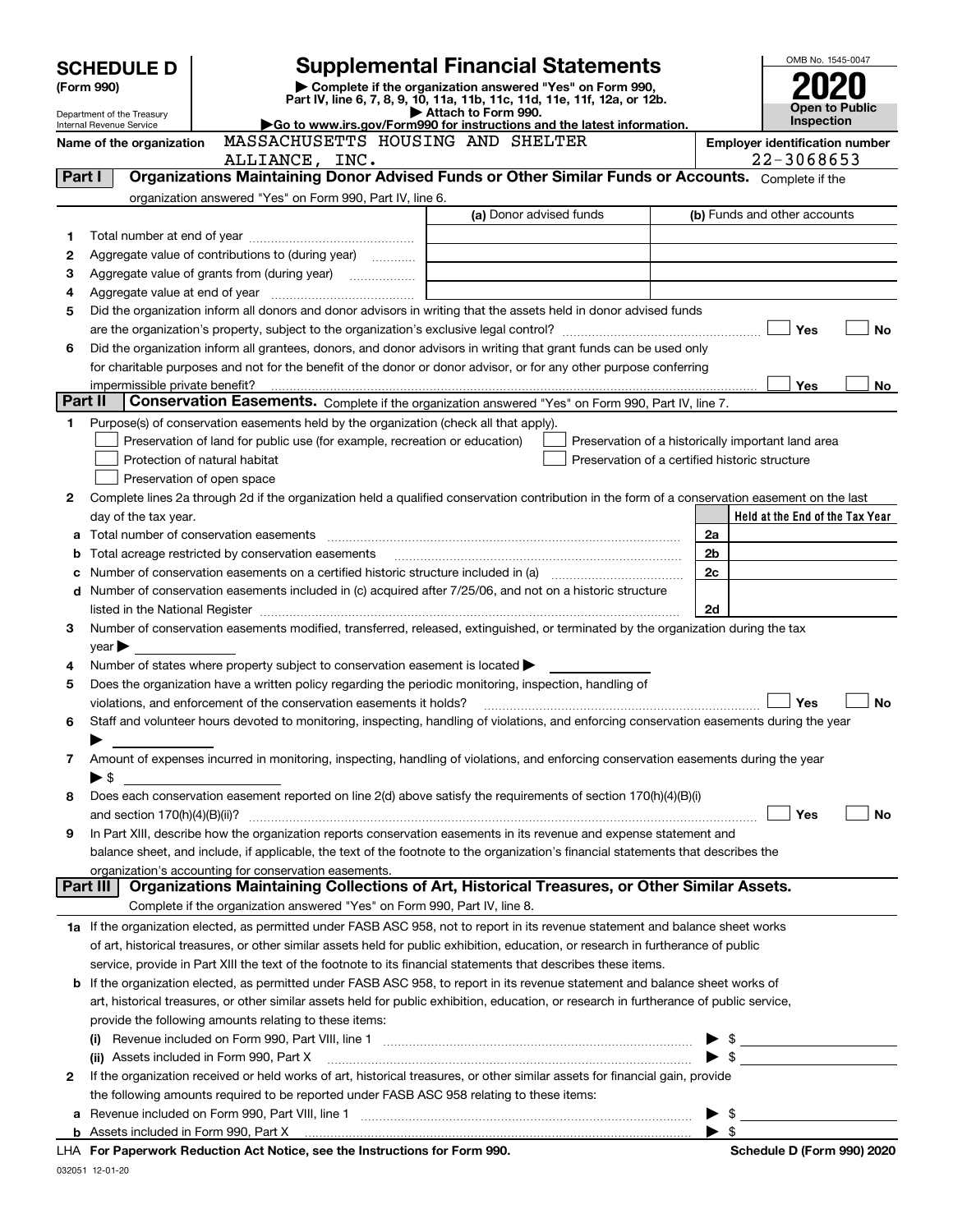|               |                                                                                                                                                                                                                                | MASSACHUSETTS HOUSING AND SHELTER       |                |                                    |                                                                                                                                                                                                                               |                                                          |                       |           |
|---------------|--------------------------------------------------------------------------------------------------------------------------------------------------------------------------------------------------------------------------------|-----------------------------------------|----------------|------------------------------------|-------------------------------------------------------------------------------------------------------------------------------------------------------------------------------------------------------------------------------|----------------------------------------------------------|-----------------------|-----------|
|               | ALLIANCE, INC.<br>Schedule D (Form 990) 2020                                                                                                                                                                                   |                                         |                |                                    |                                                                                                                                                                                                                               |                                                          | $22 - 3068653$ Page 2 |           |
|               | Organizations Maintaining Collections of Art, Historical Treasures, or Other Similar Assets (continued)<br>Part III                                                                                                            |                                         |                |                                    |                                                                                                                                                                                                                               |                                                          |                       |           |
| 3             | Using the organization's acquisition, accession, and other records, check any of the following that make significant use of its                                                                                                |                                         |                |                                    |                                                                                                                                                                                                                               |                                                          |                       |           |
|               | collection items (check all that apply):                                                                                                                                                                                       |                                         |                |                                    |                                                                                                                                                                                                                               |                                                          |                       |           |
| a             | Public exhibition                                                                                                                                                                                                              |                                         | d              |                                    | Loan or exchange program                                                                                                                                                                                                      |                                                          |                       |           |
| b             | Scholarly research                                                                                                                                                                                                             |                                         | е              |                                    | Other and the contract of the contract of the contract of the contract of the contract of the contract of the contract of the contract of the contract of the contract of the contract of the contract of the contract of the |                                                          |                       |           |
| c             | Preservation for future generations                                                                                                                                                                                            |                                         |                |                                    |                                                                                                                                                                                                                               |                                                          |                       |           |
|               | Provide a description of the organization's collections and explain how they further the organization's exempt purpose in Part XIII.                                                                                           |                                         |                |                                    |                                                                                                                                                                                                                               |                                                          |                       |           |
| 5             | During the year, did the organization solicit or receive donations of art, historical treasures, or other similar assets                                                                                                       |                                         |                |                                    |                                                                                                                                                                                                                               |                                                          |                       |           |
|               | Part IV                                                                                                                                                                                                                        |                                         |                |                                    |                                                                                                                                                                                                                               |                                                          | Yes                   | No.       |
|               | Escrow and Custodial Arrangements. Complete if the organization answered "Yes" on Form 990, Part IV, line 9, or<br>reported an amount on Form 990, Part X, line 21.                                                            |                                         |                |                                    |                                                                                                                                                                                                                               |                                                          |                       |           |
|               |                                                                                                                                                                                                                                |                                         |                |                                    |                                                                                                                                                                                                                               |                                                          |                       |           |
|               | 1a Is the organization an agent, trustee, custodian or other intermediary for contributions or other assets not included                                                                                                       |                                         |                |                                    |                                                                                                                                                                                                                               |                                                          |                       |           |
|               |                                                                                                                                                                                                                                |                                         |                |                                    |                                                                                                                                                                                                                               |                                                          | Yes                   | No        |
|               | b If "Yes," explain the arrangement in Part XIII and complete the following table:                                                                                                                                             |                                         |                |                                    |                                                                                                                                                                                                                               |                                                          |                       |           |
|               |                                                                                                                                                                                                                                |                                         |                |                                    |                                                                                                                                                                                                                               | 1c                                                       | Amount                |           |
| c             | Additions during the year manufactured and an annual contract of the year manufactured and a set of the year manufactured and a set of the year manufactured and a set of the year manufactured and set of the set of the set  |                                         |                |                                    |                                                                                                                                                                                                                               | 1d                                                       |                       |           |
|               | Distributions during the year manufactured and continuum control of the year manufactured and the year manufactured and the year manufactured and the year manufactured and the year manufactured and the year manufactured an |                                         |                |                                    |                                                                                                                                                                                                                               | 1e                                                       |                       |           |
|               |                                                                                                                                                                                                                                |                                         |                |                                    |                                                                                                                                                                                                                               | 1f                                                       |                       |           |
|               | 2a Did the organization include an amount on Form 990, Part X, line 21, for escrow or custodial account liability?                                                                                                             |                                         |                |                                    |                                                                                                                                                                                                                               |                                                          | <b>Yes</b>            | No        |
|               | <b>b</b> If "Yes," explain the arrangement in Part XIII. Check here if the explanation has been provided on Part XIII                                                                                                          |                                         |                |                                    |                                                                                                                                                                                                                               |                                                          |                       |           |
| <b>Part V</b> | Endowment Funds. Complete if the organization answered "Yes" on Form 990, Part IV, line 10.                                                                                                                                    |                                         |                |                                    |                                                                                                                                                                                                                               |                                                          |                       |           |
|               |                                                                                                                                                                                                                                | (a) Current year                        | (b) Prior year |                                    | (c) Two years back                                                                                                                                                                                                            | $\vert$ (d) Three years back $\vert$ (e) Four years back |                       |           |
| 1a            | Beginning of year balance                                                                                                                                                                                                      |                                         |                |                                    |                                                                                                                                                                                                                               |                                                          |                       |           |
|               |                                                                                                                                                                                                                                |                                         |                |                                    |                                                                                                                                                                                                                               |                                                          |                       |           |
|               | Net investment earnings, gains, and losses                                                                                                                                                                                     |                                         |                |                                    |                                                                                                                                                                                                                               |                                                          |                       |           |
|               |                                                                                                                                                                                                                                |                                         |                |                                    |                                                                                                                                                                                                                               |                                                          |                       |           |
|               | e Other expenditures for facilities                                                                                                                                                                                            |                                         |                |                                    |                                                                                                                                                                                                                               |                                                          |                       |           |
|               |                                                                                                                                                                                                                                |                                         |                |                                    |                                                                                                                                                                                                                               |                                                          |                       |           |
|               |                                                                                                                                                                                                                                |                                         |                |                                    |                                                                                                                                                                                                                               |                                                          |                       |           |
|               | End of year balance                                                                                                                                                                                                            |                                         |                |                                    |                                                                                                                                                                                                                               |                                                          |                       |           |
| 2             | Provide the estimated percentage of the current year end balance (line 1g, column (a)) held as:                                                                                                                                |                                         |                |                                    |                                                                                                                                                                                                                               |                                                          |                       |           |
|               | Board designated or quasi-endowment >                                                                                                                                                                                          |                                         | ℅              |                                    |                                                                                                                                                                                                                               |                                                          |                       |           |
|               |                                                                                                                                                                                                                                | %                                       |                |                                    |                                                                                                                                                                                                                               |                                                          |                       |           |
|               | $\mathbf c$ Term endowment $\blacktriangleright$                                                                                                                                                                               | %                                       |                |                                    |                                                                                                                                                                                                                               |                                                          |                       |           |
|               | The percentages on lines 2a, 2b, and 2c should equal 100%.                                                                                                                                                                     |                                         |                |                                    |                                                                                                                                                                                                                               |                                                          |                       |           |
|               | 3a Are there endowment funds not in the possession of the organization that are held and administered for the organization                                                                                                     |                                         |                |                                    |                                                                                                                                                                                                                               |                                                          |                       |           |
|               | by:                                                                                                                                                                                                                            |                                         |                |                                    |                                                                                                                                                                                                                               |                                                          |                       | Yes<br>No |
|               | (i)                                                                                                                                                                                                                            |                                         |                |                                    |                                                                                                                                                                                                                               |                                                          | 3a(i)                 |           |
|               |                                                                                                                                                                                                                                |                                         |                |                                    |                                                                                                                                                                                                                               |                                                          | 3a(ii)                |           |
|               |                                                                                                                                                                                                                                |                                         |                |                                    |                                                                                                                                                                                                                               |                                                          | 3b                    |           |
| 4             | Describe in Part XIII the intended uses of the organization's endowment funds.<br>Land, Buildings, and Equipment.<br><b>Part VI</b>                                                                                            |                                         |                |                                    |                                                                                                                                                                                                                               |                                                          |                       |           |
|               | Complete if the organization answered "Yes" on Form 990, Part IV, line 11a. See Form 990, Part X, line 10.                                                                                                                     |                                         |                |                                    |                                                                                                                                                                                                                               |                                                          |                       |           |
|               |                                                                                                                                                                                                                                |                                         |                |                                    |                                                                                                                                                                                                                               |                                                          |                       |           |
|               | Description of property                                                                                                                                                                                                        | (a) Cost or other<br>basis (investment) |                | (b) Cost or other<br>basis (other) |                                                                                                                                                                                                                               | (c) Accumulated<br>depreciation                          | (d) Book value        |           |
|               |                                                                                                                                                                                                                                |                                         |                |                                    |                                                                                                                                                                                                                               |                                                          |                       |           |
| b             |                                                                                                                                                                                                                                |                                         |                |                                    |                                                                                                                                                                                                                               |                                                          |                       |           |
|               |                                                                                                                                                                                                                                |                                         |                |                                    |                                                                                                                                                                                                                               |                                                          |                       |           |
|               |                                                                                                                                                                                                                                |                                         |                |                                    | 122,812.                                                                                                                                                                                                                      | 107,008.                                                 |                       | 15,804.   |
|               |                                                                                                                                                                                                                                |                                         |                |                                    |                                                                                                                                                                                                                               |                                                          |                       |           |
|               |                                                                                                                                                                                                                                |                                         |                |                                    |                                                                                                                                                                                                                               |                                                          |                       | 15,804.   |
|               |                                                                                                                                                                                                                                |                                         |                |                                    |                                                                                                                                                                                                                               |                                                          |                       |           |

**Schedule D (Form 990) 2020**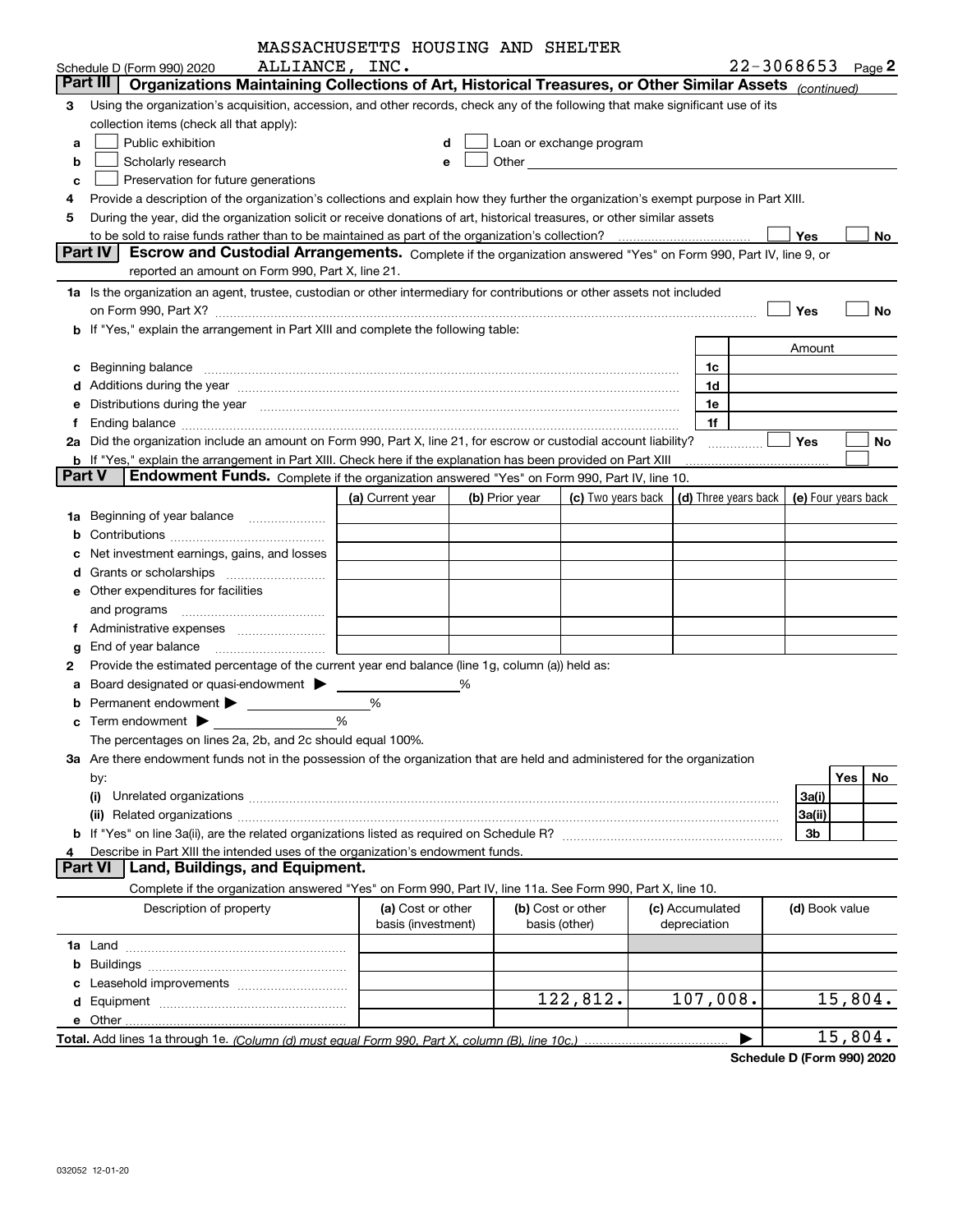| MASSACHUSETTS HOUSING AND SHELTER |  |  |
|-----------------------------------|--|--|
|                                   |  |  |

| ALLIANCE, INC.<br>Schedule D (Form 990) 2020                                                                      |                 |                                                           | $22 - 3068653$<br>Page $3$ |
|-------------------------------------------------------------------------------------------------------------------|-----------------|-----------------------------------------------------------|----------------------------|
| Part VII Investments - Other Securities.                                                                          |                 |                                                           |                            |
| Complete if the organization answered "Yes" on Form 990, Part IV, line 11b. See Form 990, Part X, line 12.        |                 |                                                           |                            |
| (a) Description of security or category (including name of security)                                              | (b) Book value  | (c) Method of valuation: Cost or end-of-year market value |                            |
|                                                                                                                   |                 |                                                           |                            |
|                                                                                                                   |                 |                                                           |                            |
| $(3)$ Other                                                                                                       |                 |                                                           |                            |
| (A)                                                                                                               |                 |                                                           |                            |
| (B)                                                                                                               |                 |                                                           |                            |
| (C)                                                                                                               |                 |                                                           |                            |
| (D)                                                                                                               |                 |                                                           |                            |
| (E)                                                                                                               |                 |                                                           |                            |
| (F)                                                                                                               |                 |                                                           |                            |
| (G)                                                                                                               |                 |                                                           |                            |
| (H)                                                                                                               |                 |                                                           |                            |
| Total. (Col. (b) must equal Form 990, Part X, col. (B) line 12.)                                                  |                 |                                                           |                            |
| Part VIII Investments - Program Related.                                                                          |                 |                                                           |                            |
| Complete if the organization answered "Yes" on Form 990, Part IV, line 11c. See Form 990, Part X, line 13.        |                 |                                                           |                            |
| (a) Description of investment                                                                                     | (b) Book value  | (c) Method of valuation: Cost or end-of-year market value |                            |
| (1)                                                                                                               |                 |                                                           |                            |
| (2)                                                                                                               |                 |                                                           |                            |
| (3)                                                                                                               |                 |                                                           |                            |
| (4)                                                                                                               |                 |                                                           |                            |
| (5)                                                                                                               |                 |                                                           |                            |
| (6)                                                                                                               |                 |                                                           |                            |
| (7)                                                                                                               |                 |                                                           |                            |
| (8)                                                                                                               |                 |                                                           |                            |
| (9)                                                                                                               |                 |                                                           |                            |
| Total. (Col. (b) must equal Form 990, Part X, col. (B) line 13.)                                                  |                 |                                                           |                            |
| Part IX<br><b>Other Assets.</b>                                                                                   |                 |                                                           |                            |
| Complete if the organization answered "Yes" on Form 990, Part IV, line 11d. See Form 990, Part X, line 15.        |                 |                                                           |                            |
|                                                                                                                   | (a) Description |                                                           | (b) Book value             |
| (1)                                                                                                               |                 |                                                           |                            |
| (2)                                                                                                               |                 |                                                           |                            |
| (3)                                                                                                               |                 |                                                           |                            |
| (4)                                                                                                               |                 |                                                           |                            |
| (5)                                                                                                               |                 |                                                           |                            |
| (6)                                                                                                               |                 |                                                           |                            |
| (7)                                                                                                               |                 |                                                           |                            |
| (8)                                                                                                               |                 |                                                           |                            |
| (9)                                                                                                               |                 |                                                           |                            |
| Part <sub>X</sub><br><b>Other Liabilities.</b>                                                                    |                 |                                                           |                            |
| Complete if the organization answered "Yes" on Form 990, Part IV, line 11e or 11f. See Form 990, Part X, line 25. |                 |                                                           |                            |
| (a) Description of liability<br>1.                                                                                |                 |                                                           | (b) Book value             |
| Federal income taxes<br>(1)                                                                                       |                 |                                                           |                            |
| TO SUBRECIPIENTS<br>DUE<br>(2)                                                                                    |                 |                                                           | 9,381,304.                 |
| (3)                                                                                                               |                 |                                                           |                            |
| (4)                                                                                                               |                 |                                                           |                            |
| (5)                                                                                                               |                 |                                                           |                            |
| (6)                                                                                                               |                 |                                                           |                            |
| (7)                                                                                                               |                 |                                                           |                            |
| (8)                                                                                                               |                 |                                                           |                            |
|                                                                                                                   |                 |                                                           |                            |

**Total.**  *(Column (b) must equal Form 990, Part X, col. (B) line 25.)*

 $\blacktriangleright$ Liability for uncertain tax positions. In Part XIII, provide the text of the footnote to the organization's financial statements that reports the 9,381,304.

**2.** organization's liability for uncertain tax positions under FASB ASC 740. Check here if the text of the footnote has been provided in Part XIII

**Schedule D (Form 990) 2020**

 $\mathcal{L}^{\text{max}}$ 

(9)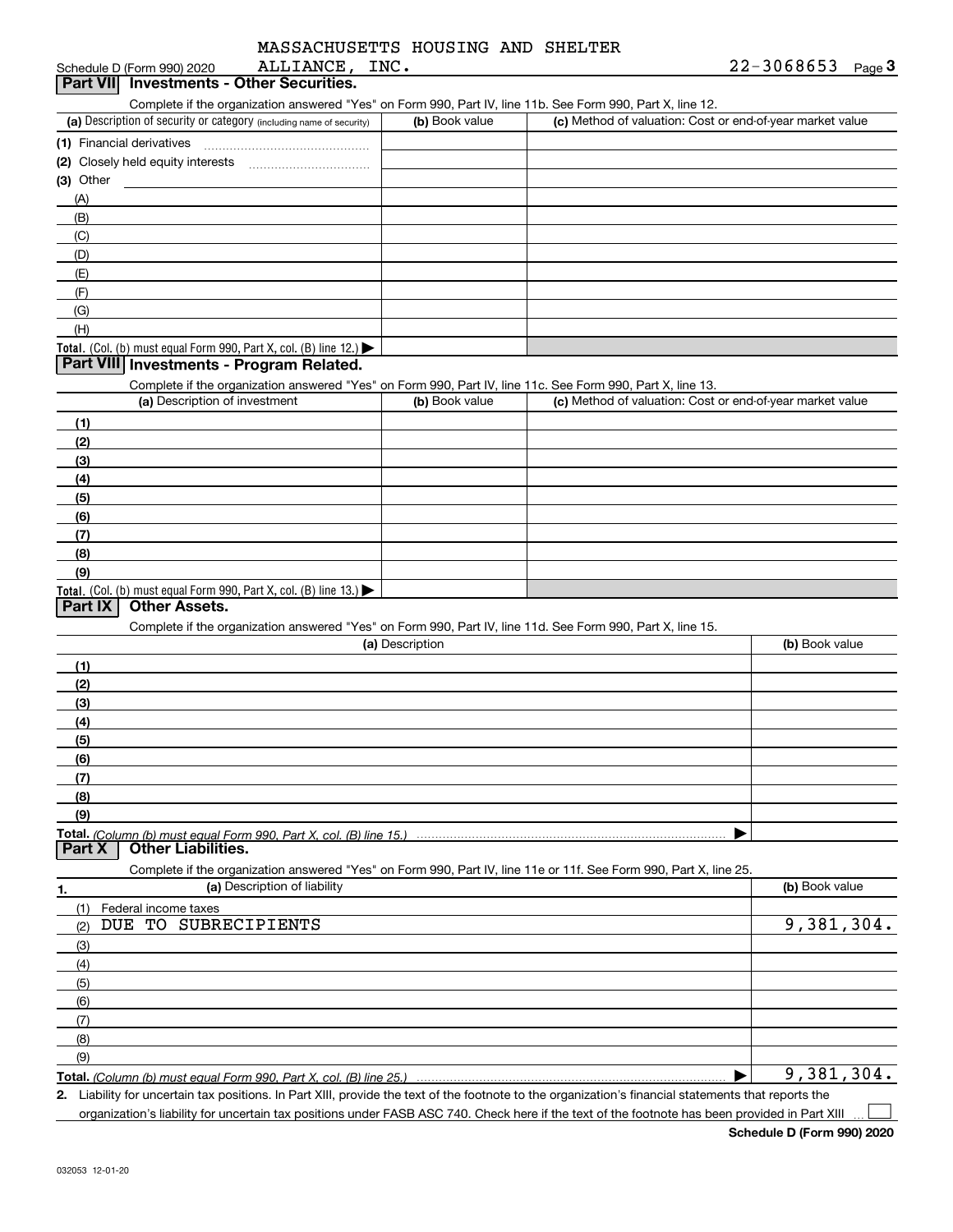|    | MASSACHUSETTS HOUSING AND SHELTER                                                                                                                                                                                                        |                |             |                |                       |
|----|------------------------------------------------------------------------------------------------------------------------------------------------------------------------------------------------------------------------------------------|----------------|-------------|----------------|-----------------------|
|    | ALLIANCE, INC.<br>Schedule D (Form 990) 2020                                                                                                                                                                                             |                |             |                | $22 - 3068653$ Page 4 |
|    | Reconciliation of Revenue per Audited Financial Statements With Revenue per Return.<br><b>Part XI</b>                                                                                                                                    |                |             |                |                       |
|    | Complete if the organization answered "Yes" on Form 990, Part IV, line 12a.                                                                                                                                                              |                |             |                |                       |
| 1  | Total revenue, gains, and other support per audited financial statements                                                                                                                                                                 |                |             | $\blacksquare$ | 19,499,991.           |
| 2  | Amounts included on line 1 but not on Form 990, Part VIII, line 12:                                                                                                                                                                      |                |             |                |                       |
| a  | Net unrealized gains (losses) on investments [11] matter contracts and the unrealized gains (losses) on investments                                                                                                                      | 2a             | 119,663.    |                |                       |
|    |                                                                                                                                                                                                                                          | 2 <sub>b</sub> |             |                |                       |
|    |                                                                                                                                                                                                                                          | 2c             |             |                |                       |
| d  | Other (Describe in Part XIII.) <b>COLOGIST: (2014)</b> (2014) <b>COLOGIST: (2014)</b> (2014) (2014) (2014) (2014) (2014) (2014) (2014) (2014) (2014) (2014) (2014) (2014) (2014) (2014) (2014) (2014) (2014) (2014) (2014) (2014) (2014) | 2d             |             |                |                       |
| е  | Add lines 2a through 2d                                                                                                                                                                                                                  |                |             | 2e             | 119,663.              |
| 3  |                                                                                                                                                                                                                                          |                |             | $\mathbf{a}$   | 19,380,328.           |
| 4  | Amounts included on Form 990, Part VIII, line 12, but not on line 1:                                                                                                                                                                     |                |             |                |                       |
| a  |                                                                                                                                                                                                                                          | 4a             |             |                |                       |
|    |                                                                                                                                                                                                                                          | 4 <sub>b</sub> |             |                |                       |
|    | Add lines 4a and 4b                                                                                                                                                                                                                      |                |             | 4с             | $0 \cdot$             |
| 5. |                                                                                                                                                                                                                                          | 5              | 19,380,328. |                |                       |
|    | Part XII   Reconciliation of Expenses per Audited Financial Statements With Expenses per Return.                                                                                                                                         |                |             |                |                       |
|    | Complete if the organization answered "Yes" on Form 990, Part IV, line 12a.                                                                                                                                                              |                |             |                |                       |
| 1  |                                                                                                                                                                                                                                          |                |             | $\blacksquare$ | 19,791,474.           |
| 2  | Amounts included on line 1 but not on Form 990, Part IX, line 25:                                                                                                                                                                        |                |             |                |                       |
| a  |                                                                                                                                                                                                                                          | 2a             |             |                |                       |
| b  |                                                                                                                                                                                                                                          | 2 <sub>b</sub> |             |                |                       |
|    |                                                                                                                                                                                                                                          | 2c             |             |                |                       |
|    |                                                                                                                                                                                                                                          | 2d             |             |                |                       |
| е  | Add lines 2a through 2d <b>contained a contained a contained a contained a</b> contained a contained a contained a contained a contained a contained a contained a contained a contained a contained a contained a contained a cont      |                |             | <b>2e</b>      | 0.                    |
| З. | Subtract line 2e from line 1                                                                                                                                                                                                             |                |             | $\mathbf{a}$   | 19,791,474.           |
| 4  | Amounts included on Form 990, Part IX, line 25, but not on line 1:                                                                                                                                                                       |                |             |                |                       |
| а  |                                                                                                                                                                                                                                          | 4a             |             |                |                       |
|    | Other (Describe in Part XIII.) <b>Construction Contract Construction</b> Chemistry Construction Chemistry Chemistry Chemistry Chemistry Chemistry Chemistry Chemistry Chemistry Chemistry Chemistry Chemistry Chemistry Chemistry C      | 4 <sub>h</sub> |             |                |                       |
| C  | Add lines 4a and 4b                                                                                                                                                                                                                      |                |             | 4c             |                       |
|    |                                                                                                                                                                                                                                          |                |             | 5              | 19,791,474            |
|    | Part XIII Supplemental Information.                                                                                                                                                                                                      |                |             |                |                       |

Provide the descriptions required for Part II, lines 3, 5, and 9; Part III, lines 1a and 4; Part IV, lines 1b and 2b; Part V, line 4; Part X, line 2; Part XI, lines 2d and 4b; and Part XII, lines 2d and 4b. Also complete this part to provide any additional information.

#### PART XII, LINE 2D - OTHER ADJUSTMENTS:

#### DIRECT FUNDRAISING EXPENSES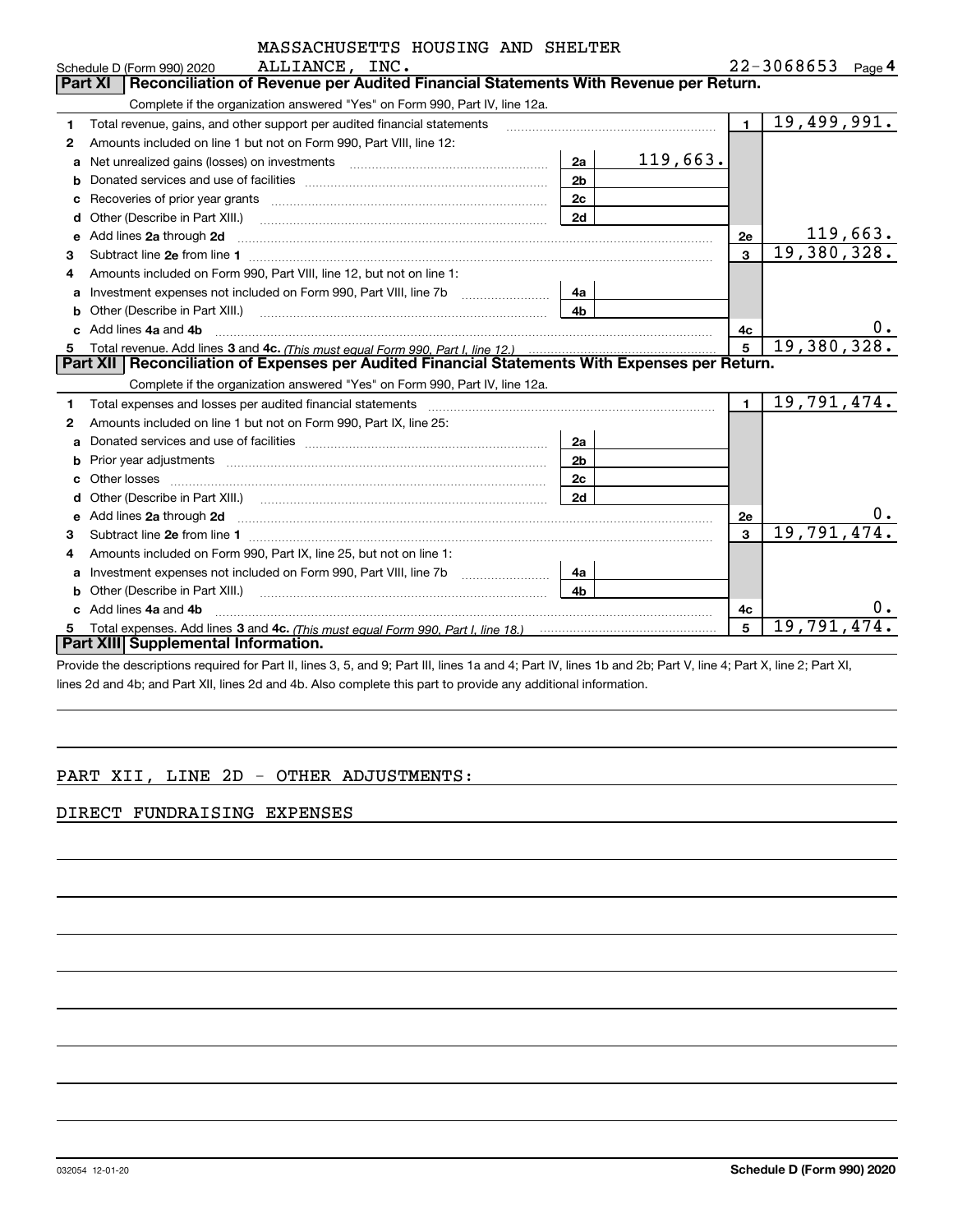|    | <b>Compensation Information</b><br><b>SCHEDULE J</b>                                                                                                                                                                                     |            | OMB No. 1545-0047                     |                            |     |             |  |  |
|----|------------------------------------------------------------------------------------------------------------------------------------------------------------------------------------------------------------------------------------------|------------|---------------------------------------|----------------------------|-----|-------------|--|--|
|    | (Form 990)<br>For certain Officers, Directors, Trustees, Key Employees, and Highest                                                                                                                                                      |            |                                       |                            |     |             |  |  |
|    | <b>Compensated Employees</b>                                                                                                                                                                                                             |            |                                       | 2020                       |     |             |  |  |
|    | Complete if the organization answered "Yes" on Form 990, Part IV, line 23.<br>Attach to Form 990.<br>Department of the Treasury                                                                                                          |            |                                       | <b>Open to Public</b>      |     |             |  |  |
|    | Go to www.irs.gov/Form990 for instructions and the latest information.<br>Internal Revenue Service                                                                                                                                       | Inspection |                                       |                            |     |             |  |  |
|    | MASSACHUSETTS HOUSING AND SHELTER<br>Name of the organization                                                                                                                                                                            |            | <b>Employer identification number</b> |                            |     |             |  |  |
|    | ALLIANCE, INC.                                                                                                                                                                                                                           |            |                                       | 22-3068653                 |     |             |  |  |
|    | <b>Questions Regarding Compensation</b><br>Part I                                                                                                                                                                                        |            |                                       |                            |     |             |  |  |
|    |                                                                                                                                                                                                                                          |            |                                       |                            | Yes | No          |  |  |
|    | Check the appropriate box(es) if the organization provided any of the following to or for a person listed on Form 990,                                                                                                                   |            |                                       |                            |     |             |  |  |
|    | Part VII, Section A, line 1a. Complete Part III to provide any relevant information regarding these items.                                                                                                                               |            |                                       |                            |     |             |  |  |
|    | First-class or charter travel<br>Housing allowance or residence for personal use                                                                                                                                                         |            |                                       |                            |     |             |  |  |
|    | Travel for companions<br>Payments for business use of personal residence                                                                                                                                                                 |            |                                       |                            |     |             |  |  |
|    | Health or social club dues or initiation fees<br>Tax indemnification and gross-up payments                                                                                                                                               |            |                                       |                            |     |             |  |  |
|    | Discretionary spending account<br>Personal services (such as maid, chauffeur, chef)                                                                                                                                                      |            |                                       |                            |     |             |  |  |
|    |                                                                                                                                                                                                                                          |            |                                       |                            |     |             |  |  |
| b  | If any of the boxes on line 1a are checked, did the organization follow a written policy regarding payment or                                                                                                                            |            |                                       |                            |     |             |  |  |
|    | reimbursement or provision of all of the expenses described above? If "No," complete Part III to explain                                                                                                                                 |            |                                       | 1b                         |     |             |  |  |
| 2  | Did the organization require substantiation prior to reimbursing or allowing expenses incurred by all directors,                                                                                                                         |            |                                       |                            |     |             |  |  |
|    |                                                                                                                                                                                                                                          |            |                                       | $\mathbf{2}$               |     |             |  |  |
|    |                                                                                                                                                                                                                                          |            |                                       |                            |     |             |  |  |
| з  | Indicate which, if any, of the following the organization used to establish the compensation of the organization's<br>CEO/Executive Director. Check all that apply. Do not check any boxes for methods used by a related organization to |            |                                       |                            |     |             |  |  |
|    | establish compensation of the CEO/Executive Director, but explain in Part III.                                                                                                                                                           |            |                                       |                            |     |             |  |  |
|    | Written employment contract<br>Compensation committee                                                                                                                                                                                    |            |                                       |                            |     |             |  |  |
|    | Compensation survey or study<br>Independent compensation consultant                                                                                                                                                                      |            |                                       |                            |     |             |  |  |
|    | Approval by the board or compensation committee<br>Form 990 of other organizations                                                                                                                                                       |            |                                       |                            |     |             |  |  |
|    |                                                                                                                                                                                                                                          |            |                                       |                            |     |             |  |  |
| 4  | During the year, did any person listed on Form 990, Part VII, Section A, line 1a, with respect to the filing                                                                                                                             |            |                                       |                            |     |             |  |  |
|    | organization or a related organization:                                                                                                                                                                                                  |            |                                       |                            |     |             |  |  |
| а  | Receive a severance payment or change-of-control payment?                                                                                                                                                                                |            |                                       | 4a                         |     | х           |  |  |
| b  | Participate in or receive payment from a supplemental nonqualified retirement plan?                                                                                                                                                      |            |                                       | 4b                         |     | $\mathbf X$ |  |  |
|    | Participate in or receive payment from an equity-based compensation arrangement?                                                                                                                                                         |            |                                       | 4с                         |     | $\mathbf X$ |  |  |
|    | If "Yes" to any of lines 4a-c, list the persons and provide the applicable amounts for each item in Part III.                                                                                                                            |            |                                       |                            |     |             |  |  |
|    |                                                                                                                                                                                                                                          |            |                                       |                            |     |             |  |  |
|    | Only section 501(c)(3), 501(c)(4), and 501(c)(29) organizations must complete lines 5-9.                                                                                                                                                 |            |                                       |                            |     |             |  |  |
| 5  | For persons listed on Form 990, Part VII, Section A, line 1a, did the organization pay or accrue any compensation                                                                                                                        |            |                                       |                            |     |             |  |  |
|    | contingent on the revenues of:                                                                                                                                                                                                           |            |                                       |                            |     |             |  |  |
| a  | The organization? <b>With the contract of the contract of the contract of the contract of the contract of the contract of the contract of the contract of the contract of the contract of the contract of the contract of the co</b>     |            |                                       | 5а                         |     | х           |  |  |
|    |                                                                                                                                                                                                                                          |            |                                       | 5b                         |     | $\mathbf X$ |  |  |
|    | If "Yes" on line 5a or 5b, describe in Part III.                                                                                                                                                                                         |            |                                       |                            |     |             |  |  |
| 6. | For persons listed on Form 990, Part VII, Section A, line 1a, did the organization pay or accrue any compensation                                                                                                                        |            |                                       |                            |     |             |  |  |
|    | contingent on the net earnings of:                                                                                                                                                                                                       |            |                                       |                            |     |             |  |  |
| a  |                                                                                                                                                                                                                                          |            |                                       | 6a                         |     | х           |  |  |
|    |                                                                                                                                                                                                                                          |            |                                       | 6b                         |     | $\mathbf X$ |  |  |
|    | If "Yes" on line 6a or 6b, describe in Part III.                                                                                                                                                                                         |            |                                       |                            |     |             |  |  |
|    | 7 For persons listed on Form 990, Part VII, Section A, line 1a, did the organization provide any nonfixed payments                                                                                                                       |            |                                       |                            |     |             |  |  |
|    |                                                                                                                                                                                                                                          |            |                                       | 7                          |     | х           |  |  |
| 8  | Were any amounts reported on Form 990, Part VII, paid or accrued pursuant to a contract that was subject to the                                                                                                                          |            |                                       |                            |     |             |  |  |
|    | initial contract exception described in Regulations section 53.4958-4(a)(3)? If "Yes," describe in Part III                                                                                                                              |            |                                       | 8                          |     | х           |  |  |
| 9  | If "Yes" on line 8, did the organization also follow the rebuttable presumption procedure described in                                                                                                                                   |            |                                       |                            |     |             |  |  |
|    |                                                                                                                                                                                                                                          |            |                                       | 9                          |     |             |  |  |
|    | LHA For Paperwork Reduction Act Notice, see the Instructions for Form 990.                                                                                                                                                               |            |                                       | Schedule J (Form 990) 2020 |     |             |  |  |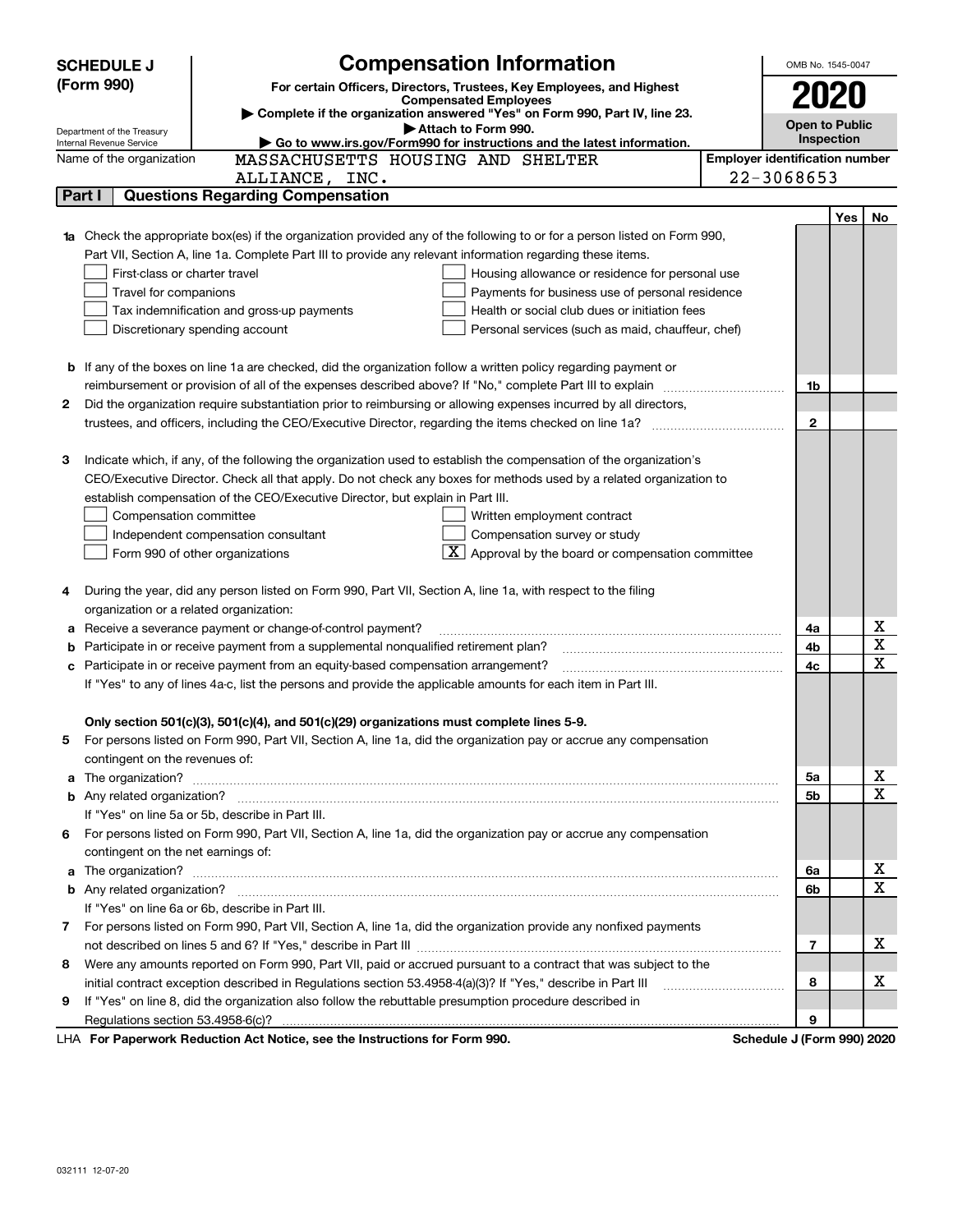ALLIANCE, INC.

22-3068653

**2**

**Part II Officers, Directors, Trustees, Key Employees, and Highest Compensated Employees.**  Schedule J (Form 990) 2020 Page Use duplicate copies if additional space is needed.

For each individual whose compensation must be reported on Schedule J, report compensation from the organization on row (i) and from related organizations, described in the instructions, on row (ii). Do not list any individuals that aren't listed on Form 990, Part VII.

**Note:**  The sum of columns (B)(i)-(iii) for each listed individual must equal the total amount of Form 990, Part VII, Section A, line 1a, applicable column (D) and (E) amounts for that individual.

| (A) Name and Title         |                              |                          | (B) Breakdown of W-2 and/or 1099-MISC compensation |                                           | (C) Retirement and<br>other deferred | (D) Nontaxable<br>benefits | (E) Total of columns<br>$(B)(i)-(D)$ | (F) Compensation<br>in column (B)         |
|----------------------------|------------------------------|--------------------------|----------------------------------------------------|-------------------------------------------|--------------------------------------|----------------------------|--------------------------------------|-------------------------------------------|
|                            |                              | (i) Base<br>compensation | (ii) Bonus &<br>incentive<br>compensation          | (iii) Other<br>reportable<br>compensation | compensation                         |                            |                                      | reported as deferred<br>on prior Form 990 |
| JOSEPH G. FINN<br>(1)      | (i)                          | 164,289.                 | $\overline{0}$ .                                   | $\overline{0}$ .                          | $\overline{0}$ .                     | 49,757.                    | 214,046.                             | 0.                                        |
| PRESIDENT AND EXECUTIVE DI | <u>(ii)</u>                  | $\overline{0}$ .         | $\overline{0}$ .                                   | $\overline{0}$ .                          | $\overline{0}$ .                     | $\overline{0}$ .           | $\overline{0}$ .                     | 0.                                        |
|                            | $\qquad \qquad \textbf{(i)}$ |                          |                                                    |                                           |                                      |                            |                                      |                                           |
|                            | <u>(ii)</u>                  |                          |                                                    |                                           |                                      |                            |                                      |                                           |
|                            | (i)                          |                          |                                                    |                                           |                                      |                            |                                      |                                           |
|                            | <u>(ii)</u>                  |                          |                                                    |                                           |                                      |                            |                                      |                                           |
|                            | (i)                          |                          |                                                    |                                           |                                      |                            |                                      |                                           |
|                            | <u>(ii)</u>                  |                          |                                                    |                                           |                                      |                            |                                      |                                           |
|                            | (i)                          |                          |                                                    |                                           |                                      |                            |                                      |                                           |
|                            | <u>(ii)</u>                  |                          |                                                    |                                           |                                      |                            |                                      |                                           |
|                            | (i)<br><u>(ii)</u>           |                          |                                                    |                                           |                                      |                            |                                      |                                           |
|                            | (i)                          |                          |                                                    |                                           |                                      |                            |                                      |                                           |
|                            | <u>(ii)</u>                  |                          |                                                    |                                           |                                      |                            |                                      |                                           |
|                            | (i)                          |                          |                                                    |                                           |                                      |                            |                                      |                                           |
|                            | <u>(ii)</u>                  |                          |                                                    |                                           |                                      |                            |                                      |                                           |
|                            | (i)                          |                          |                                                    |                                           |                                      |                            |                                      |                                           |
|                            | <u>(ii)</u>                  |                          |                                                    |                                           |                                      |                            |                                      |                                           |
|                            | (i)                          |                          |                                                    |                                           |                                      |                            |                                      |                                           |
|                            | <u>(ii)</u>                  |                          |                                                    |                                           |                                      |                            |                                      |                                           |
|                            | (i)                          |                          |                                                    |                                           |                                      |                            |                                      |                                           |
|                            | <u>(ii)</u>                  |                          |                                                    |                                           |                                      |                            |                                      |                                           |
|                            | (i)                          |                          |                                                    |                                           |                                      |                            |                                      |                                           |
|                            | <u>(ii)</u>                  |                          |                                                    |                                           |                                      |                            |                                      |                                           |
|                            | (i)                          |                          |                                                    |                                           |                                      |                            |                                      |                                           |
|                            | <u>(ii)</u>                  |                          |                                                    |                                           |                                      |                            |                                      |                                           |
|                            | (i)                          |                          |                                                    |                                           |                                      |                            |                                      |                                           |
|                            | <u>(ii)</u><br>(i)           |                          |                                                    |                                           |                                      |                            |                                      |                                           |
|                            | <u>(ii)</u>                  |                          |                                                    |                                           |                                      |                            |                                      |                                           |
|                            | (i)                          |                          |                                                    |                                           |                                      |                            |                                      |                                           |
|                            | $\overline{}}$               |                          |                                                    |                                           |                                      |                            |                                      |                                           |
|                            |                              |                          |                                                    |                                           |                                      |                            |                                      |                                           |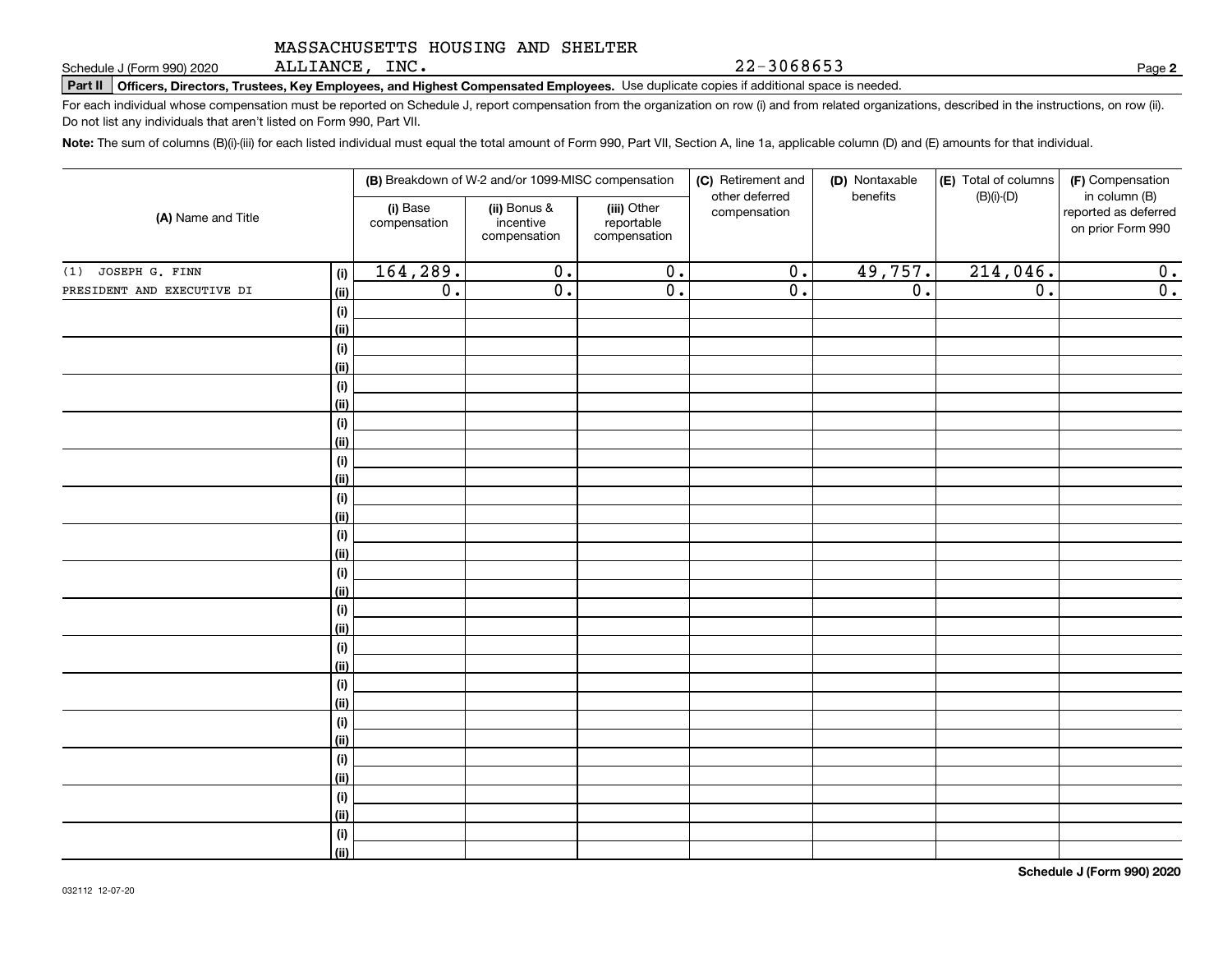| MASSACHUSETTS HOUSING AND SHELTER |  |  |
|-----------------------------------|--|--|
| ALLIANCE, INC.                    |  |  |

#### **Part III Supplemental Information**

Schedule J (Form 990) 2020 ALLIANCE, INC.<br>
Part III Supplemental Information<br>
Provide the information, explanation, or descriptions required for Part I, lines 1a, 1b, 3, 4a, 4b, 4c, 5a, 5b, 6a, 6b, 7, and 8, and for Part I

**Schedule J (Form 990) 2020**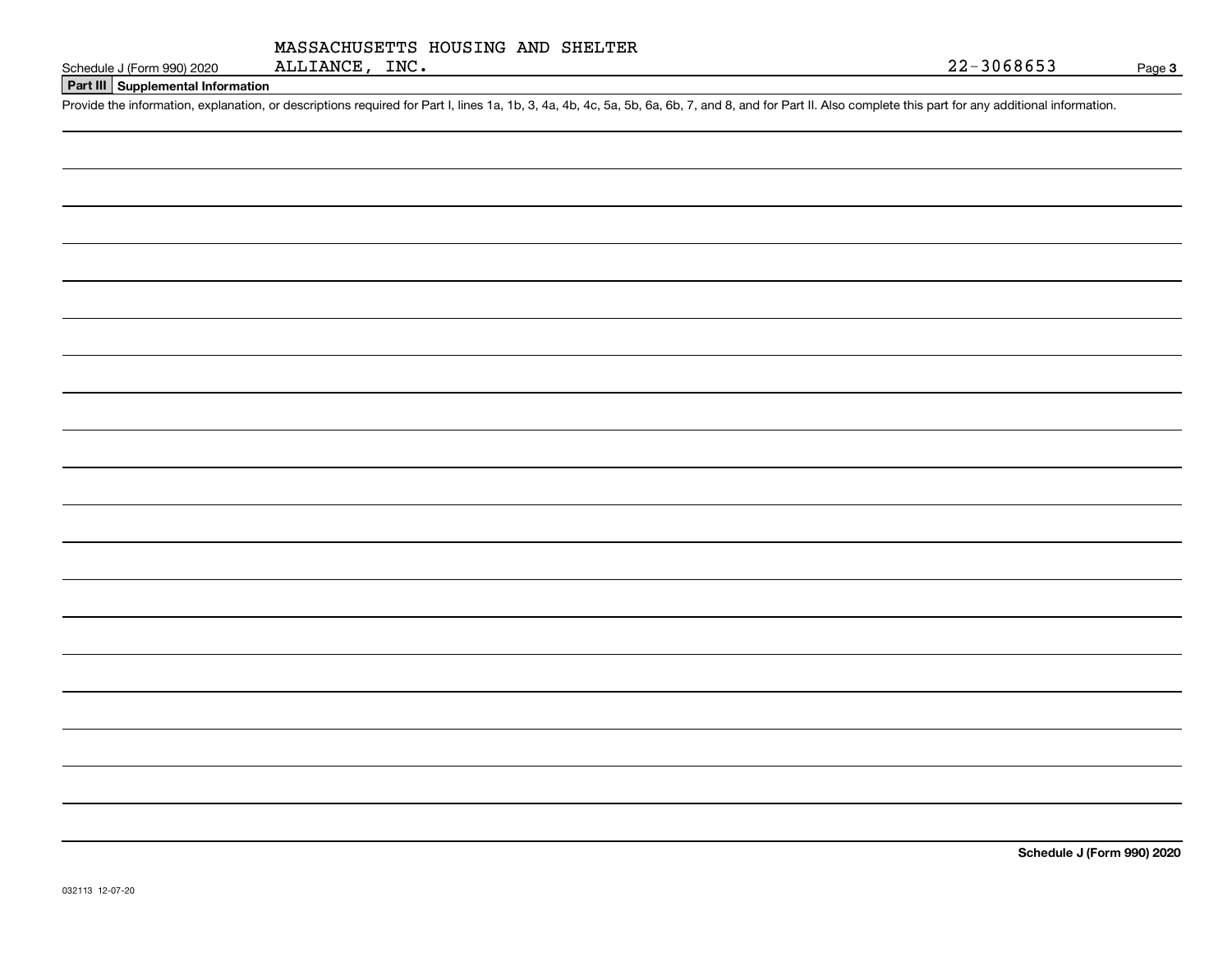| <b>SCHEDULE L</b>                                                                                             |                                                                                |  | <b>Transactions With Interested Persons</b>                                                                                                                   |                             |                 |  |                                    |            |                                                                                                                                    |         |                          |               | OMB No. 1545-0047            |     |                                       |
|---------------------------------------------------------------------------------------------------------------|--------------------------------------------------------------------------------|--|---------------------------------------------------------------------------------------------------------------------------------------------------------------|-----------------------------|-----------------|--|------------------------------------|------------|------------------------------------------------------------------------------------------------------------------------------------|---------|--------------------------|---------------|------------------------------|-----|---------------------------------------|
| (Form 990 or 990-EZ)                                                                                          |                                                                                |  | 28b, or 28c, or Form 990-EZ, Part V, line 38a or 40b.                                                                                                         |                             |                 |  |                                    |            | Complete if the organization answered "Yes" on Form 990, Part IV, line 25a, 25b, 26, 27, 28a,                                      |         |                          |               |                              |     |                                       |
| Department of the Treasury                                                                                    |                                                                                |  |                                                                                                                                                               |                             |                 |  | Attach to Form 990 or Form 990-EZ. |            |                                                                                                                                    |         |                          |               | <b>Open To Public</b>        |     |                                       |
| Internal Revenue Service                                                                                      |                                                                                |  | Go to www.irs.gov/Form990 for instructions and the latest information.                                                                                        |                             |                 |  |                                    |            |                                                                                                                                    |         |                          | Inspection    |                              |     |                                       |
| Name of the organization                                                                                      |                                                                                |  | MASSACHUSETTS HOUSING AND SHELTER                                                                                                                             |                             |                 |  |                                    |            |                                                                                                                                    |         |                          |               |                              |     | <b>Employer identification number</b> |
| Part I                                                                                                        | ALLIANCE, INC.                                                                 |  |                                                                                                                                                               |                             |                 |  |                                    |            | Excess Benefit Transactions (section 501(c)(3), section 501(c)(4), and section 501(c)(29) organizations only).                     |         |                          | 22-3068653    |                              |     |                                       |
|                                                                                                               |                                                                                |  |                                                                                                                                                               |                             |                 |  |                                    |            |                                                                                                                                    |         |                          |               |                              |     |                                       |
| 1                                                                                                             |                                                                                |  | Complete if the organization answered "Yes" on Form 990, Part IV, line 25a or 25b, or Form 990-EZ, Part V, line 40b.<br>(b) Relationship between disqualified |                             |                 |  |                                    |            | (d) Corrected?                                                                                                                     |         |                          |               |                              |     |                                       |
| (a) Name of disqualified person                                                                               |                                                                                |  | person and organization                                                                                                                                       |                             |                 |  | (c) Description of transaction     |            |                                                                                                                                    |         |                          |               |                              | Yes | No                                    |
|                                                                                                               |                                                                                |  |                                                                                                                                                               |                             |                 |  |                                    |            |                                                                                                                                    |         |                          |               |                              |     |                                       |
|                                                                                                               |                                                                                |  |                                                                                                                                                               |                             |                 |  |                                    |            |                                                                                                                                    |         |                          |               |                              |     |                                       |
|                                                                                                               |                                                                                |  |                                                                                                                                                               |                             |                 |  |                                    |            |                                                                                                                                    |         |                          |               |                              |     |                                       |
|                                                                                                               |                                                                                |  |                                                                                                                                                               |                             |                 |  |                                    |            |                                                                                                                                    |         |                          |               |                              |     |                                       |
|                                                                                                               |                                                                                |  |                                                                                                                                                               |                             |                 |  |                                    |            |                                                                                                                                    |         |                          |               |                              |     |                                       |
| 2 Enter the amount of tax incurred by the organization managers or disqualified persons during the year under |                                                                                |  |                                                                                                                                                               |                             |                 |  |                                    |            |                                                                                                                                    |         |                          |               |                              |     |                                       |
| section 4958                                                                                                  |                                                                                |  |                                                                                                                                                               |                             |                 |  |                                    |            |                                                                                                                                    |         | $\blacktriangleright$ \$ | $\frac{1}{2}$ |                              |     |                                       |
|                                                                                                               |                                                                                |  |                                                                                                                                                               |                             |                 |  |                                    |            |                                                                                                                                    |         |                          |               |                              |     |                                       |
| <b>Part II</b>                                                                                                | Loans to and/or From Interested Persons.                                       |  |                                                                                                                                                               |                             |                 |  |                                    |            |                                                                                                                                    |         |                          |               |                              |     |                                       |
|                                                                                                               |                                                                                |  |                                                                                                                                                               |                             |                 |  |                                    |            | Complete if the organization answered "Yes" on Form 990-EZ, Part V, line 38a or Form 990, Part IV, line 26; or if the organization |         |                          |               |                              |     |                                       |
|                                                                                                               | reported an amount on Form 990, Part X, line 5, 6, or 22.                      |  |                                                                                                                                                               |                             |                 |  |                                    |            |                                                                                                                                    |         |                          |               |                              |     |                                       |
| interested person                                                                                             | (c) Purpose<br>(a) Name of<br>(b) Relationship<br>with organization<br>of loan |  | (d) Loan to or<br>(e) Original<br>from the<br>principal amount                                                                                                |                             | (f) Balance due |  | $(g)$ In<br>default?               |            | (h) Approved<br>(i) Written<br>by board or<br>agreement?<br>committee?                                                             |         |                          |               |                              |     |                                       |
|                                                                                                               |                                                                                |  |                                                                                                                                                               | organization?<br>To<br>From |                 |  |                                    | Yes<br>No. |                                                                                                                                    | Yes $ $ | No                       | Yes           | No.                          |     |                                       |
|                                                                                                               |                                                                                |  |                                                                                                                                                               |                             |                 |  |                                    |            |                                                                                                                                    |         |                          |               |                              |     |                                       |
|                                                                                                               |                                                                                |  |                                                                                                                                                               |                             |                 |  |                                    |            |                                                                                                                                    |         |                          |               |                              |     |                                       |
|                                                                                                               |                                                                                |  |                                                                                                                                                               |                             |                 |  |                                    |            |                                                                                                                                    |         |                          |               |                              |     |                                       |
|                                                                                                               |                                                                                |  |                                                                                                                                                               |                             |                 |  |                                    |            |                                                                                                                                    |         |                          |               |                              |     |                                       |
|                                                                                                               |                                                                                |  |                                                                                                                                                               |                             |                 |  |                                    |            |                                                                                                                                    |         |                          |               |                              |     |                                       |
|                                                                                                               |                                                                                |  |                                                                                                                                                               |                             |                 |  |                                    |            |                                                                                                                                    |         |                          |               |                              |     |                                       |
|                                                                                                               |                                                                                |  |                                                                                                                                                               |                             |                 |  |                                    |            |                                                                                                                                    |         |                          |               |                              |     |                                       |
|                                                                                                               |                                                                                |  |                                                                                                                                                               |                             |                 |  |                                    |            |                                                                                                                                    |         |                          |               |                              |     |                                       |
|                                                                                                               |                                                                                |  |                                                                                                                                                               |                             |                 |  |                                    |            |                                                                                                                                    |         |                          |               |                              |     |                                       |
| Total<br><b>Part II</b>                                                                                       | <b>Grants or Assistance Benefiting Interested Persons.</b>                     |  |                                                                                                                                                               |                             |                 |  | \$                                 |            |                                                                                                                                    |         |                          |               |                              |     |                                       |
|                                                                                                               | Complete if the organization answered "Yes" on Form 990, Part IV, line 27.     |  |                                                                                                                                                               |                             |                 |  |                                    |            |                                                                                                                                    |         |                          |               |                              |     |                                       |
| (a) Name of interested person                                                                                 |                                                                                |  | (b) Relationship between<br>interested person and                                                                                                             |                             |                 |  | (c) Amount of<br>assistance        |            | (d) Type of<br>assistance                                                                                                          |         |                          |               | (e) Purpose of<br>assistance |     |                                       |
|                                                                                                               |                                                                                |  | the organization                                                                                                                                              |                             |                 |  |                                    |            |                                                                                                                                    |         |                          |               |                              |     |                                       |
|                                                                                                               |                                                                                |  |                                                                                                                                                               |                             |                 |  |                                    |            |                                                                                                                                    |         |                          |               |                              |     |                                       |
|                                                                                                               |                                                                                |  |                                                                                                                                                               |                             |                 |  |                                    |            |                                                                                                                                    |         |                          |               |                              |     |                                       |
|                                                                                                               |                                                                                |  |                                                                                                                                                               |                             |                 |  |                                    |            |                                                                                                                                    |         |                          |               |                              |     |                                       |
|                                                                                                               |                                                                                |  |                                                                                                                                                               |                             |                 |  |                                    |            |                                                                                                                                    |         |                          |               |                              |     |                                       |
|                                                                                                               |                                                                                |  |                                                                                                                                                               |                             |                 |  |                                    |            |                                                                                                                                    |         |                          |               |                              |     |                                       |
|                                                                                                               |                                                                                |  |                                                                                                                                                               |                             |                 |  |                                    |            |                                                                                                                                    |         |                          |               |                              |     |                                       |
|                                                                                                               |                                                                                |  |                                                                                                                                                               |                             |                 |  |                                    |            |                                                                                                                                    |         |                          |               |                              |     |                                       |
|                                                                                                               |                                                                                |  |                                                                                                                                                               |                             |                 |  |                                    |            |                                                                                                                                    |         |                          |               |                              |     |                                       |
|                                                                                                               |                                                                                |  |                                                                                                                                                               |                             |                 |  |                                    |            |                                                                                                                                    |         |                          |               |                              |     |                                       |

LHA For Paperwork Reduction Act Notice, see the Instructions for Form 990 or 990-EZ. Schedule L (Form 990 or 990-EZ) 2020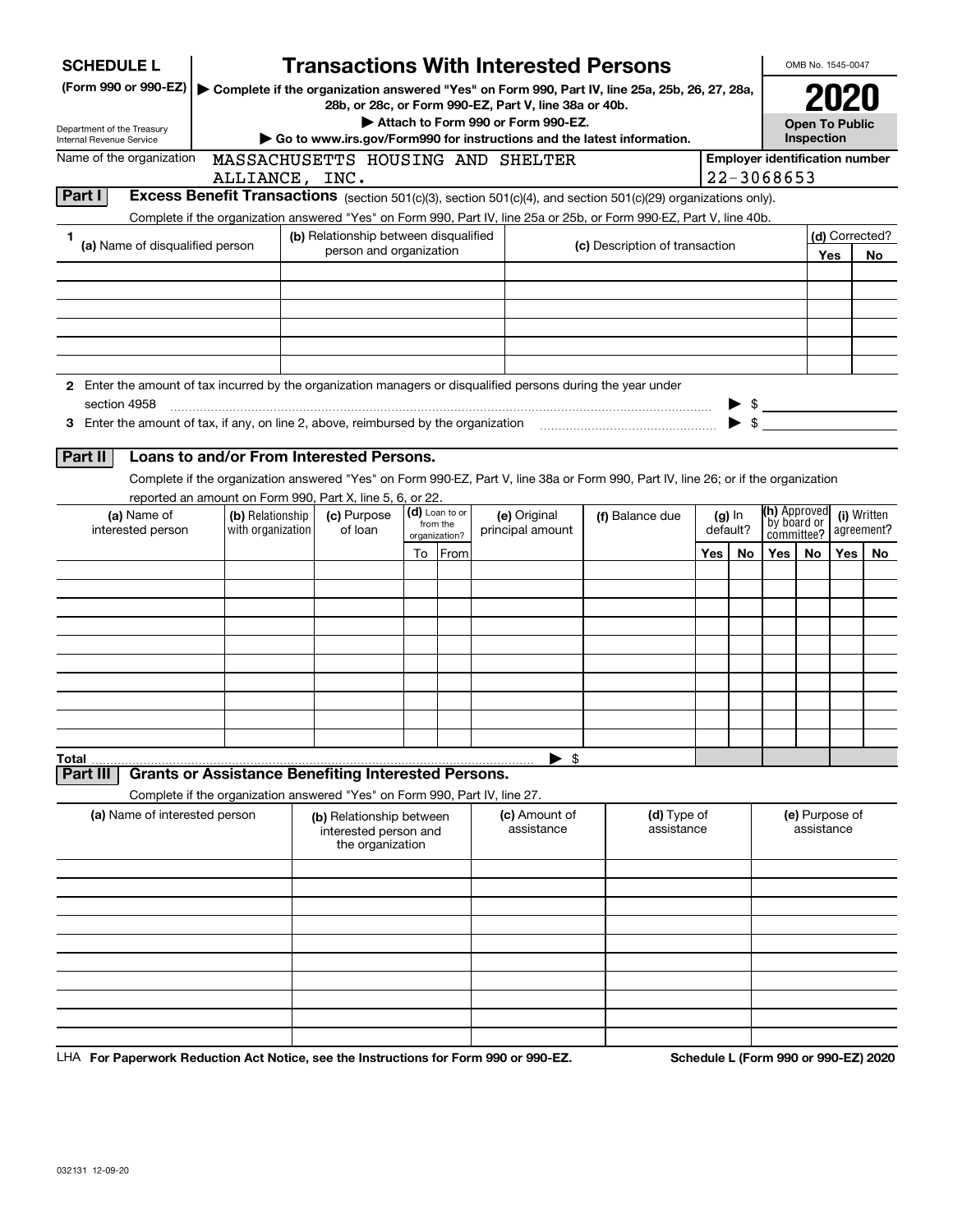Schedule L (Form 990 or 990-EZ) 2020 Page ALLIANCE, INC.

#### **Part IV | Business Transactions Involving Interested Persons.**

Complete if the organization answered "Yes" on Form 990, Part IV, line 28a, 28b, or 28c.

| (a) Name of interested person |     | (b) Relationship between interested<br>person and the organization |          | (c) Amount of<br>transaction | (d) Description of<br>transaction |  |                | (e) Sharing of<br>organization's<br>revenues? |    |
|-------------------------------|-----|--------------------------------------------------------------------|----------|------------------------------|-----------------------------------|--|----------------|-----------------------------------------------|----|
|                               |     |                                                                    |          |                              |                                   |  |                | Yes                                           | No |
| LYNDIA DOWNIE                 | MS. | DOWNIE                                                             | IS A MEM |                              | 1,608,972.MS.                     |  | <b>DOWNIE</b>  |                                               | х  |
| JAMES O'CONNELL               | MR. | O'CONNELL                                                          |          | IS AN                        | 175,958.MR.                       |  | O'CONNE        |                                               | Χ  |
| BRIMAGE<br>RENE               | MS. | BRIMAGE IS A ME                                                    |          |                              | $20,066.\overline{\text{MS.}}$    |  | <b>BRIMAGE</b> |                                               | X  |
|                               |     |                                                                    |          |                              |                                   |  |                |                                               |    |
|                               |     |                                                                    |          |                              |                                   |  |                |                                               |    |
|                               |     |                                                                    |          |                              |                                   |  |                |                                               |    |
|                               |     |                                                                    |          |                              |                                   |  |                |                                               |    |
|                               |     |                                                                    |          |                              |                                   |  |                |                                               |    |
|                               |     |                                                                    |          |                              |                                   |  |                |                                               |    |
|                               |     |                                                                    |          |                              |                                   |  |                |                                               |    |

#### **Part V Supplemental Information.**

Provide additional information for responses to questions on Schedule L (see instructions).

SCH L, PART IV, BUSINESS TRANSACTIONS INVOLVING INTERESTED PERSONS:

(A) NAME OF PERSON: LYNDIA DOWNIE

(B) RELATIONSHIP BETWEEN INTERESTED PERSON AND ORGANIZATION:

MS. DOWNIE IS A MEMBER OF MHSA'S BOARD OF DIRECTORS

(D) DESCRIPTION OF TRANSACTION: MS. DOWNIE IS THE DIRECTOR OF AN

ORGANIZATION THAT WAS THE RECIPIENT OF SUBCONTRACTS FROM MHSA REQUIRING

THE PERFORMANCE OF DIRECT CARE SERVICES.

(A) NAME OF PERSON: JAMES O'CONNELL

(B) RELATIONSHIP BETWEEN INTERESTED PERSON AND ORGANIZATION:

MR. O'CONNELL IS AN EMERITAS MEMBER OF MHSA'S BOARD OF DIRECTORS

(D) DESCRIPTION OF TRANSACTION: MR. O'CONNELL IS A DIRECTOR OF AN

ORGANIZATION THAT WAS THE RECIPIENT OF SUBCONTRACTS FROM MHSA REQUIRING

PERFORMANCE OF DIRECT CARE SERVICES.

(A) NAME OF PERSON: RENE BRIMAGE

(B) RELATIONSHIP BETWEEN INTERESTED PERSON AND ORGANIZATION:

MS. BRIMAGE IS A MEMBER OF MHSA'S BOARD OF DIRECTORS

(D) DESCRIPTION OF TRANSACTION: MS. BRIMAGE IS A TENANT IN HOUSING THAT

IS PAID FOR BY MHSA.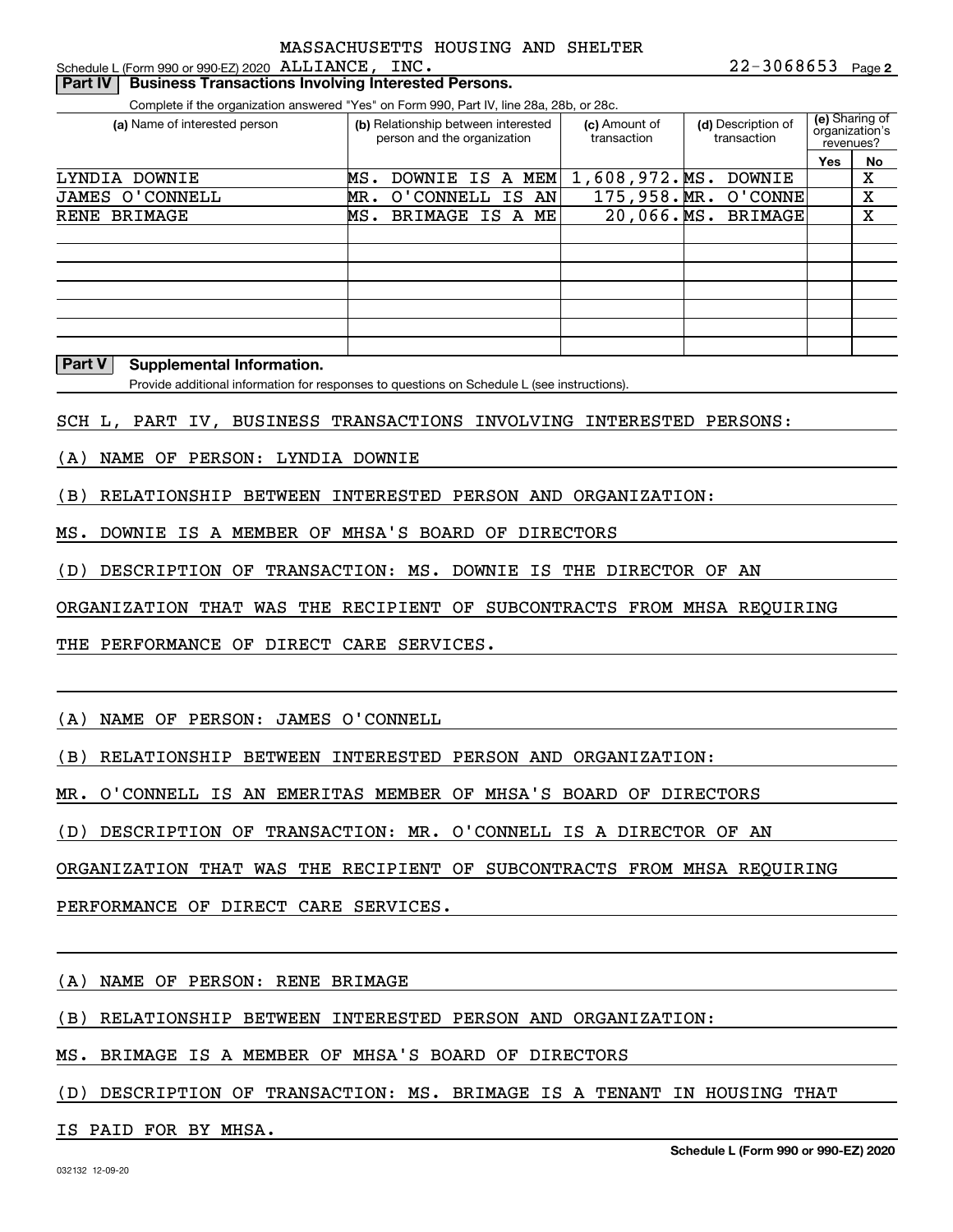| <b>SCHEDULE M</b> |  |
|-------------------|--|
| (Form 990)        |  |

## **Noncash Contributions**

OMB No. 1545-0047

| Department of the Treasury |
|----------------------------|
| Internal Revenue Service   |

**Complete if the organizations answered "Yes" on Form 990, Part IV, lines 29 or 30.** <sup>J</sup>**2020 Attach to Form 990.** J

**Open to Public Inspection**

| Name of the organization |
|--------------------------|
|--------------------------|

 **Go to www.irs.gov/Form990 for instructions and the latest information.** J

MASSACHUSETTS HOUSING AND SHELTER

| <b>Employer identification number</b> |
|---------------------------------------|
| 22-3068653                            |

**Part I Types of Property** ALLIANCE, INC.

| + - 14 + |  |
|----------|--|
|          |  |
|          |  |
|          |  |
|          |  |

|    |                                                                                                                                | (a)<br>Check if | (b)<br>Number of | (c)<br>Noncash contribution                                           | (d)<br>Method of determining |     |     |    |
|----|--------------------------------------------------------------------------------------------------------------------------------|-----------------|------------------|-----------------------------------------------------------------------|------------------------------|-----|-----|----|
|    |                                                                                                                                | applicable      | contributions or | amounts reported on<br>items contributed Form 990, Part VIII, line 1g | noncash contribution amounts |     |     |    |
| 1. |                                                                                                                                |                 |                  |                                                                       |                              |     |     |    |
| 2  |                                                                                                                                |                 |                  |                                                                       |                              |     |     |    |
| З  |                                                                                                                                |                 |                  |                                                                       |                              |     |     |    |
| 4  |                                                                                                                                |                 |                  |                                                                       |                              |     |     |    |
| 5  | Clothing and household goods                                                                                                   |                 |                  |                                                                       |                              |     |     |    |
| 6  |                                                                                                                                |                 |                  |                                                                       |                              |     |     |    |
| 7  |                                                                                                                                |                 |                  |                                                                       |                              |     |     |    |
| 8  |                                                                                                                                |                 |                  |                                                                       |                              |     |     |    |
| 9  |                                                                                                                                | X               | $\overline{a}$   |                                                                       | 25,368. FAIR MARKET VALUE    |     |     |    |
| 10 | Securities - Closely held stock                                                                                                |                 |                  |                                                                       |                              |     |     |    |
| 11 | Securities - Partnership, LLC, or                                                                                              |                 |                  |                                                                       |                              |     |     |    |
|    | trust interests                                                                                                                |                 |                  |                                                                       |                              |     |     |    |
| 12 | Securities - Miscellaneous                                                                                                     |                 |                  |                                                                       |                              |     |     |    |
| 13 | Qualified conservation contribution -                                                                                          |                 |                  |                                                                       |                              |     |     |    |
|    |                                                                                                                                |                 |                  |                                                                       |                              |     |     |    |
| 14 | Qualified conservation contribution - Other                                                                                    |                 |                  |                                                                       |                              |     |     |    |
| 15 |                                                                                                                                |                 |                  |                                                                       |                              |     |     |    |
| 16 | Real estate - Commercial                                                                                                       |                 |                  |                                                                       |                              |     |     |    |
| 17 |                                                                                                                                |                 |                  |                                                                       |                              |     |     |    |
| 18 |                                                                                                                                |                 |                  |                                                                       |                              |     |     |    |
| 19 |                                                                                                                                |                 |                  |                                                                       |                              |     |     |    |
| 20 | Drugs and medical supplies                                                                                                     |                 |                  |                                                                       |                              |     |     |    |
| 21 |                                                                                                                                |                 |                  |                                                                       |                              |     |     |    |
| 22 |                                                                                                                                |                 |                  |                                                                       |                              |     |     |    |
| 23 |                                                                                                                                |                 |                  |                                                                       |                              |     |     |    |
| 24 |                                                                                                                                |                 |                  |                                                                       |                              |     |     |    |
| 25 | Other $\blacktriangleright$                                                                                                    |                 |                  |                                                                       |                              |     |     |    |
| 26 | Other $\blacktriangleright$                                                                                                    |                 |                  |                                                                       |                              |     |     |    |
| 27 | Other $\blacktriangleright$                                                                                                    |                 |                  |                                                                       |                              |     |     |    |
| 28 | Other $\blacktriangleright$                                                                                                    |                 |                  |                                                                       |                              |     |     |    |
| 29 | Number of Forms 8283 received by the organization during the tax year for contributions                                        |                 |                  |                                                                       |                              |     |     |    |
|    | for which the organization completed Form 8283, Part V, Donee Acknowledgement                                                  |                 |                  | 29                                                                    |                              |     |     |    |
|    |                                                                                                                                |                 |                  |                                                                       |                              |     | Yes | No |
|    | 30a During the year, did the organization receive by contribution any property reported in Part I, lines 1 through 28, that it |                 |                  |                                                                       |                              |     |     |    |
|    | must hold for at least three years from the date of the initial contribution, and which isn't required to be used for          |                 |                  |                                                                       |                              |     |     |    |
|    | exempt purposes for the entire holding period?                                                                                 |                 |                  |                                                                       |                              | 30a |     | х  |
| b  | If "Yes," describe the arrangement in Part II.                                                                                 |                 |                  |                                                                       |                              |     |     |    |
| 31 | Does the organization have a gift acceptance policy that requires the review of any nonstandard contributions?                 |                 |                  |                                                                       | .                            | 31  |     | х  |
|    | 32a Does the organization hire or use third parties or related organizations to solicit, process, or sell noncash              |                 |                  |                                                                       |                              |     |     |    |
|    | contributions?                                                                                                                 |                 |                  |                                                                       |                              | 32a |     | х  |
| b  | If "Yes," describe in Part II.                                                                                                 |                 |                  |                                                                       |                              |     |     |    |
| 33 | If the organization didn't report an amount in column (c) for a type of property for which column (a) is checked,              |                 |                  |                                                                       |                              |     |     |    |
|    | describe in Part II.                                                                                                           |                 |                  |                                                                       |                              |     |     |    |

For Paperwork Reduction Act Notice, see the Instructions for Form 990. **Schedule M (Form 990) 2020** LHA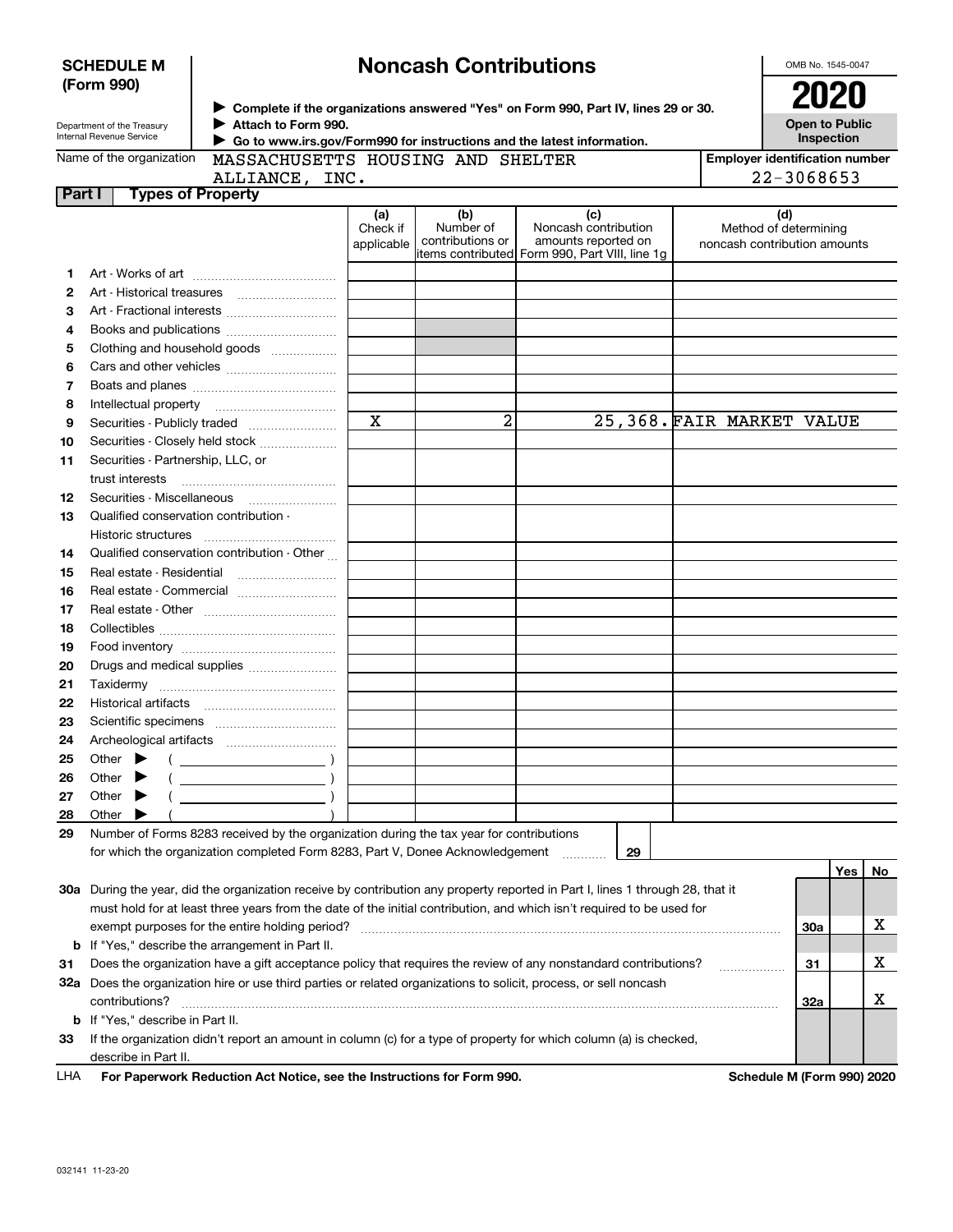|                | MASSACHUSETTS HOUSING AND SHELTER<br>ALLIANCE, INC.<br>Schedule M (Form 990) 2020                                                                                                                                                                                                                                 | 22-3068653 | Page 2 |
|----------------|-------------------------------------------------------------------------------------------------------------------------------------------------------------------------------------------------------------------------------------------------------------------------------------------------------------------|------------|--------|
| <b>Part II</b> | Supplemental Information. Provide the information required by Part I, lines 30b, 32b, and 33, and whether the organization<br>is reporting in Part I, column (b), the number of contributions, the number of items received, or a combination of both. Also complete<br>this part for any additional information. |            |        |
|                |                                                                                                                                                                                                                                                                                                                   |            |        |
|                |                                                                                                                                                                                                                                                                                                                   |            |        |
|                |                                                                                                                                                                                                                                                                                                                   |            |        |
|                |                                                                                                                                                                                                                                                                                                                   |            |        |
|                |                                                                                                                                                                                                                                                                                                                   |            |        |
|                |                                                                                                                                                                                                                                                                                                                   |            |        |
|                |                                                                                                                                                                                                                                                                                                                   |            |        |
|                |                                                                                                                                                                                                                                                                                                                   |            |        |
|                |                                                                                                                                                                                                                                                                                                                   |            |        |
|                |                                                                                                                                                                                                                                                                                                                   |            |        |
|                |                                                                                                                                                                                                                                                                                                                   |            |        |
|                |                                                                                                                                                                                                                                                                                                                   |            |        |
|                |                                                                                                                                                                                                                                                                                                                   |            |        |
|                |                                                                                                                                                                                                                                                                                                                   |            |        |
|                |                                                                                                                                                                                                                                                                                                                   |            |        |
|                |                                                                                                                                                                                                                                                                                                                   |            |        |
|                |                                                                                                                                                                                                                                                                                                                   |            |        |
|                |                                                                                                                                                                                                                                                                                                                   |            |        |
|                |                                                                                                                                                                                                                                                                                                                   |            |        |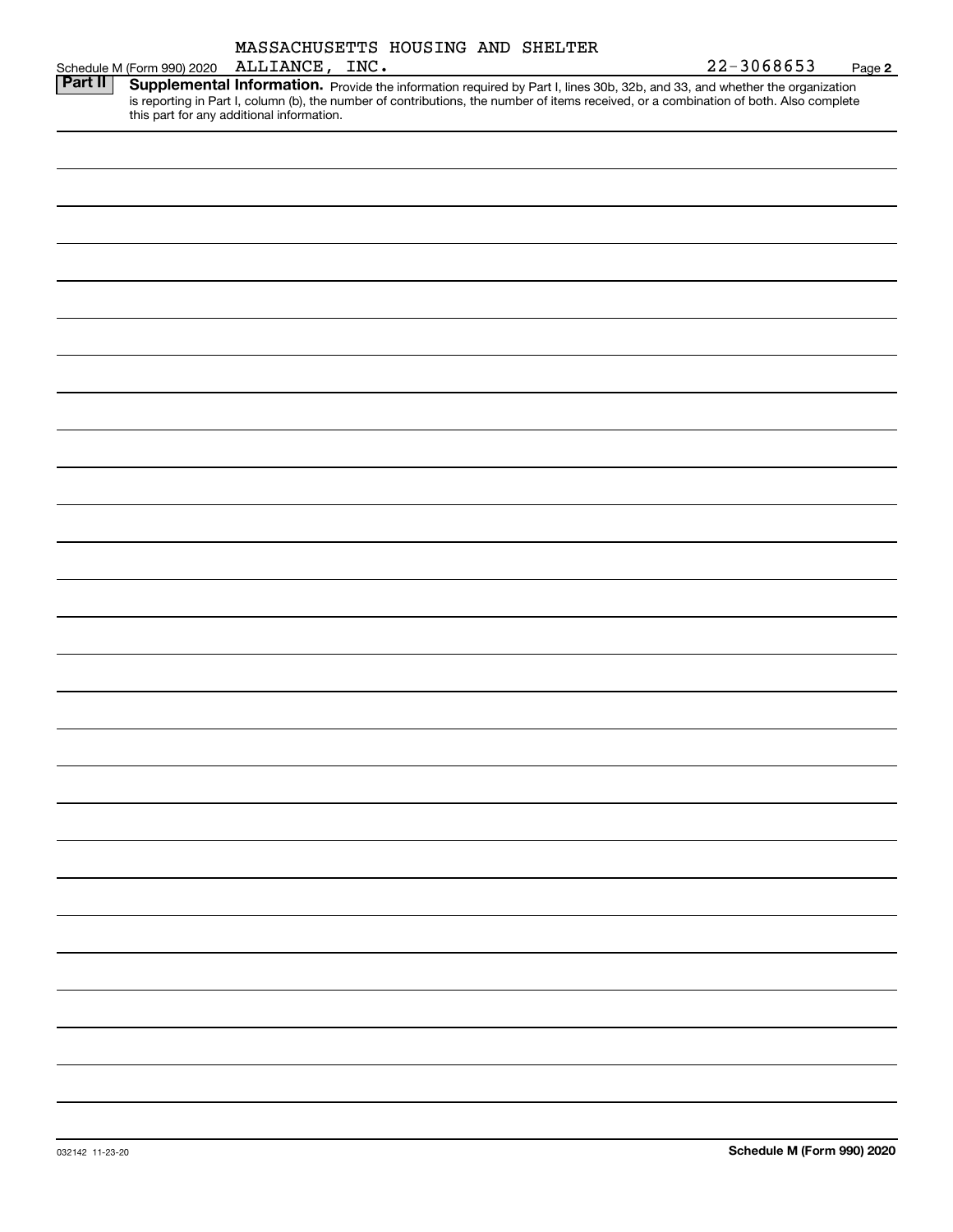**(Form 990 or 990-EZ)**

Department of the Treasury Internal Revenue Service Name of the organization

**Complete to provide information for responses to specific questions on SCHEDULE O Supplemental Information to Form 990 or 990-EZ**

**Form 990 or 990-EZ or to provide any additional information. | Attach to Form 990 or 990-EZ. | Go to www.irs.gov/Form990 for the latest information.** MASSACHUSETTS HOUSING AND SHELTER

**Open to Public InspectionEmployer identification number** ALLIANCE, INC. 22-3068653

OMB No. 1545-0047

**2020**

#### FORM 990, PART III, LINE 4A, PROGRAM SERVICE ACCOMPLISHMENTS:

ATTORNEY GENERAL'S OFFICE USED FOR THE SOCIAL DETERMINANT HEALTH

PROGRAM.

FORM 990, PART III, LINE 4D, OTHER PROGRAM SERVICES:

ADVOCACY, PLANNING AND TECHNICAL ASSISTANCE - PROVIDES A FORUM IN THE

COMMONWEALTH OF MASSACHUSETTS FOR THE PLANNING AND COORDINATION OF

POLICY, COMMUNITY AND STAKEHOLDER EDUCATION AND COMMUNICATION OF

ISSUES, AND THE PILOTING AND IMPLEMENTATION OF HOUSING AND SERVICES FOR

HOMELESS INDIVIDUALS. PROGRAMS AND ADVOCACY ARE DESIGNED TO END THE

COMMONWEALTH'S RELIANCE ON EMERGENCY SERVICES FOR HOMELESS INDIVIDUALS.

THE ORGANIZATION CONDUCTS SITE VISITS AND PROGRAM REVIEWS TO SHARE BEST

PRACTICES, PROVIDE TECHNICAL ASSISTANCE, AND STRIVE TO CREATE A NETWORK

OF RESOURCES AND COLLABORATIVE SERVICE PROVIDERS. THE ORGANIZATION

CONDUCTS ADVOCACY AND PLANNING TO ENSURE THAT THE STATE REDUCES ITS

RELIANCE ON EMERGENCY SERVICES AND FOCUSES ITS EFFORTS ON PERMANENT

HOUSING AS A SOLUTION TO HOMELESSNESS.

EXPENSES \$ 135,725. INCLUDING GRANTS OF \$ 0. REVENUE \$ 151,622.

FORM 990, PART VI, SECTION B, LINE 11B:

MHSA'S FINANCE COMMITTEE AND BOARD OF DIRECTORS REVIEWS THE FORM 990 AND

PC BEFORE IT IS FILED.

FORM 990, PART VI, SECTION B, LINE 12C:

ALL BOARD MEMBERS ARE REQUIRED TO COMPLETE AND SIGN A CONFLICT OF INTEREST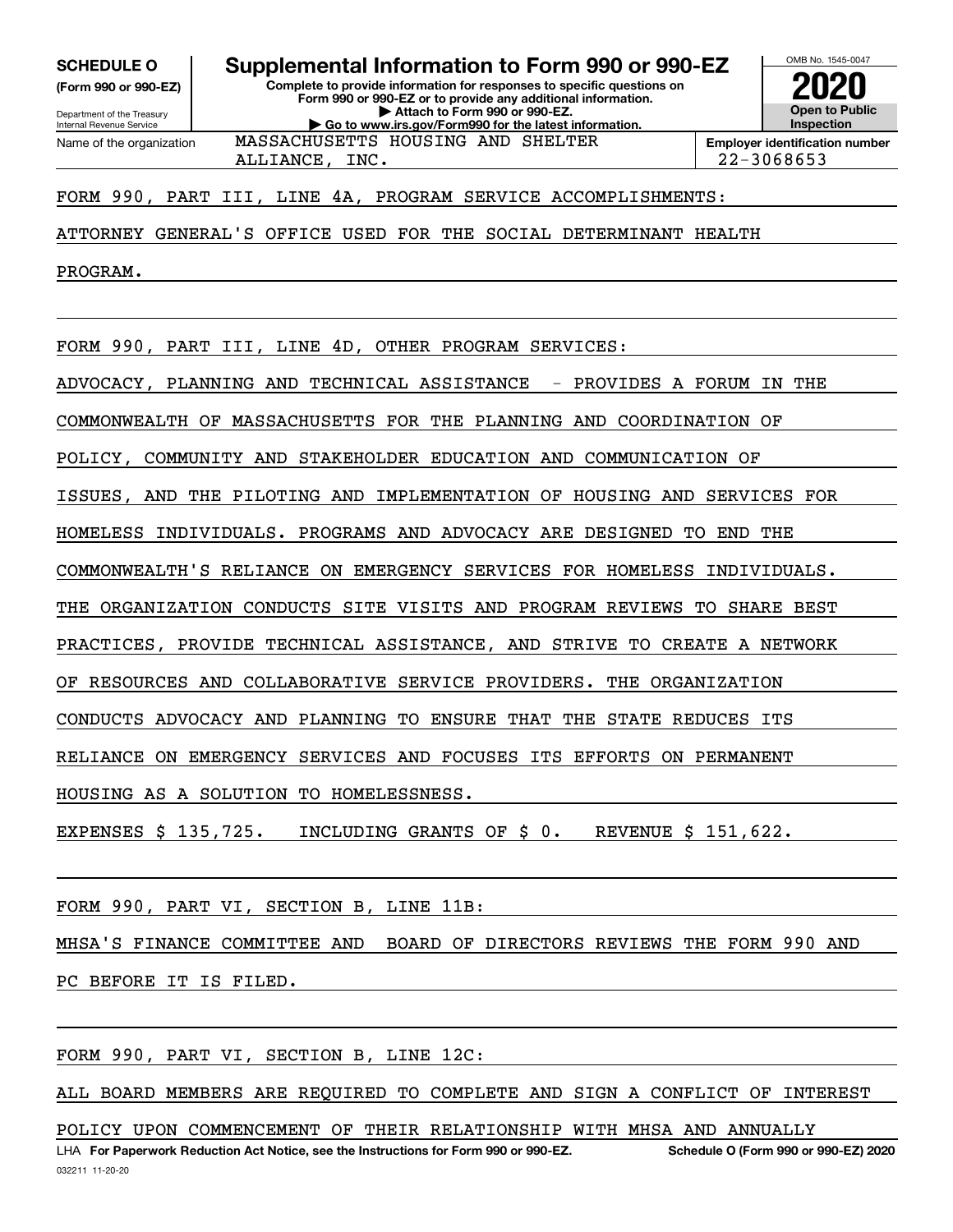| Schedule O (Form 990 or 990-EZ) 2020<br>Page 2                               |                                                     |  |  |  |  |  |  |  |  |  |
|------------------------------------------------------------------------------|-----------------------------------------------------|--|--|--|--|--|--|--|--|--|
| Name of the organization MASSACHUSETTS HOUSING AND SHELTER<br>ALLIANCE, INC. | <b>Employer identification number</b><br>22-3068653 |  |  |  |  |  |  |  |  |  |
| THEREAFTER. THE POLICY REQUIRES THAT WRITTEN DISCLOSURES BE MADE OF ALL      |                                                     |  |  |  |  |  |  |  |  |  |
| POSSIBLE CONFLICTS OF INTEREST.                                              |                                                     |  |  |  |  |  |  |  |  |  |

FORM 990, PART VI, SECTION B, LINE 15A:

THE BOARD OF DIRECTORS SET UP A SUBCOMITTEE WHICH USES COMPARABILITY DATA OF SIMILAR NON-FOR-PROFIT ORGANIZATIONS' TOP MANAGEMENT OFFICIALS TO DETERMINE THE PROPER SALARY AND BENEFITS TO DETERMINE COMPENSATION FOR THE ORGANIZATION'S PRESIDENT. A RECOMMENDATION IS MADE BY THE SUBCOMMITTEE TO THE BOARD OF DIRECTORS FOR FINAL APPROVAL OF THE PRESIDENT'S COMPENSATION.

FORM 990, PART VI, SECTION C, LINE 19:

MHSA MAKES ITS GOVERNING DOCUMENTS AND CONFLICT OF INTEREST POLICY

AVAILABLE TO THE PUBLIC UPON REQUEST. MHSA'S AUDITED FINANCIAL STATEMENTS

AND FORM 990 ARE AVAILABLE TO THE PUBLIC ON THEIR WEBSITE (WWW.MHSA.NET).

THE FINANCIALS ARE ALSO AVAILABLE ON THE WEBSITE OF THE ATTORNEY GENERAL

FOR THE COMMONWEALTH OF MASSACHUSETTS.

(HTTPS://WWW.MASS.GOV/ORGS/OFFICE-OF-ATTORNEY-GENERAL-MAURA-HEALEY).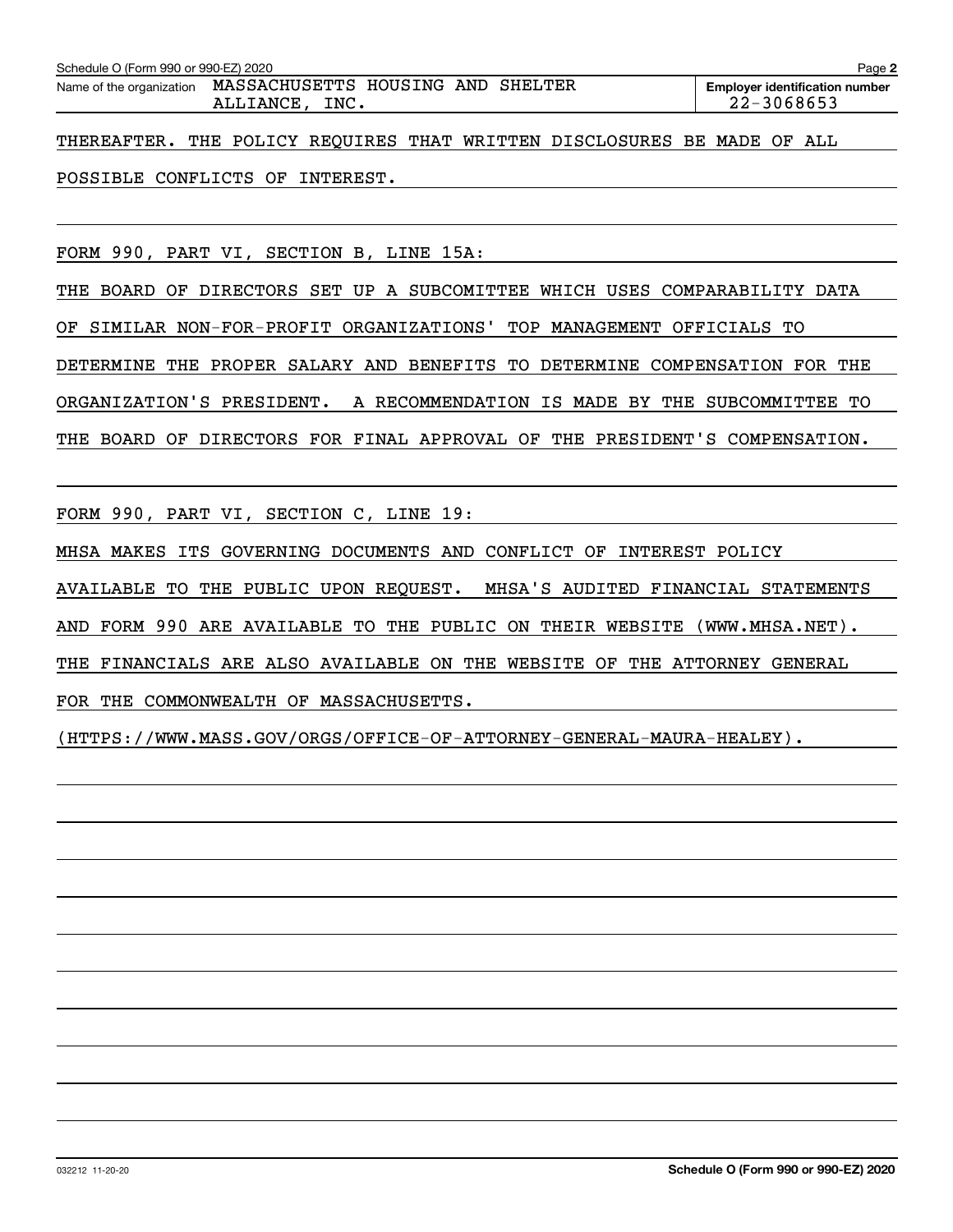| <b>SCHEDULE R</b> |  |  |
|-------------------|--|--|
|                   |  |  |

#### **(Form 990)**

### **Related Organizations and Unrelated Partnerships**

**Complete if the organization answered "Yes" on Form 990, Part IV, line 33, 34, 35b, 36, or 37.** |

**Attach to Form 990.**  |

**Open to Public 2020**

OMB No. 1545-0047

| Department of the Treasury<br>Internal Revenue Service | $\cdot$ Go to www.irs.gov/Form990 for instructions and the latest information. | <b>Inspection</b>                     |
|--------------------------------------------------------|--------------------------------------------------------------------------------|---------------------------------------|
| Name of the organization                               | SHELTER<br>MASSACHUSETTS<br>AND<br>HOUSING                                     | <b>Employer identification number</b> |
|                                                        | INC .<br>ALLIANCE                                                              | 3068653<br>$\sim$<br>-44-             |

**Part I Identification of Disregarded Entities.**  Complete if the organization answered "Yes" on Form 990, Part IV, line 33.

| (a)<br>Name, address, and EIN (if applicable)<br>of disregarded entity | (b)<br>Primary activity    | (c)<br>Legal domicile (state or<br>foreign country) | (d)<br>Total income | (e)<br>End-of-year assets        | (f)<br>Direct controlling<br>entity |
|------------------------------------------------------------------------|----------------------------|-----------------------------------------------------|---------------------|----------------------------------|-------------------------------------|
| MASSACHUSETTS ALLIANCE FOR SUPPORTIVE                                  | CHARITABLE AND EDUCATIONAL |                                                     |                     |                                  | MASSACHUSETTS HOUSING               |
| HOUSING, LLC - 47-1236257, PO BOX 8638,                                | <b>ACTIVITIES FOR THE</b>  |                                                     |                     |                                  | AND SHELTER ALLIANCE,               |
| BOSTON, MA 02114                                                       | HOMELESS.                  | <b>MASSACHUSETTS</b>                                | 408,190.            | $3,346,650.\text{\texttt{INC.}}$ |                                     |
|                                                                        |                            |                                                     |                     |                                  |                                     |
|                                                                        |                            |                                                     |                     |                                  |                                     |
|                                                                        |                            |                                                     |                     |                                  |                                     |

**Identification of Related Tax-Exempt Organizations.** Complete if the organization answered "Yes" on Form 990, Part IV, line 34, because it had one or more related tax-exempt **Part II** organizations during the tax year.

| (a)<br>Name, address, and EIN<br>of related organization | (b)<br>Primary activity | (c)<br>Legal domicile (state or<br>foreign country) | (d)<br><b>Exempt Code</b><br>section | (e)<br>Public charity<br>status (if section | (f)<br>Direct controlling<br>entity |     | $(g)$<br>Section 512(b)(13)<br>controlled<br>entity? |
|----------------------------------------------------------|-------------------------|-----------------------------------------------------|--------------------------------------|---------------------------------------------|-------------------------------------|-----|------------------------------------------------------|
|                                                          |                         |                                                     |                                      | 501(c)(3)                                   |                                     | Yes | No                                                   |
|                                                          |                         |                                                     |                                      |                                             |                                     |     |                                                      |
|                                                          |                         |                                                     |                                      |                                             |                                     |     |                                                      |
|                                                          |                         |                                                     |                                      |                                             |                                     |     |                                                      |
|                                                          |                         |                                                     |                                      |                                             |                                     |     |                                                      |
|                                                          |                         |                                                     |                                      |                                             |                                     |     |                                                      |
|                                                          |                         |                                                     |                                      |                                             |                                     |     |                                                      |
|                                                          |                         |                                                     |                                      |                                             |                                     |     |                                                      |
|                                                          |                         |                                                     |                                      |                                             |                                     |     |                                                      |
|                                                          |                         |                                                     |                                      |                                             |                                     |     |                                                      |
|                                                          |                         |                                                     |                                      |                                             |                                     |     |                                                      |
|                                                          |                         |                                                     |                                      |                                             |                                     |     |                                                      |

**For Paperwork Reduction Act Notice, see the Instructions for Form 990. Schedule R (Form 990) 2020**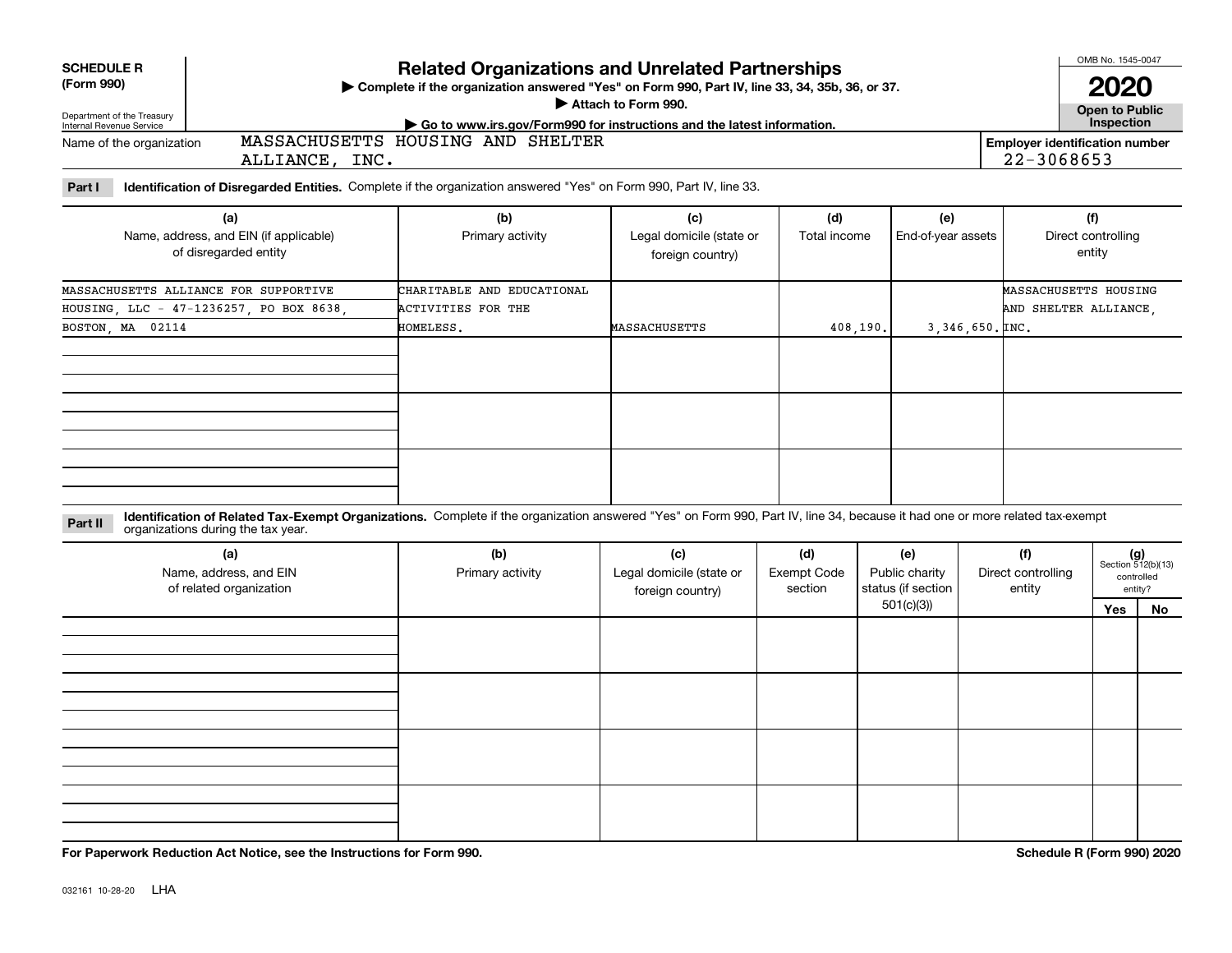Schedule R (Form 990) 2020 ALLIANCE, INC.  $22-3068653$ ALLIANCE, INC.

#### **2**

**Identification of Related Organizations Taxable as a Partnership.** Complete if the organization answered "Yes" on Form 990, Part IV, line 34, because it had one or more related **Part III** organizations treated as a partnership during the tax year.

| (b)              | (c)      | (d)                                       | (e)                | (f)            | (g)                                                                           |                       |    | (i)                                            | (i) | (k)                                                                                                                         |
|------------------|----------|-------------------------------------------|--------------------|----------------|-------------------------------------------------------------------------------|-----------------------|----|------------------------------------------------|-----|-----------------------------------------------------------------------------------------------------------------------------|
| Primary activity |          | Direct controlling                        | Predominant income | Share of total | Share of                                                                      |                       |    | Code V-UBI                                     |     |                                                                                                                             |
|                  |          |                                           |                    |                |                                                                               |                       |    |                                                |     |                                                                                                                             |
|                  | country) |                                           |                    |                |                                                                               |                       | No |                                                |     |                                                                                                                             |
|                  |          |                                           |                    |                |                                                                               |                       |    |                                                |     |                                                                                                                             |
|                  |          |                                           |                    |                |                                                                               |                       |    |                                                |     |                                                                                                                             |
|                  |          |                                           |                    |                |                                                                               |                       |    |                                                |     |                                                                                                                             |
|                  |          |                                           |                    |                |                                                                               |                       |    |                                                |     |                                                                                                                             |
|                  |          |                                           |                    |                |                                                                               |                       |    |                                                |     |                                                                                                                             |
|                  |          |                                           |                    |                |                                                                               |                       |    |                                                |     |                                                                                                                             |
|                  |          |                                           |                    |                |                                                                               |                       |    |                                                |     |                                                                                                                             |
|                  |          |                                           |                    |                |                                                                               |                       |    |                                                |     |                                                                                                                             |
|                  |          |                                           |                    |                |                                                                               |                       |    |                                                |     |                                                                                                                             |
|                  |          |                                           |                    |                |                                                                               |                       |    |                                                |     |                                                                                                                             |
|                  |          |                                           |                    |                |                                                                               |                       |    |                                                |     |                                                                                                                             |
|                  |          |                                           |                    |                |                                                                               |                       |    |                                                |     |                                                                                                                             |
|                  |          |                                           |                    |                |                                                                               |                       |    |                                                |     |                                                                                                                             |
|                  |          |                                           |                    |                |                                                                               |                       |    |                                                |     |                                                                                                                             |
|                  |          |                                           |                    |                |                                                                               |                       |    |                                                |     |                                                                                                                             |
|                  |          |                                           |                    |                |                                                                               |                       |    |                                                |     |                                                                                                                             |
|                  |          | Legal<br>domicile<br>(state or<br>foreign | entity             |                | related, unrelated,<br>excluded from tax under<br>sections 512-514)<br>income | end-of-year<br>assets |    | (h)<br>Disproportionate<br>allocations?<br>Yes |     | General or Percentage<br>managing ownership<br>partner?<br>amount in box<br>20 of Schedule<br>K-1 (Form 1065) <b>Yes No</b> |

**Identification of Related Organizations Taxable as a Corporation or Trust.** Complete if the organization answered "Yes" on Form 990, Part IV, line 34, because it had one or more related **Part IV** organizations treated as a corporation or trust during the tax year.

| (a)<br>Name, address, and EIN<br>of related organization | (b)<br>Primary activity | (c)<br>Legal domicile<br>state or<br>foreign | (d)<br>Direct controlling<br>entity | (f)<br>(e)<br>(g)<br>Type of entity<br>(C corp, S corp,<br>or trust)<br>Share of total<br>Share of<br>end-of-year<br>income<br>assets |  | (h)<br>Percentage<br>ownership | $\begin{array}{c} \textbf{(i)}\\ \text{Section}\\ 512 \text{(b)} \text{(13)}\\ \text{controlled}\\ \text{entity?} \end{array}$ |          |
|----------------------------------------------------------|-------------------------|----------------------------------------------|-------------------------------------|---------------------------------------------------------------------------------------------------------------------------------------|--|--------------------------------|--------------------------------------------------------------------------------------------------------------------------------|----------|
|                                                          |                         | country)                                     |                                     |                                                                                                                                       |  |                                |                                                                                                                                | Yes   No |
|                                                          |                         |                                              |                                     |                                                                                                                                       |  |                                |                                                                                                                                |          |
|                                                          |                         |                                              |                                     |                                                                                                                                       |  |                                |                                                                                                                                |          |
|                                                          |                         |                                              |                                     |                                                                                                                                       |  |                                |                                                                                                                                |          |
|                                                          |                         |                                              |                                     |                                                                                                                                       |  |                                |                                                                                                                                |          |
|                                                          |                         |                                              |                                     |                                                                                                                                       |  |                                |                                                                                                                                |          |
|                                                          |                         |                                              |                                     |                                                                                                                                       |  |                                |                                                                                                                                |          |
|                                                          |                         |                                              |                                     |                                                                                                                                       |  |                                |                                                                                                                                |          |
|                                                          |                         |                                              |                                     |                                                                                                                                       |  |                                |                                                                                                                                |          |
|                                                          |                         |                                              |                                     |                                                                                                                                       |  |                                |                                                                                                                                |          |
|                                                          |                         |                                              |                                     |                                                                                                                                       |  |                                |                                                                                                                                |          |
|                                                          |                         |                                              |                                     |                                                                                                                                       |  |                                |                                                                                                                                |          |
|                                                          |                         |                                              |                                     |                                                                                                                                       |  |                                |                                                                                                                                |          |
|                                                          |                         |                                              |                                     |                                                                                                                                       |  |                                |                                                                                                                                |          |
|                                                          |                         |                                              |                                     |                                                                                                                                       |  |                                |                                                                                                                                |          |
|                                                          |                         |                                              |                                     |                                                                                                                                       |  |                                |                                                                                                                                |          |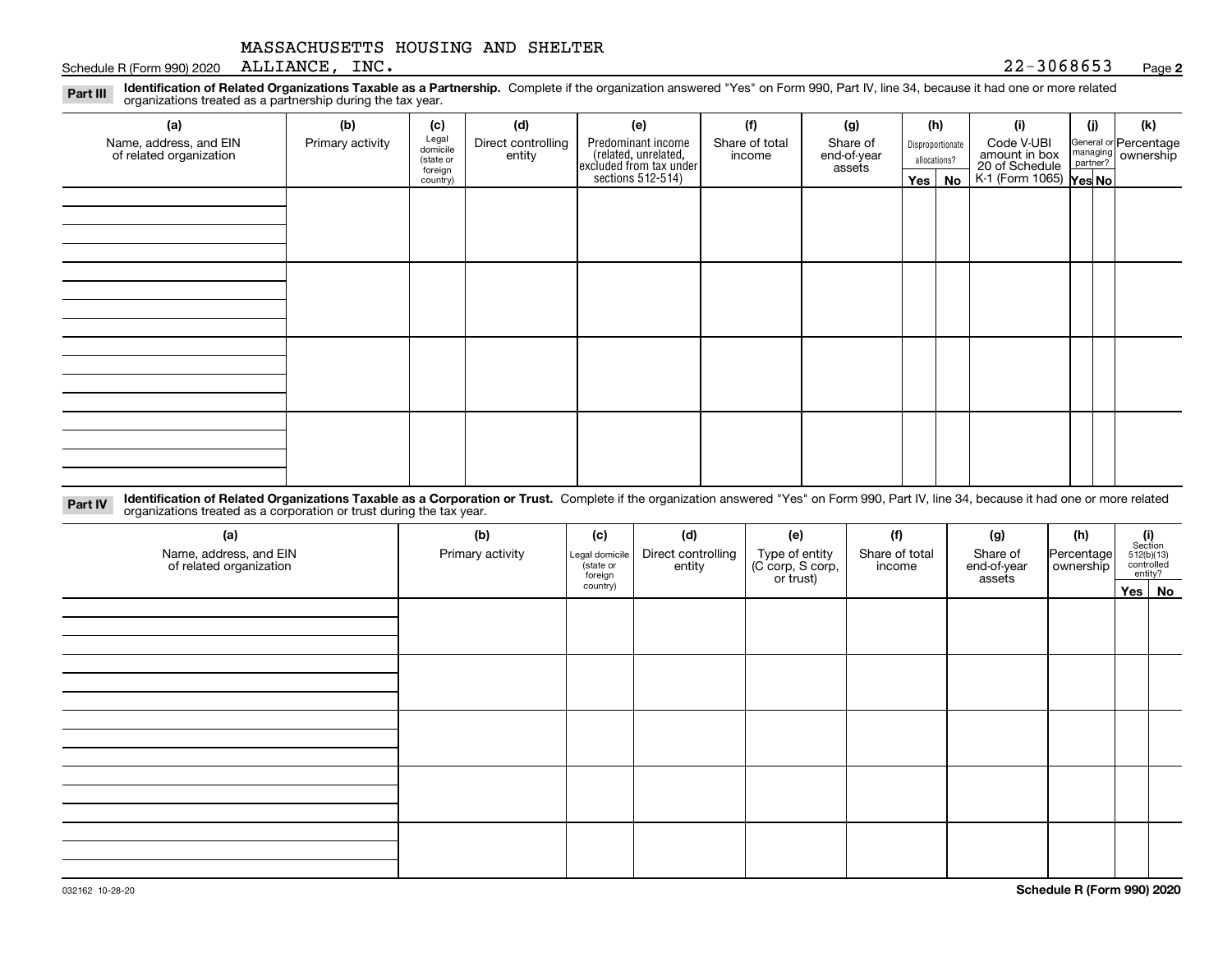ALLIANCE, INC.

**3**Schedule R (Form 990) 2020 ALLIANCE, INC.  $22-3068653$ 

| <b>Part V</b> Transactions With Related Organizations. Complete if the organization answered "Yes" on Form 990, Part IV, line 34, 35b, or 36 |  |
|----------------------------------------------------------------------------------------------------------------------------------------------|--|
|                                                                                                                                              |  |

| Note: Complete line 1 if any entity is listed in Parts II, III, or IV of this schedule.                                                                                                                                        |                | Yes | No |
|--------------------------------------------------------------------------------------------------------------------------------------------------------------------------------------------------------------------------------|----------------|-----|----|
| During the tax year, did the organization engage in any of the following transactions with one or more related organizations listed in Parts II-IV?                                                                            |                |     |    |
|                                                                                                                                                                                                                                | 1a             |     |    |
| b Gift, grant, or capital contribution to related organization(s) manufaction contains and contribution to related organization(s) manufaction contribution for related organization(s) manufaction contains and contribution  | 1b             |     |    |
| c Gift, grant, or capital contribution from related organization(s) www.communities.com/www.communities.com/www.communities.com/www.communities.com/www.communities.com/www.communities.com/www.communities.com/www.communitie | 1c             |     |    |
|                                                                                                                                                                                                                                | 1d             |     |    |
|                                                                                                                                                                                                                                | 1e             |     |    |
|                                                                                                                                                                                                                                |                |     |    |
| f Dividends from related organization(s) manufactured contains and contained a state of the contact of the contact of the contact of the contact of the contact of the contact of the contact of the contact of the contact of | 1f             |     |    |
|                                                                                                                                                                                                                                | 1 <sub>q</sub> |     |    |
| h Purchase of assets from related organization(s) manufactured content to content the content of the content of the content of the content of the content of the content of the content of the content of the content of the c | 1 <sub>h</sub> |     |    |
| Exchange of assets with related organization(s) www.array.com/www.array.com/www.array.com/www.array.com/www.array.com/www.array.com/www.array.com/www.array.com/www.array.com/www.array.com/www.array.com/www.array.com/www.ar | 1i             |     |    |
| Lease of facilities, equipment, or other assets to related organization(s) manufactured content and content and content and content and content and content and content and content and content and content and content and co | 1i.            |     |    |
|                                                                                                                                                                                                                                |                |     |    |
| k Lease of facilities, equipment, or other assets from related organization(s) manufaction content and content to the assets from related organization(s) manufaction content and content and content and content and content  | 1k             |     |    |
|                                                                                                                                                                                                                                | 11             |     |    |
| m Performance of services or membership or fundraising solicitations by related organization(s)                                                                                                                                | 1 <sub>m</sub> |     |    |
|                                                                                                                                                                                                                                | 1n             |     |    |
| o Sharing of paid employees with related organization(s) manufactured content to the content of the content of the content of the content of the content of the content of the content of the content of the content of the co | 10             |     |    |
|                                                                                                                                                                                                                                |                |     |    |
|                                                                                                                                                                                                                                | 1p             |     |    |
|                                                                                                                                                                                                                                | 1q             |     |    |
|                                                                                                                                                                                                                                |                |     |    |
| r Other transfer of cash or property to related organization(s)                                                                                                                                                                | 1r             |     |    |
|                                                                                                                                                                                                                                | 1s             |     |    |

**2** If the answer to any of the above is "Yes," see the instructions for information on who must complete this line, including covered relationships and transaction thresholds.

|     | (a)<br>Name of related organization | (b)<br>Transaction<br>type (a-s) | (c)<br>Amount involved | (d)<br>Method of determining amount involved |
|-----|-------------------------------------|----------------------------------|------------------------|----------------------------------------------|
| (1) |                                     |                                  |                        |                                              |
| (2) |                                     |                                  |                        |                                              |
| (3) |                                     |                                  |                        |                                              |
| (4) |                                     |                                  |                        |                                              |
| (5) |                                     |                                  |                        |                                              |
| (6) |                                     |                                  |                        |                                              |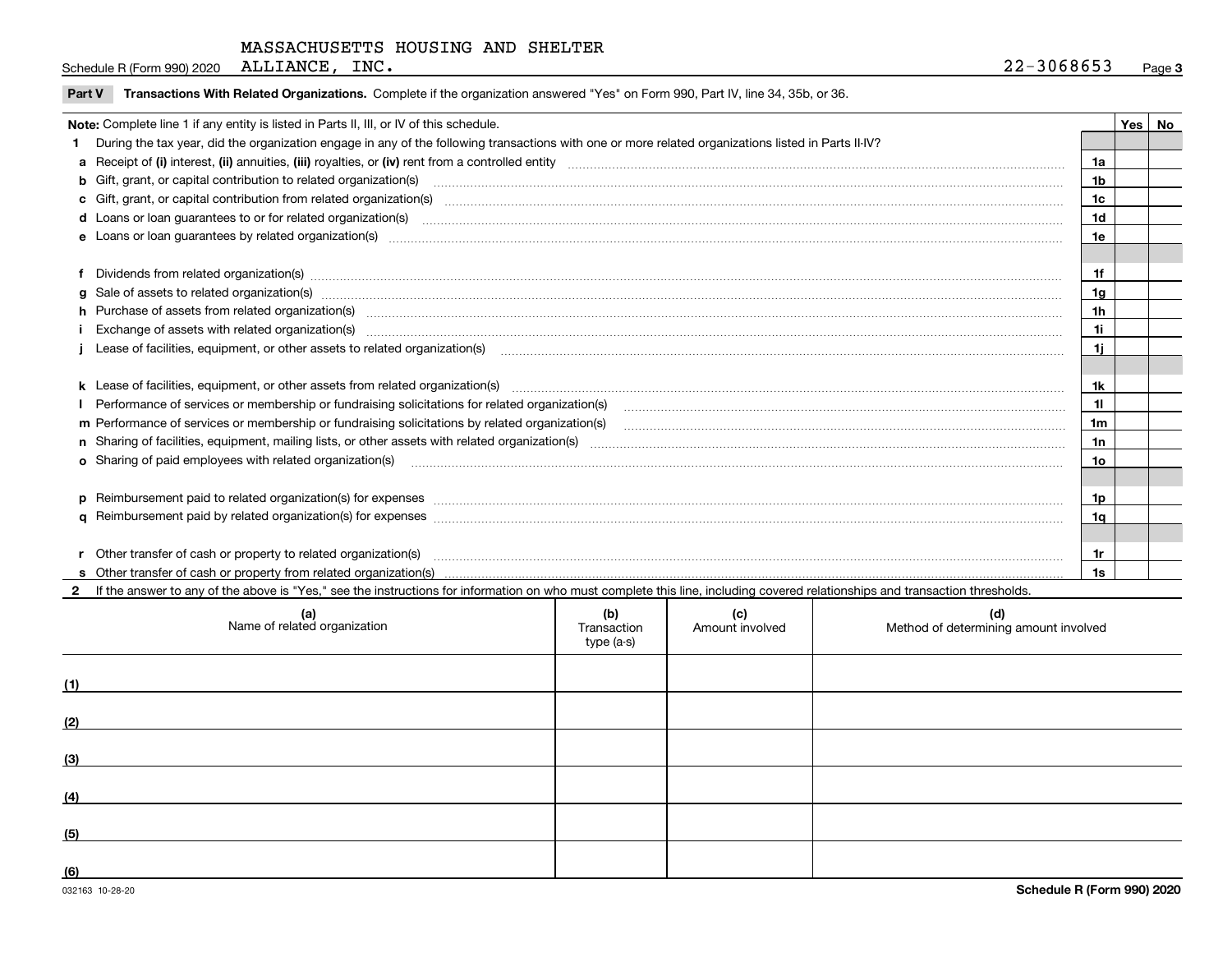Schedule R (Form 990) 2020  $\,$  <code>ALLIANCE</code> , <code>INC</code> .  $\,$  <code>INC</code> .  $\,$  <code>INC</code> .  $\,$  <code>INC</code> .  $\,$  <code>INC</code> .  $\,$  <code>INC</code> .  $\,$  <code>INC</code> .  $\,$  <code>INC</code> .  $\,$  <code>INC</code> .  $\,$  <code>INC</code> .  $\,$  <code>INC</code> .  $\,$  <code>INC</code> .  $\,$  <code>INC</code> .  $\,$  <code>INC</code> .

**Part VI Unrelated Organizations Taxable as a Partnership. Complete if the organization answered "Yes" on Form 990, Part IV, line 37.** 

Provide the following information for each entity taxed as a partnership through which the organization conducted more than five percent of its activities (measured by total assets or gross revenue) that was not a related organization. See instructions regarding exclusion for certain investment partnerships.

| (a)<br>Name, address, and EIN<br>of entity | ໍ້<br>(b)<br>Primary activity | (c)<br>Legal domicile<br>(state or foreign<br>country) | .<br>(d)<br>Predominant income<br>(related, unrelated,<br>excluded from tax under<br>sections 512-514) | $\begin{array}{c} \textbf{(e)}\\ \text{Are all} \\ \text{partners sec.}\\ 501(c)(3)\\ \text{orgs.?} \end{array}$<br>Yes No | (f)<br>Share of<br>total<br>income | (g)<br>Share of<br>end-of-year<br>assets | allocations?<br>Yes No | (h)<br>Dispropor-<br>tionate | (i)<br>Code V-UBI<br>amount in box 20 managing<br>of Schedule K-1 partner?<br>(Form 1065)<br>ves No | (i)<br>Yes No | $(\mathsf{k})$ |
|--------------------------------------------|-------------------------------|--------------------------------------------------------|--------------------------------------------------------------------------------------------------------|----------------------------------------------------------------------------------------------------------------------------|------------------------------------|------------------------------------------|------------------------|------------------------------|-----------------------------------------------------------------------------------------------------|---------------|----------------|
|                                            |                               |                                                        |                                                                                                        |                                                                                                                            |                                    |                                          |                        |                              |                                                                                                     |               |                |
|                                            |                               |                                                        |                                                                                                        |                                                                                                                            |                                    |                                          |                        |                              |                                                                                                     |               |                |
|                                            |                               |                                                        |                                                                                                        |                                                                                                                            |                                    |                                          |                        |                              |                                                                                                     |               |                |
|                                            |                               |                                                        |                                                                                                        |                                                                                                                            |                                    |                                          |                        |                              |                                                                                                     |               |                |
|                                            |                               |                                                        |                                                                                                        |                                                                                                                            |                                    |                                          |                        |                              |                                                                                                     |               |                |
|                                            |                               |                                                        |                                                                                                        |                                                                                                                            |                                    |                                          |                        |                              |                                                                                                     |               |                |
|                                            |                               |                                                        |                                                                                                        |                                                                                                                            |                                    |                                          |                        |                              |                                                                                                     |               |                |
|                                            |                               |                                                        |                                                                                                        |                                                                                                                            |                                    |                                          |                        |                              |                                                                                                     |               |                |

**Schedule R (Form 990) 2020**